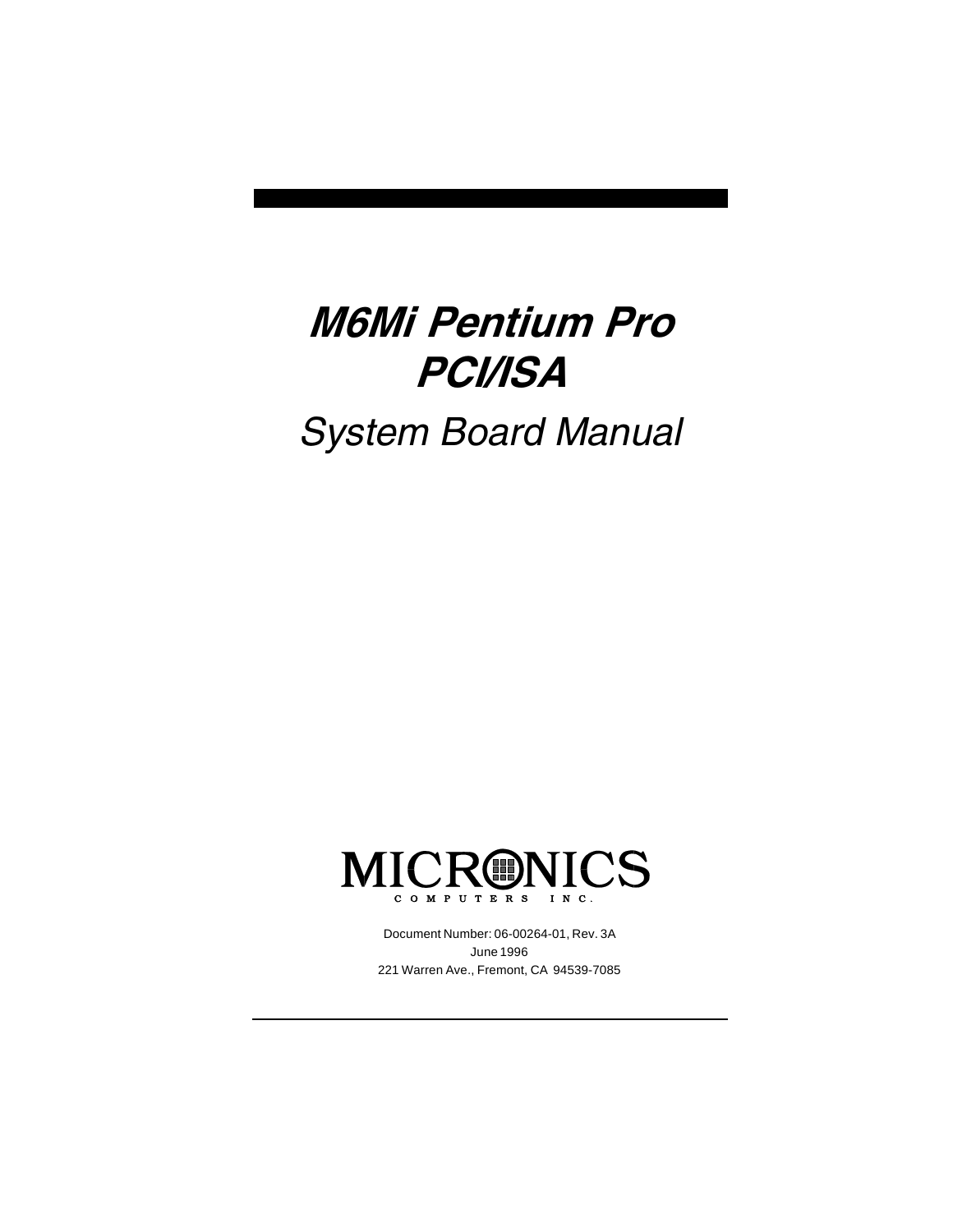### Copyright Notices

2 in the M6Mi PCI/ISA system board manual has been carefully checked Copyright © 1996 Micronics Computers, Inc. The information contained and is believed to be accurate. Micronics assumes no responsibility for any inaccuracies that may be contained in this document. Micronics makes no commitments to update or to keep the information in this manual at a current level when changes are made to the product.

Micronics reserves the right to make improvements to this document and/or product at any time and without notice. All Rights Reserved. No part of this document may be photocopied, reproduced, translated, or reduced to any medium or machine form without prior, written consent from Micronics.

#### Portions of the Manual

Portions of this manual were copied (with permission) from Phoenix Technologies, Ltd. and Micro Computer Systems, Inc. All rights reserved.

### **Trademarks**

IBM is a registered trademark of International Business Machines. Microsoft and Windows are registered trademarks of Microsoft Corporation. Intel and PCI are registered trademarks of Intel Corporation. All other product names mentioned herein are used for identification purposes only and may be the trademarks of their respective companies.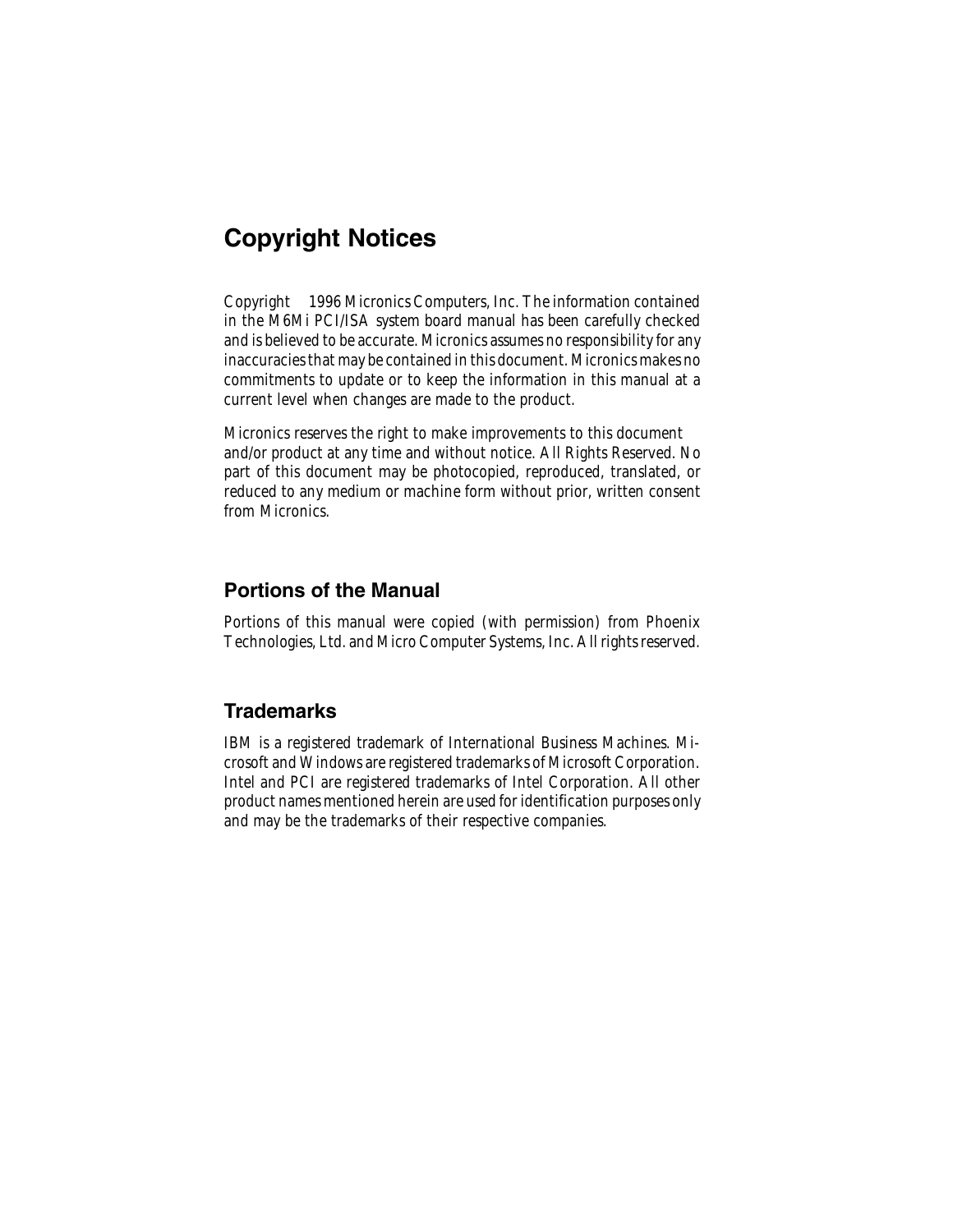### Table of Contents

| Introduction                            | 5              |
|-----------------------------------------|----------------|
| Features                                | 6              |
| Software Compatibility                  | $\overline{7}$ |
| Before You Begin                        | 8              |
| <b>Section 1 - Quick Installation</b>   | 9              |
| Installing the M6Mi                     | 9              |
| <b>Section 2 - Configuring the M6Mi</b> | 11             |
| <b>Static Electricity</b>               | 11             |
| Office Environment                      | 11             |
| M6Mi System Board                       | 12             |
| M6Mi Back Panel Connections             | 13             |
| Jumper Settings                         | 13             |
| <b>Section 3 - Installing the M6Mi</b>  | 17             |
| Introduction                            | 17             |
| System Memory Support                   | 17             |
| Installing the M6Mi                     | 18             |
| <b>Tools Required</b>                   | 18             |
| <b>Equipment Required</b>               | 18             |
| <b>System Memory</b>                    | 19             |
| SIMMs Supported                         | 19             |
| <b>Upgrading Rules</b>                  | 19             |
| Mixing EDO and FPM Memory               | 20             |
| Memory Configurations                   | 21             |
| Installing the SIMMs                    | 23             |
| Removing SIMMs                          | 23             |
| Installing a CPU                        | 24             |
| Installing a PCI Peripheral Card        | 25             |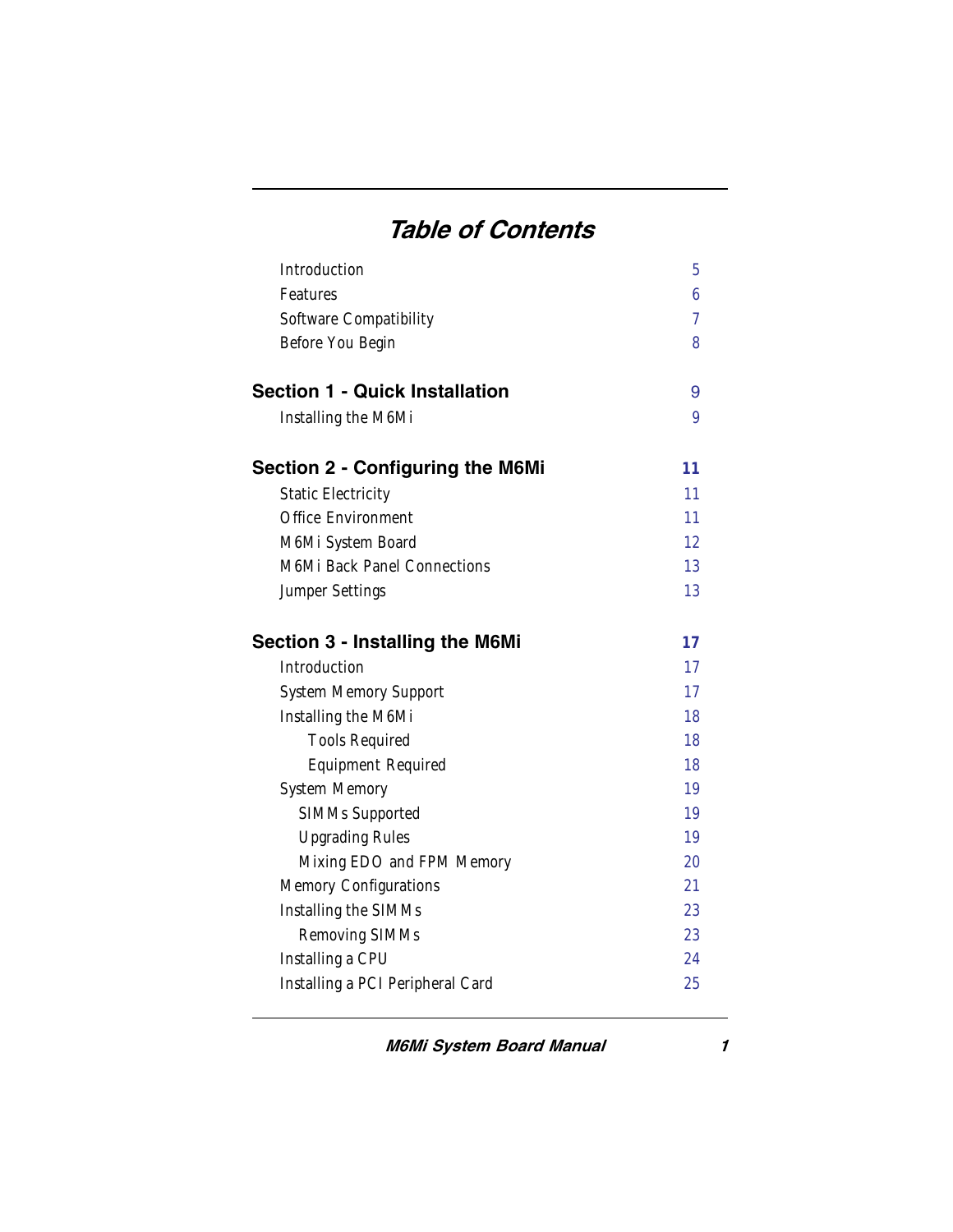| Installing an ISA Peripheral Card<br>Installing a CD-ROM Drive<br>The M6Mi Sound Option<br><b>Connecting Sound Devices</b><br>Connecting the Telephony Option | 26<br>27<br>28<br>28<br>29 |
|---------------------------------------------------------------------------------------------------------------------------------------------------------------|----------------------------|
| <b>Section 4 - The BIOS Setup Utility</b>                                                                                                                     | 31                         |
| Configuration                                                                                                                                                 | 31                         |
| <b>Initial Bootup</b>                                                                                                                                         | 31                         |
| Setup                                                                                                                                                         | 31                         |
| Running the Setup Procedure                                                                                                                                   | 33                         |
| Setting the Main Screen                                                                                                                                       | 33                         |
| Setting the Advanced Screen                                                                                                                                   | 38                         |
| Security Screen                                                                                                                                               | 41                         |
| Power Screen                                                                                                                                                  | 44                         |
| <b>Boot Screen</b>                                                                                                                                            | 47                         |
| <b>Exit Screen</b>                                                                                                                                            | 48                         |
| <b>Section 5 - Installing Sound Device Drivers</b>                                                                                                            | 49                         |
| <b>About Device Drivers</b>                                                                                                                                   | 49                         |
| Installing the Sound Drivers                                                                                                                                  | 50                         |
| <b>Appendix A - Technical Information</b>                                                                                                                     | 51                         |
| Specifications                                                                                                                                                | 51                         |
| <b>Environmental Specifications</b>                                                                                                                           | 52                         |
| Temperature Range                                                                                                                                             | 52                         |
| Relative Humidity                                                                                                                                             | 52                         |
| <b>Battery Disposal</b>                                                                                                                                       | 53                         |
| <b>Technical Support</b>                                                                                                                                      | 54                         |
| <b>Online Services</b>                                                                                                                                        | 55                         |
|                                                                                                                                                               |                            |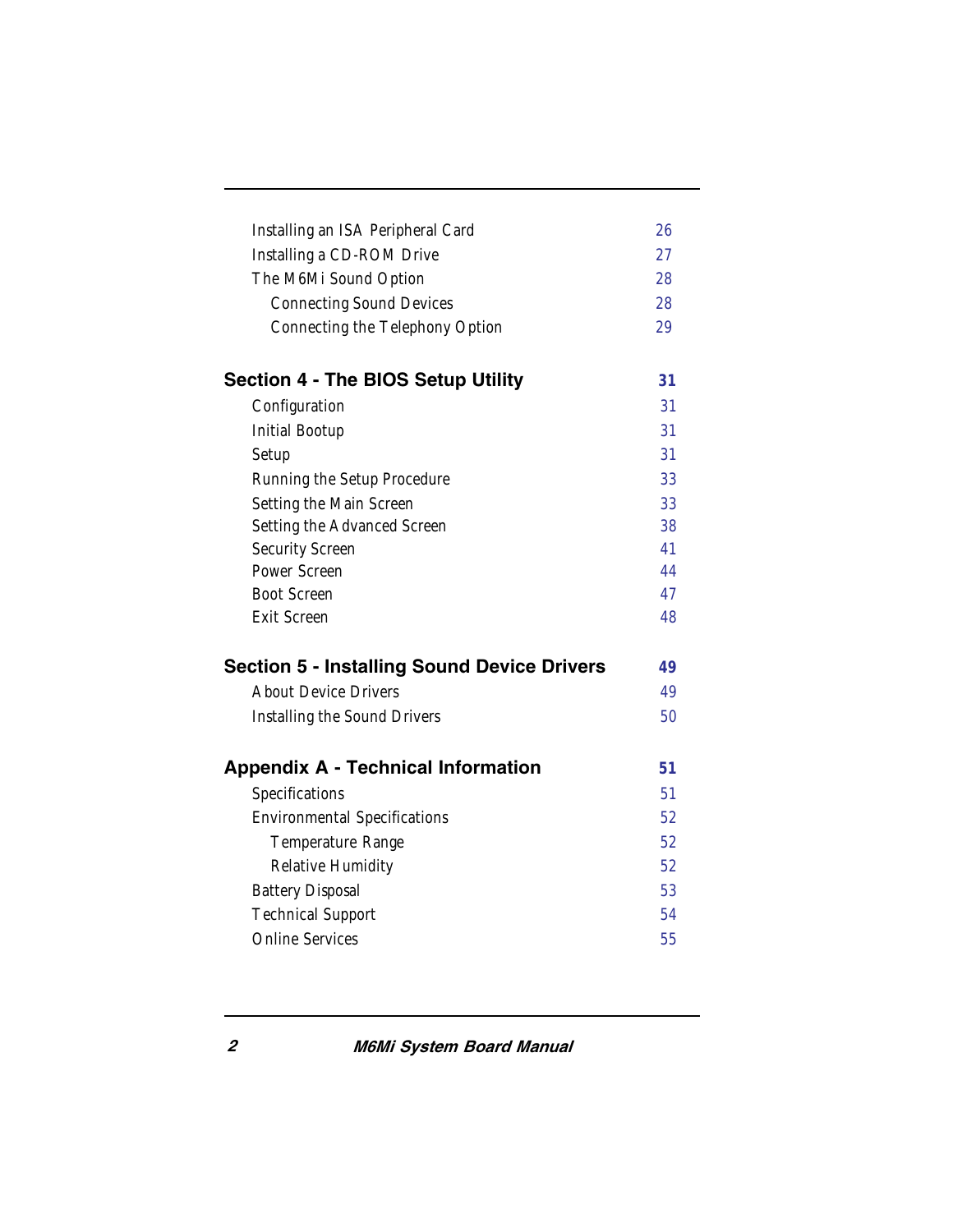| <b>Appendix B - Post Messages</b>            | 57 |
|----------------------------------------------|----|
| <b>Appendix C - Beep and POST Codes</b>      | 59 |
| <b>Appendix D - Hard Disk Drive Types</b>    | 63 |
| <b>Appendix E - Updating the System BIOS</b> | 65 |
| <b>Limited Warranty</b>                      | 67 |
| <b>Non-Warranty Service</b>                  | 68 |
| <b>FCC Statement</b>                         | 69 |
| <b>Declaration of Conformity</b>             | 70 |
| Glossary                                     | 71 |
| <b>Index</b>                                 | 75 |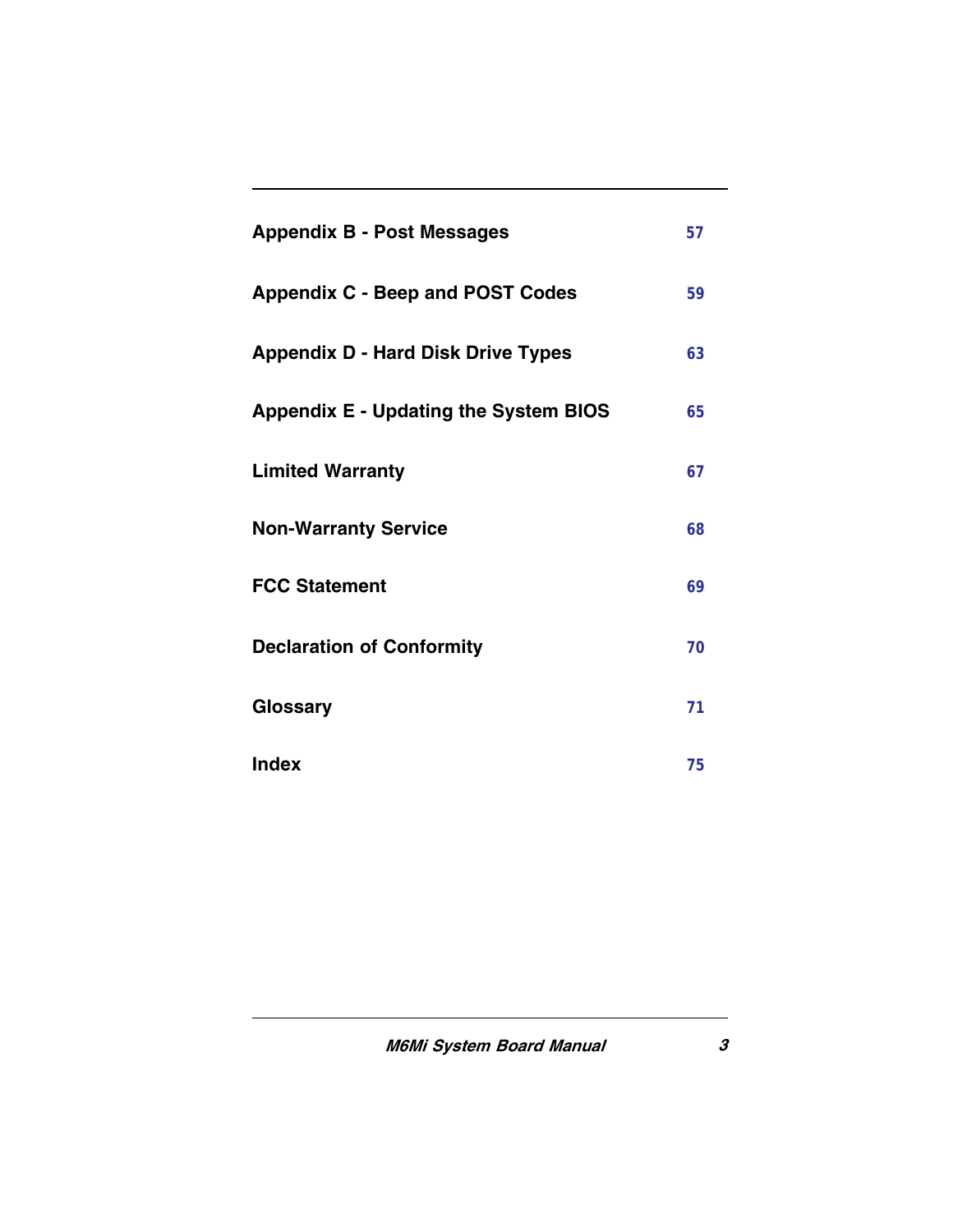#### List of Figures

| Figure 1.1: Power-Up Screen                   | 10 |
|-----------------------------------------------|----|
| Figure 2.1: M6Mi System Board                 | 12 |
| Figure 2.2: M6Mi Back Panel Connections       | 13 |
| Figure 3.1: Installing a 72-Pin SIMM          | 23 |
| Figure 3.2: Installing a PCI Card             | 25 |
| Figure 3.3: Installing an ISA Peripheral Card | 26 |
| Figure 3.4: Connecting External Sound Devices | 28 |
| Figure 4.1: Power-Up Screen                   | 32 |
| Figure 4.2: CMOS Main Screen                  | 33 |
| Figure 4.3: IDE Device Submenu                | 36 |
| Figure 4.4: Advanced Screen                   | 38 |
| Figure 4.5: Security Setup Screen             | 41 |
| Figure 4.6: Supervisor Password Submenu       | 42 |
| Figure 4.7: Power Screen                      | 44 |
| Figure 4.8: Boot Screen                       | 47 |
| Figure 4.9: Exit Screen                       | 48 |

#### List of Tables

| Table 2.1: CPU Speed Selection             | 13 |
|--------------------------------------------|----|
| Table 2.2: CPU Voltage Selection           | 14 |
| Table 2.3: AT Bus Clock Selection          | 14 |
| Table 2.4: Clear CMOS Selection            | 14 |
| Table 2.5: System Power On Selection       | 15 |
| Table 2.6: Optional Sound Selection        | 15 |
| Table 2.7: Case and Peripheral Connections | 15 |
| Table 3.1: Memory Configurations           | 21 |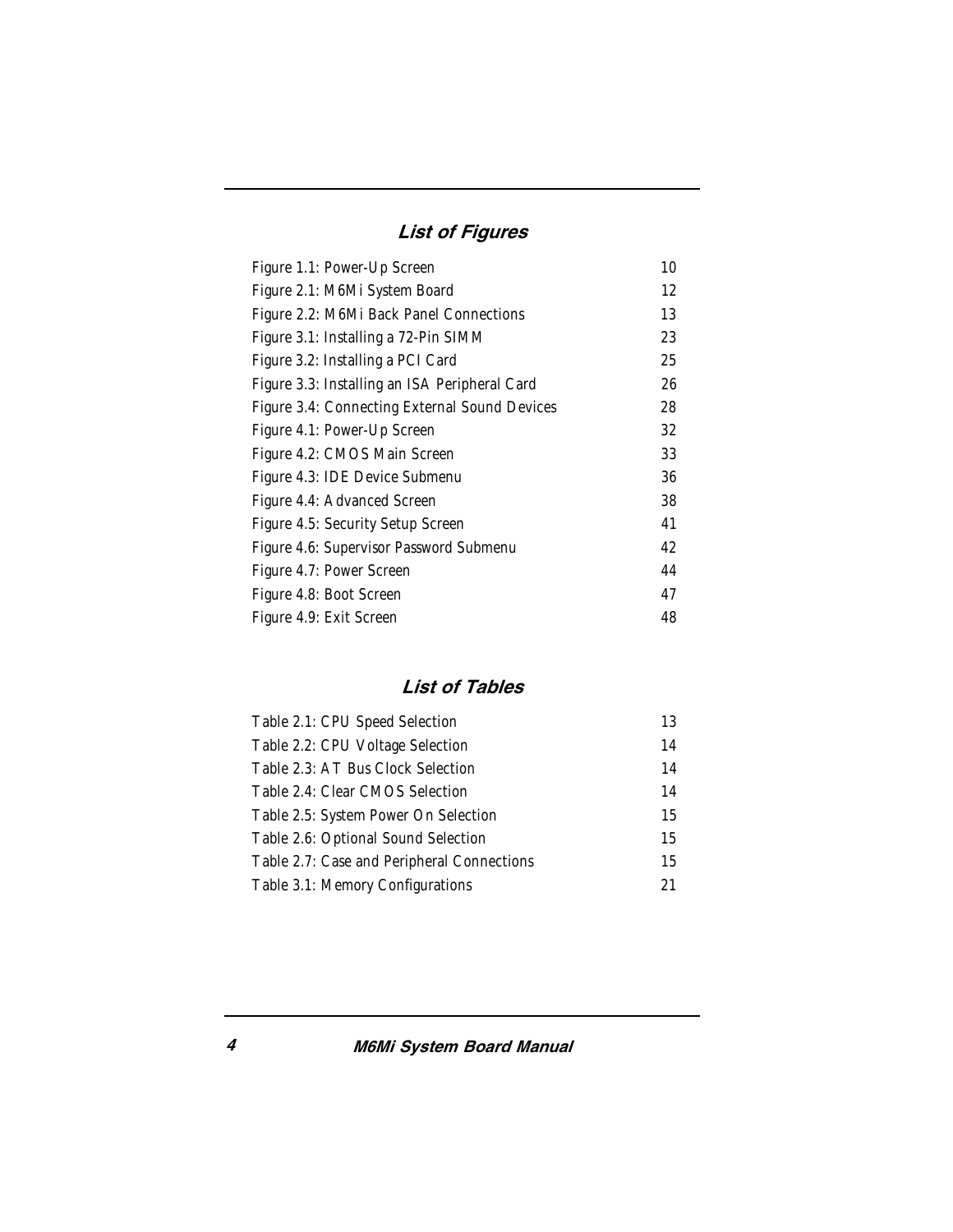### Introduction

Thank you for choosing the M6Mi system board. The high-performance M6Mi supports the most advanced Pentium<sup>®</sup> Promicroprocessor technology for demanding workstation needs.

Based on the Intel 440FX PCIset, the M6Mi provides the speed and performance necessary to address the most intensive computational applications. Enhanced PCI throughput, Mode 4 IDE and support of Universal Serial Bus (USB), make this board state-of-the-art. The USB interface has a maximum bandwidth of 12Mbps and can connect as many as 127 devices to a host system. USB supports both standard devices that operate at the full 12-Mbps rate and low-end devices that use only a 1.5- Mbps subchannel.

The M6Mi is designed to fit into the most modern ATX form factor. The ATX form factor allows critical components such as floppy drive connectors, chassis fan, CPU and memory to be strategically located so that full length cards can be used in all slots.

The M6Mi comes with many features. These include support for Extended Data Out (EDO) and Fast Page Mode (FPM) DRAM memory, Error Checking Correction (ECC), the Phoenix Plug and Play BIOS and an optional feature for integrated 16-bit sound.

For energy efficiency, full support is provided for the Green PC specification. Micronics builds all products to exacting standards, using the highest quality components available. We are proud to provide this system board and believe you will be pleased with your purchase.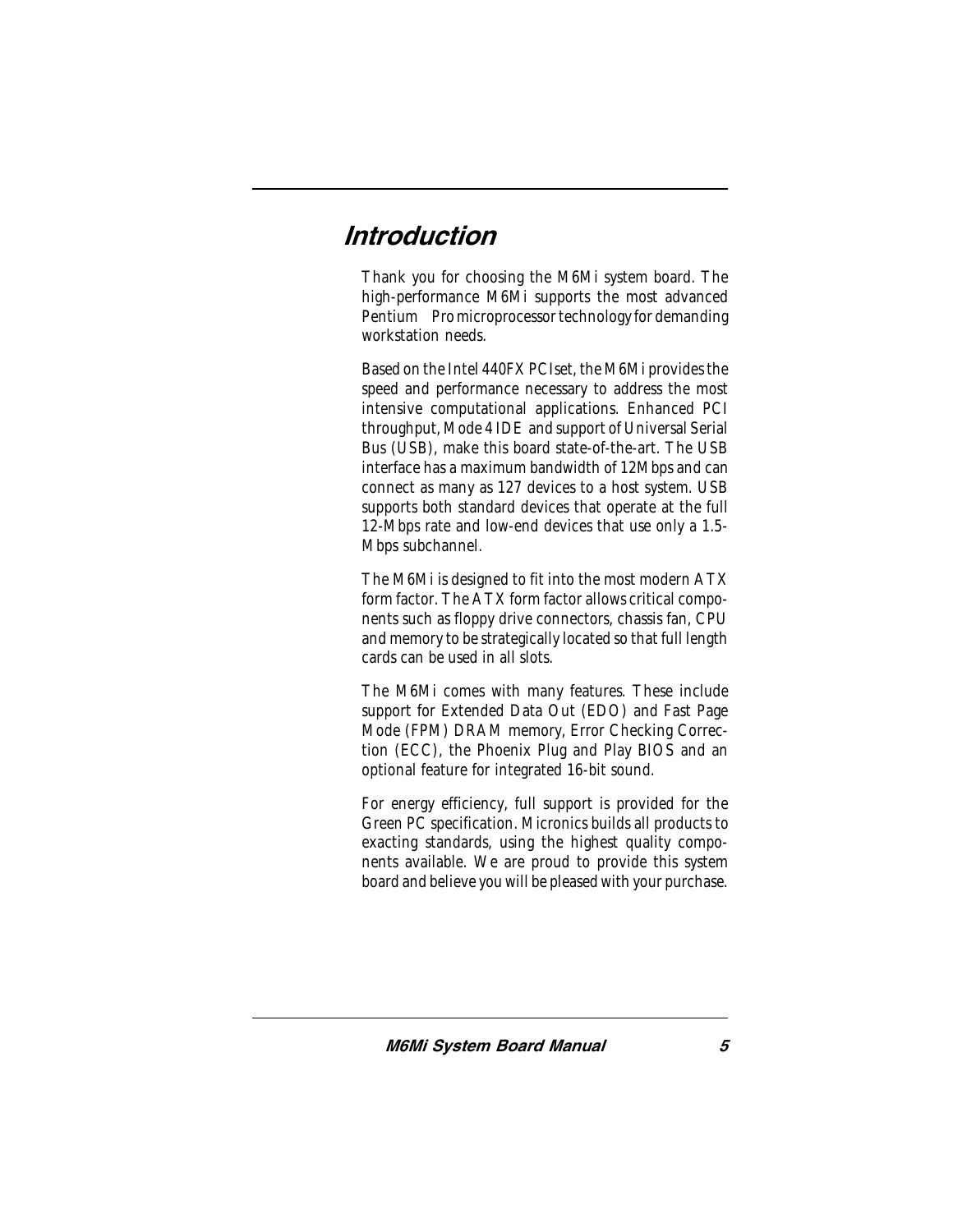### Features

The M6Mi includes the following features:

- Single ZIF socket 8 for Intel P6, P6S and P6T VRM header to supply CPU-specific voltages
- **Intel 440FX PCIset with PIIX3 ISA bridge** SMC FDC37C93X Ultra I/O chip
- **Three 32-bit PCI slots, two 16-bit ISA slots and one** shared (PCI or ISA) slot
- Up to 512K pipelined burst internal Level 2 cache
- Support for up to 384MB of onboard system memory
- Supports FPM and EDO memory ECC support via chipset
- **EXECUTE:** Primary and Secondary 40-pin IDE connectors
- **Mode 4 enhanced IDE (supports up to four IDE de**vices)
- Floppy controller for two floppy drives (supports 2.88MB, 1.44MB, 1.2MB, 720K or 360K floppy drives)
- **The Study Secondity Compatible serial ports**
- **EXALCE SEX** PS/2 style keyboard and mouse connectors
- Bi-directional parallel port (ECP and EPP compatible)
- **The Universal Serial Bus (USB) ports for desktop** peripheral expansion
- One Infrared port (IrDA and ASK-IR compatible)
- Field upgradeable Flash Phoenix BIOS
- Creative Labs VIBRA 16C Sound (optional)
- Telephony header for desktop video conferencing (optional)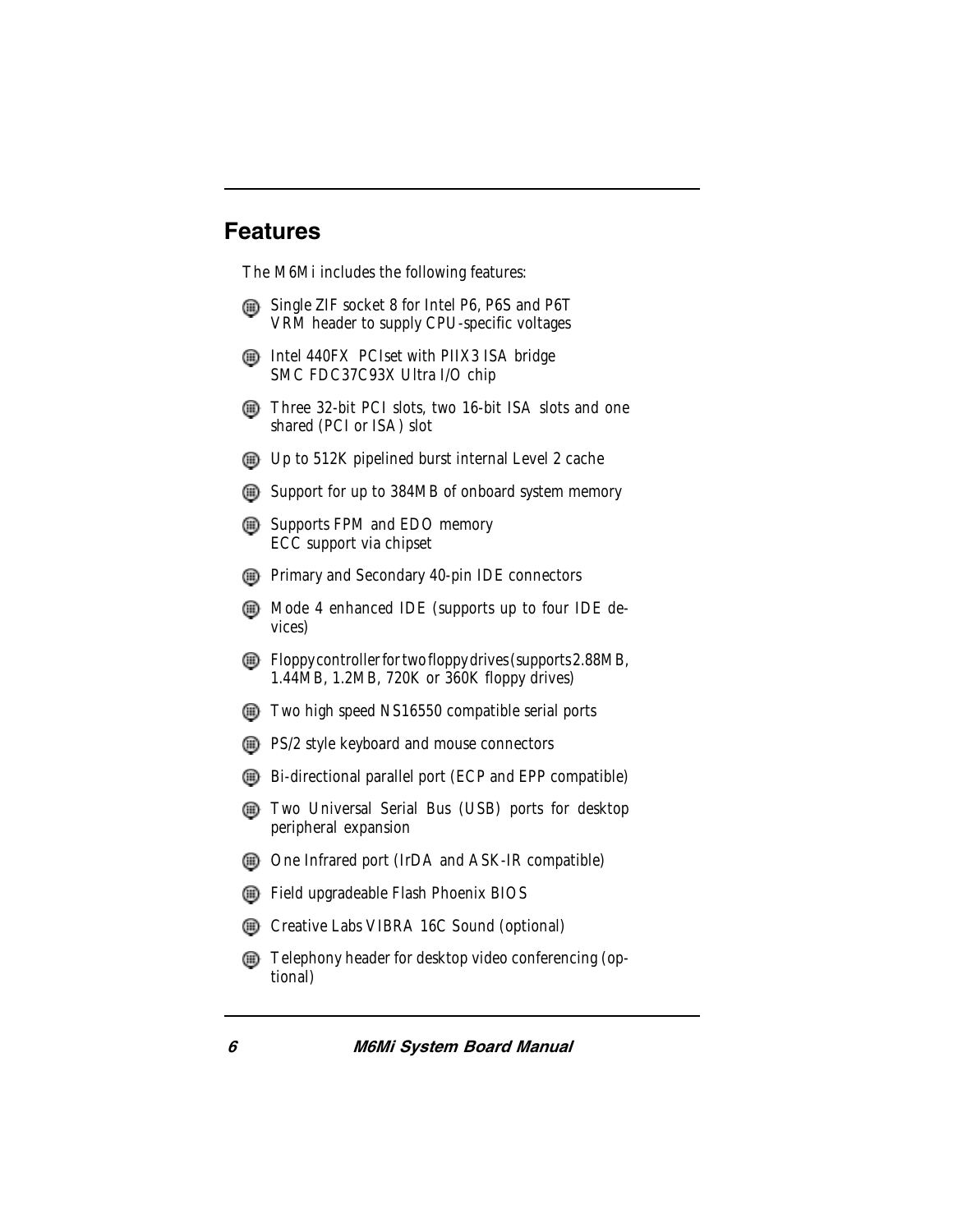### Software Compatibility

The M6Mi system board has been thoroughly tested for compatibility with a variety of operating systems and environments, including:

- Windows 95 and Windows NT
- OS/2 Warp
- SCO UNIX and Open Desktop
- **B** Novell Netware
- **6** MS-DOS 5.0 and 6.2
- **OD** PC-DOS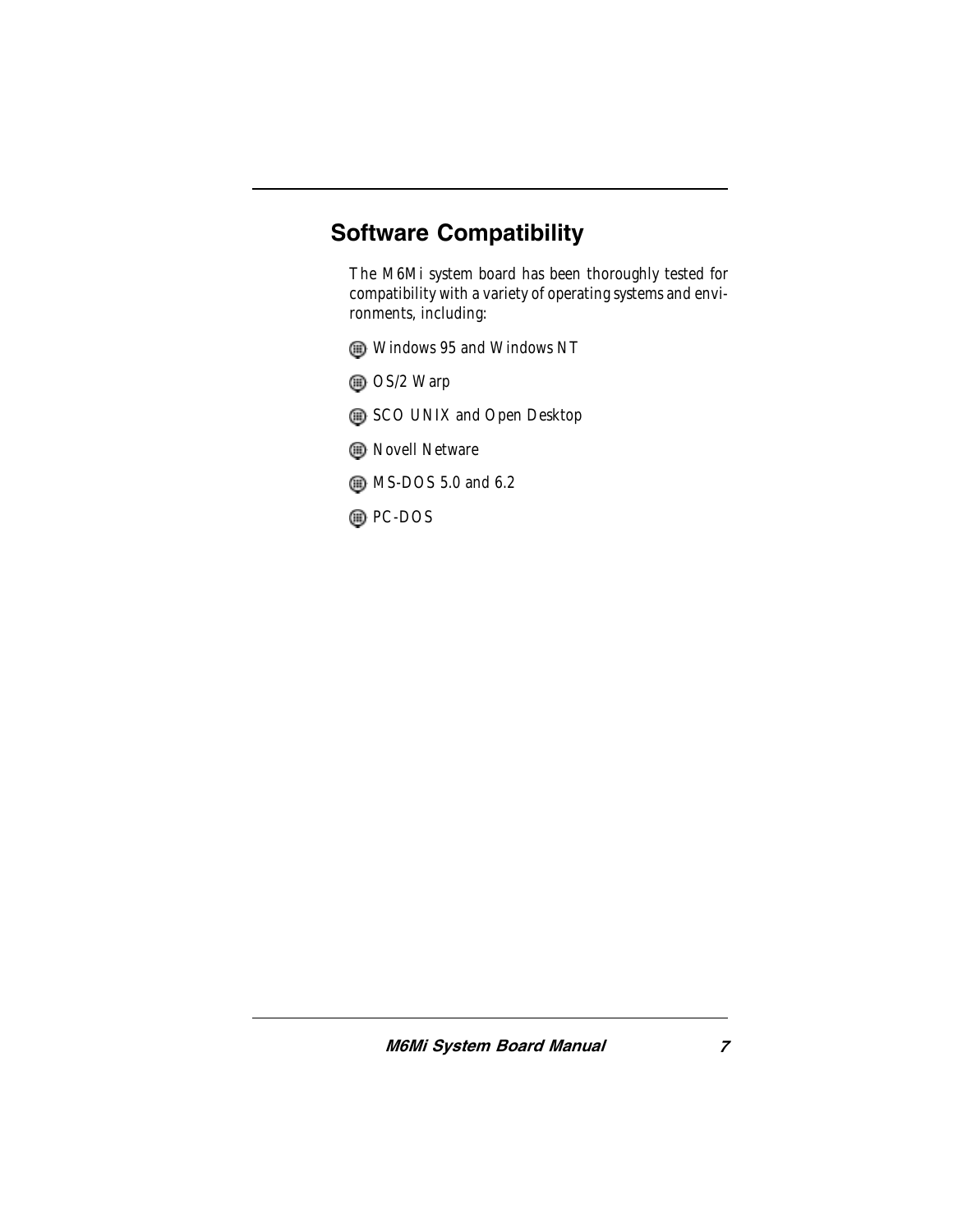### Before You Begin

This manual will familiarize you with the features, installation and use of your M6Mi. There are several symbols and conventions used throughout this manual to help draw your attention to a feature or to focus on important information:



When you see the Magnifying Glass, it refers to something you should take a closer look at before proceeding further.



When you see the Exclamation Mark, it gives important information on avoiding damage.

#### Common Names

| <b>DRAM</b> | Dynamic Random Access Memory        |
|-------------|-------------------------------------|
| FCC         | Error Checking and Correction       |
| ECP         | <b>Extended Capabilities Port</b>   |
| EDO         | <b>Extended Data Out</b>            |
| EPP         | <b>Fnhanced Parallel Port</b>       |
| FPM         | Fast Page Mode                      |
| IDE         | <b>Integrated Drive Electronics</b> |
| PCI         | Peripheral Component Interconnect   |
| SIMM        | Single Inline Memory Module         |
| USB         | Universal Serial Bus                |
| VRM         | Voltage Regulator Module            |
|             |                                     |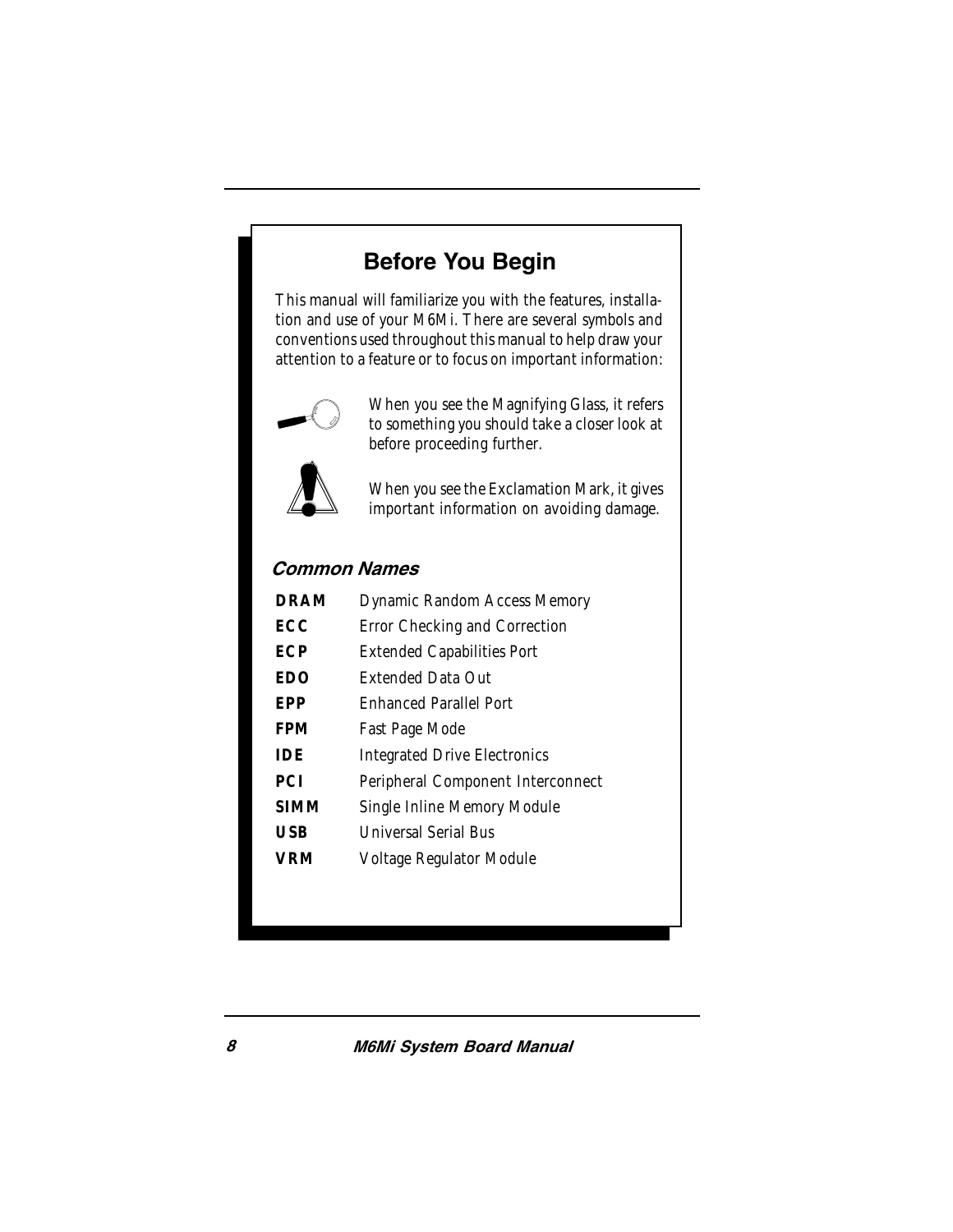# **1**



STATIC! **Before** handling the M6Mi, be properly grounded by using a special wrist or ankle strap, or touch a safely grounded object.

## Section **Quick Installation**

We know that many experienced people prefer to read as little of the documentation as possible. If this sounds like you, here's the short form to get up and running quickly.

- 1. Make backup copies of your installation and configuration diskettes.
- 2. Ground yourself to prevent damaging static discharge, then remove the M6Mi from its packaging.
- 3. Configure and verify the system board's jumper settings (refer to Jumper Settings in Section 2).
- 4. Install the CPU and the system memory (refer to Section 3).
- 5. Install the system board into the chassis and make all necessary case connections.
- 6. Install any ISA and PCI add-on peripherals (refer to Section 3).
- 7. Now you can connect any optional devices (refer to Section 3).
- 8. Turn the computer on and press the <F2> key when you see the screen in Figure 1.1.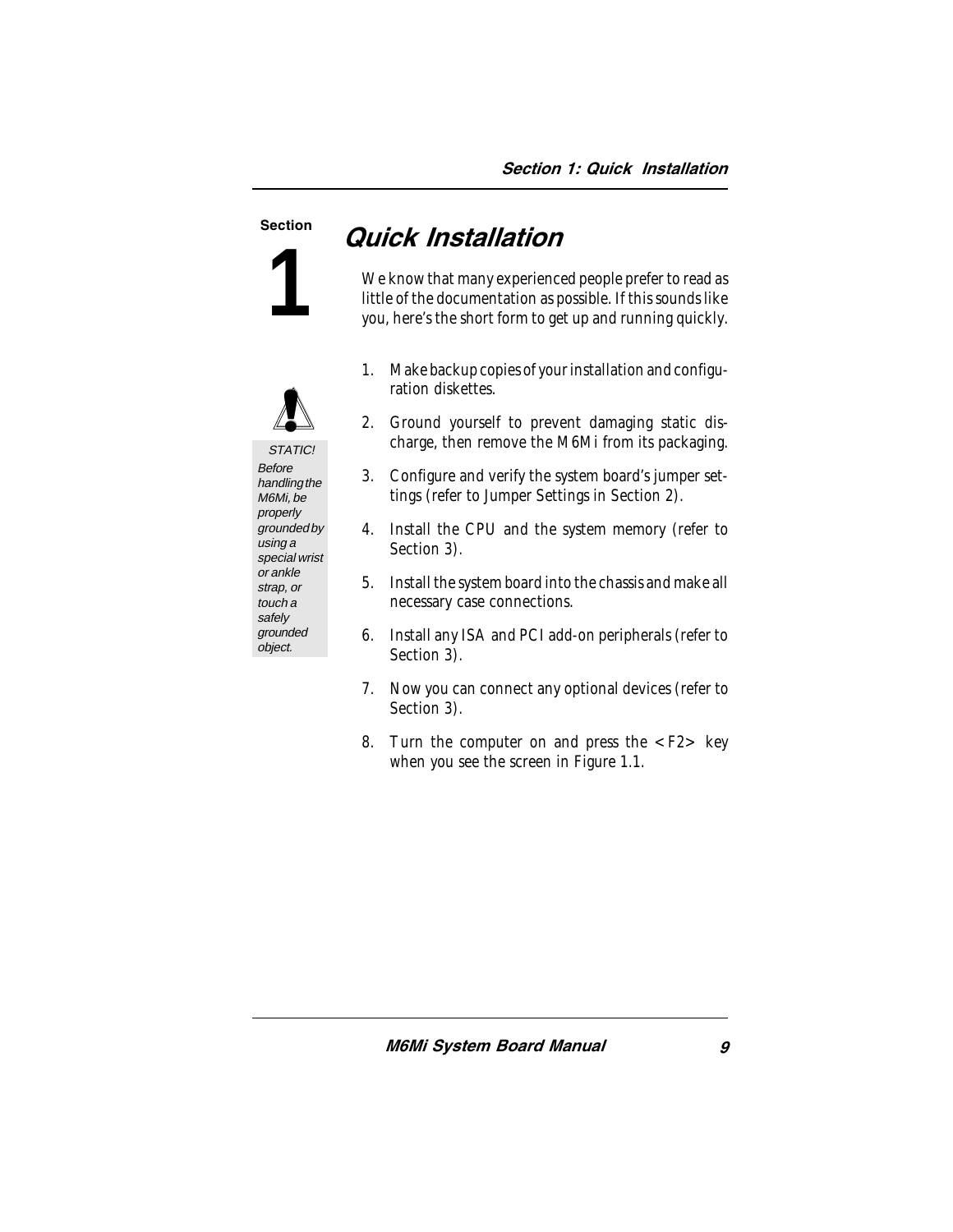| PhoenixBIOS Version 4.05<br>M6Mi-xx                                                                                                                                                                                    |
|------------------------------------------------------------------------------------------------------------------------------------------------------------------------------------------------------------------------|
| Copyright 1985-1995 Phoenix Technologies Ltd., All Rights Reserved                                                                                                                                                     |
| <b>CPU=Pentium Pro xxx MHz</b><br>Processor Updated Successfully<br>XXXX640K System RAM Passed<br><b>XXXXXXXK Extended RAM Passed</b><br>XXXXK Cache SRAM Passed<br><b>System BIOS Shadowed</b><br>Video BIOS Shadowed |
| PS/2 Mouse Initialized                                                                                                                                                                                                 |
| Press <f2> to enter SETUP</f2>                                                                                                                                                                                         |
|                                                                                                                                                                                                                        |
|                                                                                                                                                                                                                        |

Figure 1.1: Power-Up Screen

- 9. Set the time and date. Adjust the BIOS settings to match your configuration. If installing an IDE drive, select the IDE device you wish to configure. Press ENTER with Autotype Fixed Disk selected and the BIOS will automatically configure the drive for you (refer to Section 4).
- 10. After you have configured the Main Setup menu, make any desired setting configurations in the Advanced and Security menu. When finished, go to the exit screen, select "Save Changes and Exit" and you are finished with the BIOS configuration (see Section 4).
- 11. Install your IDE CD-ROM drive and its device drivers (refer to Section 3).
- 12. Install the sound controller device drivers (optional). Refer to Section 5.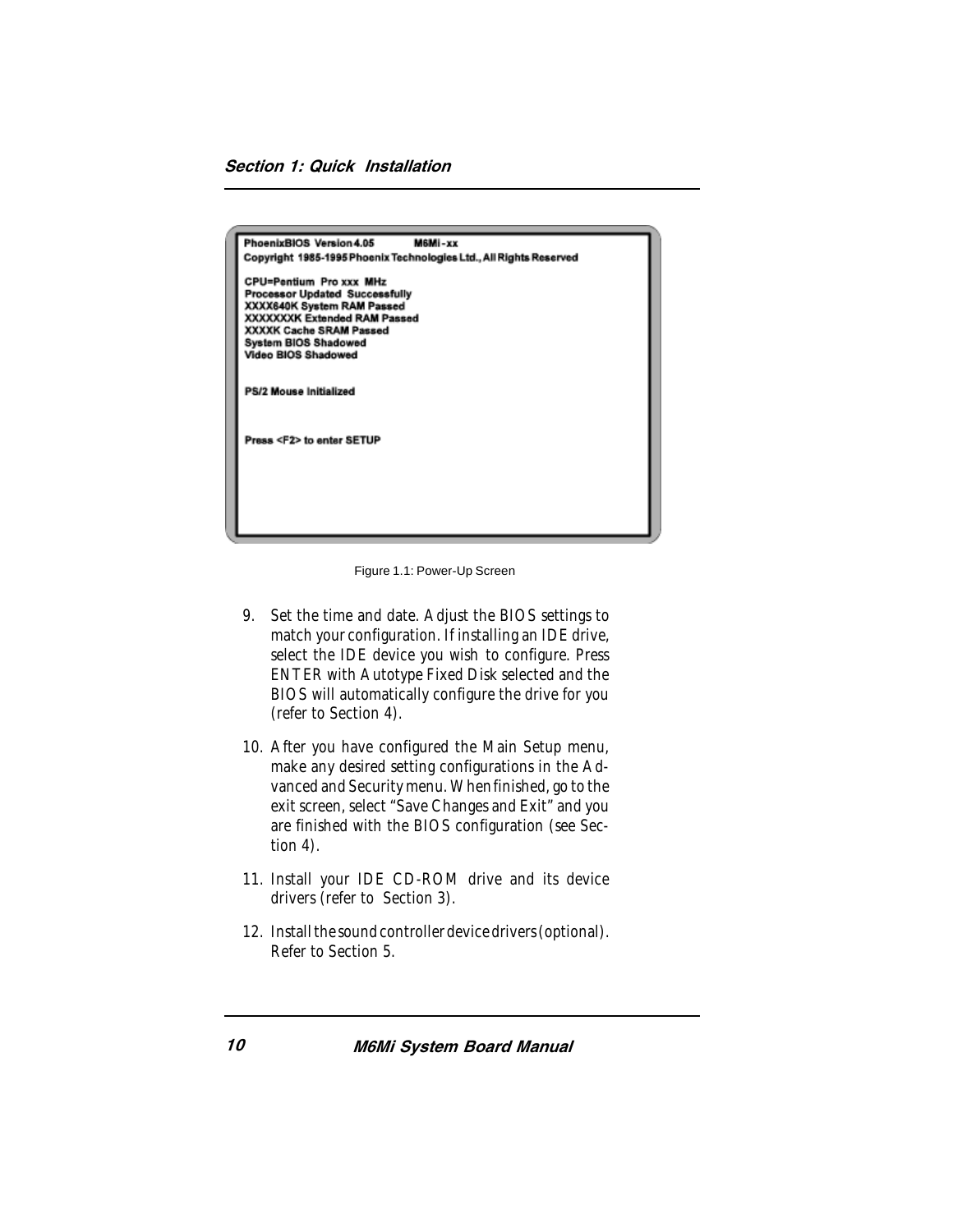### Configuring the M6Mi

Although the M6Mi system board is packaged in protective materials, it is important to use care while unpacking and setting up.

### Static Electricity

**2**

Section

The M6Mi is shipped from the factory in an antistatic bag. To reduce the possibility of damage, it is important to neutralize any accumulated static charges on your body before handling the board.

The best way to do this is to ground yourself using a special wrist or ankle strap. If you do not have a strap, you should touch both of your hands to a safely grounded object. After you have grounded yourself, ground the M6Mi via the solder pads surrounding one of its mounting holes. Once the M6Mi is removed from its packaging, place it on top of the antistatic bag. Carefully inspect the board for damage which may have occurred during shipment.

### Office Environment

Make sure the finished computer system is in an area with good ventilation. The system should not be in direct sunlight, near heaters, or exposed to moisture, dust or dirt.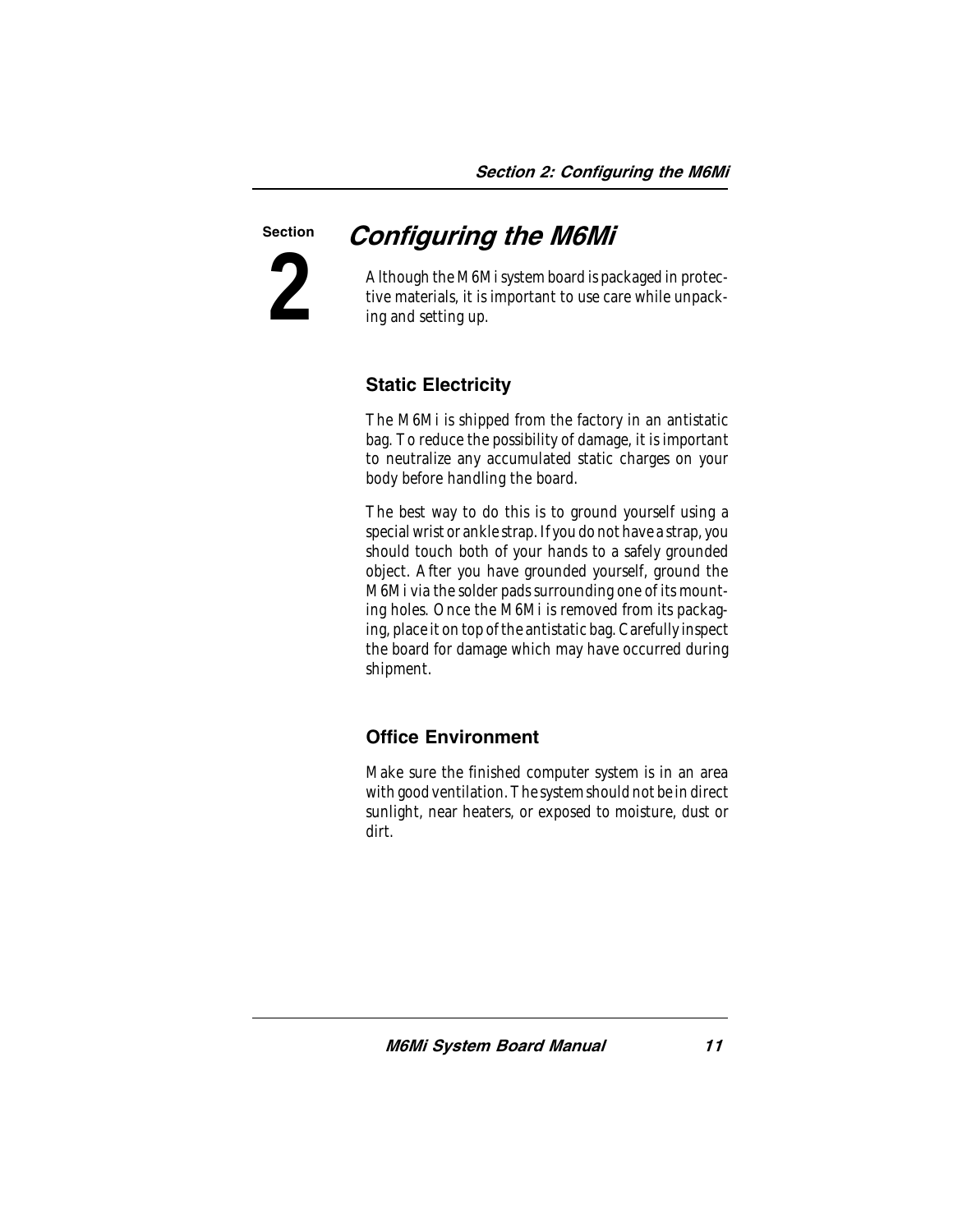### M6Mi System Board



Figure 2.1: M6Mi System Board

M6Mi System Board Manual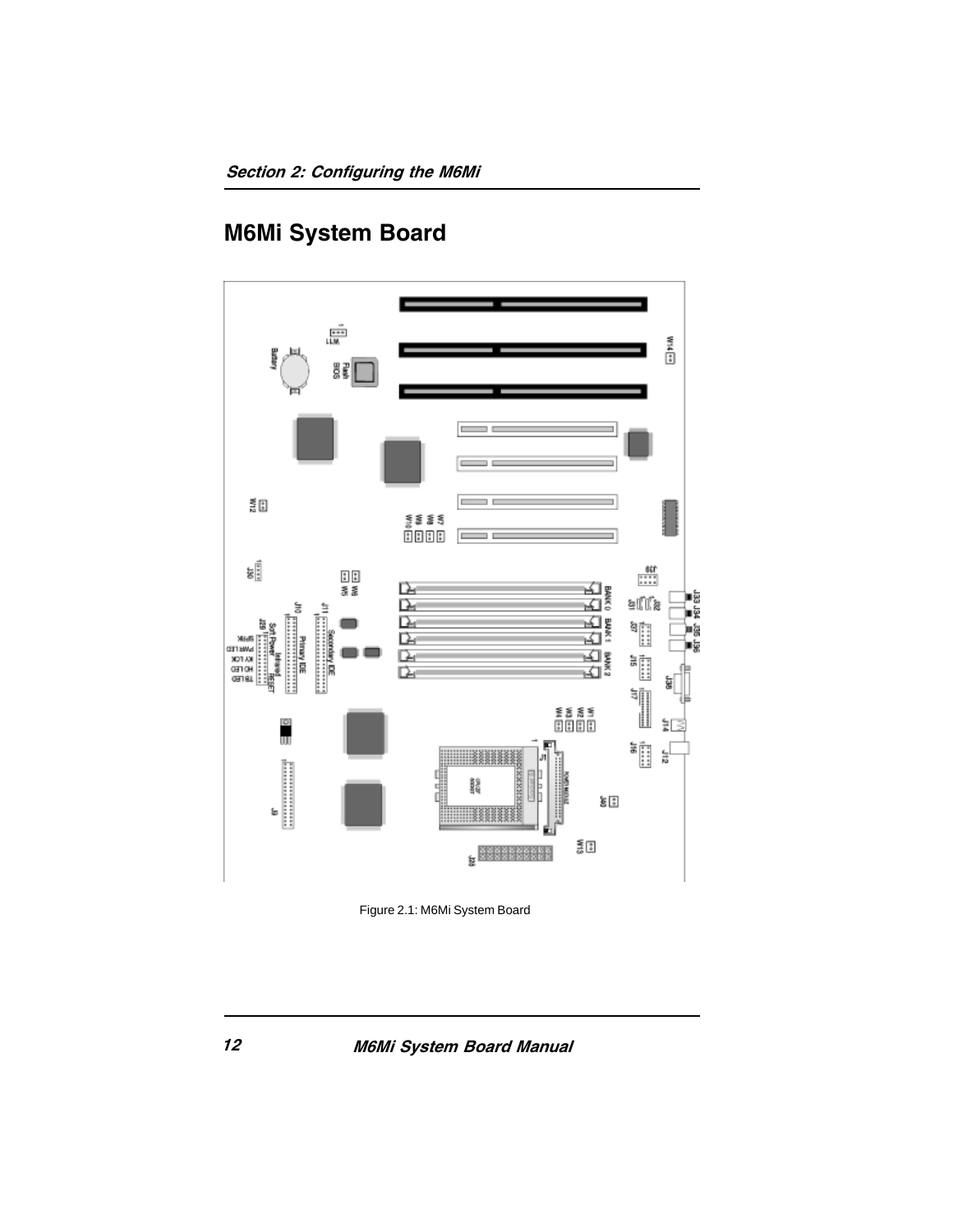### M6Mi Back Panel Connections



Figure 2.2: M6Mi System Back Panel Connections

### Jumper Settings

This section gives you the jumper settings used for the M6Mi system board.

**Table 2-1:** Jumper settings to select the speed of the CPU.

|                | CPU Speed   150MHz   166MHz   180MHz   200MHz |       |       |       |       |
|----------------|-----------------------------------------------|-------|-------|-------|-------|
| Jumper         |                                               |       |       |       |       |
| W <sub>5</sub> |                                               | Close | Open  | Close | Open  |
| W <sub>6</sub> |                                               | Open  | Close | Open  | Close |
| W7             |                                               | Close | Close | Close | Close |
| W <sub>8</sub> |                                               | Close | Close | Close | Close |
| W <sub>9</sub> |                                               | Close | Close | Open  | Open  |
| W10            |                                               | Open  | Open  | Close | Close |

Table 2-1: CPU Speed Selection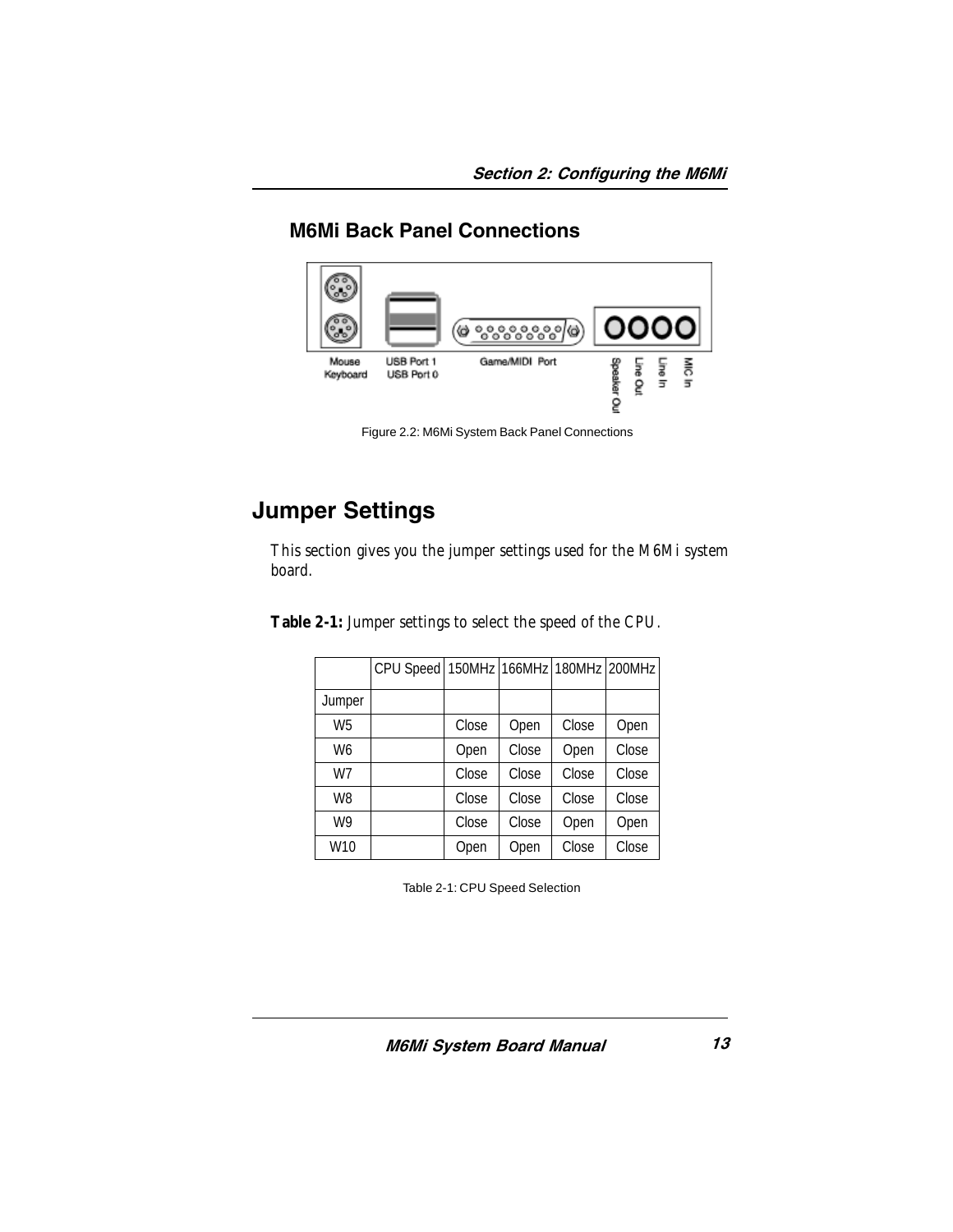**Table 2-2:** Jumper settings for the CPU Voltage Identification (VID) selection.

| <b>CPU Voltage</b>    | W1    | W <sub>2</sub> | W3    | W4    |
|-----------------------|-------|----------------|-------|-------|
| VID-Enabled (default) | Open  | Open           | Open  | Open  |
| Non-VID 2.9V          | Close | Open           | Open  | Close |
| Non-VID 3.1V          | Close | Open           | Close | Close |
| Non-VID 3.3V          | Close | Close          | Open  | Close |

Table 2-2: CPU Voltage Selection

**Table 2-3:** Jumper settings for the AT Bus clock selection.

| Jumper          | Function | Settings |
|-----------------|----------|----------|
| W <sub>12</sub> | Default  | Close    |

Table 2-3: AT Bus Clock Selection

**Table 2-4:** Jumper settings to clear the BIOS CMOS settings. With your computer's power off, close pins 2-3, wait ten seconds and place the jumper back on pins 1-2. (The jumper must be placed back on pins 1-2 for the system to function properly.)

*NOTE: This will reset all BIOS default settings. Any changes you have made will be lost*.

| Jumper | Function          | Settings |
|--------|-------------------|----------|
| W11    | Normal (default)  | 1-2      |
|        | <b>Clear CMOS</b> | $2 - 3$  |

Table 2-4: Clear CMOS Selection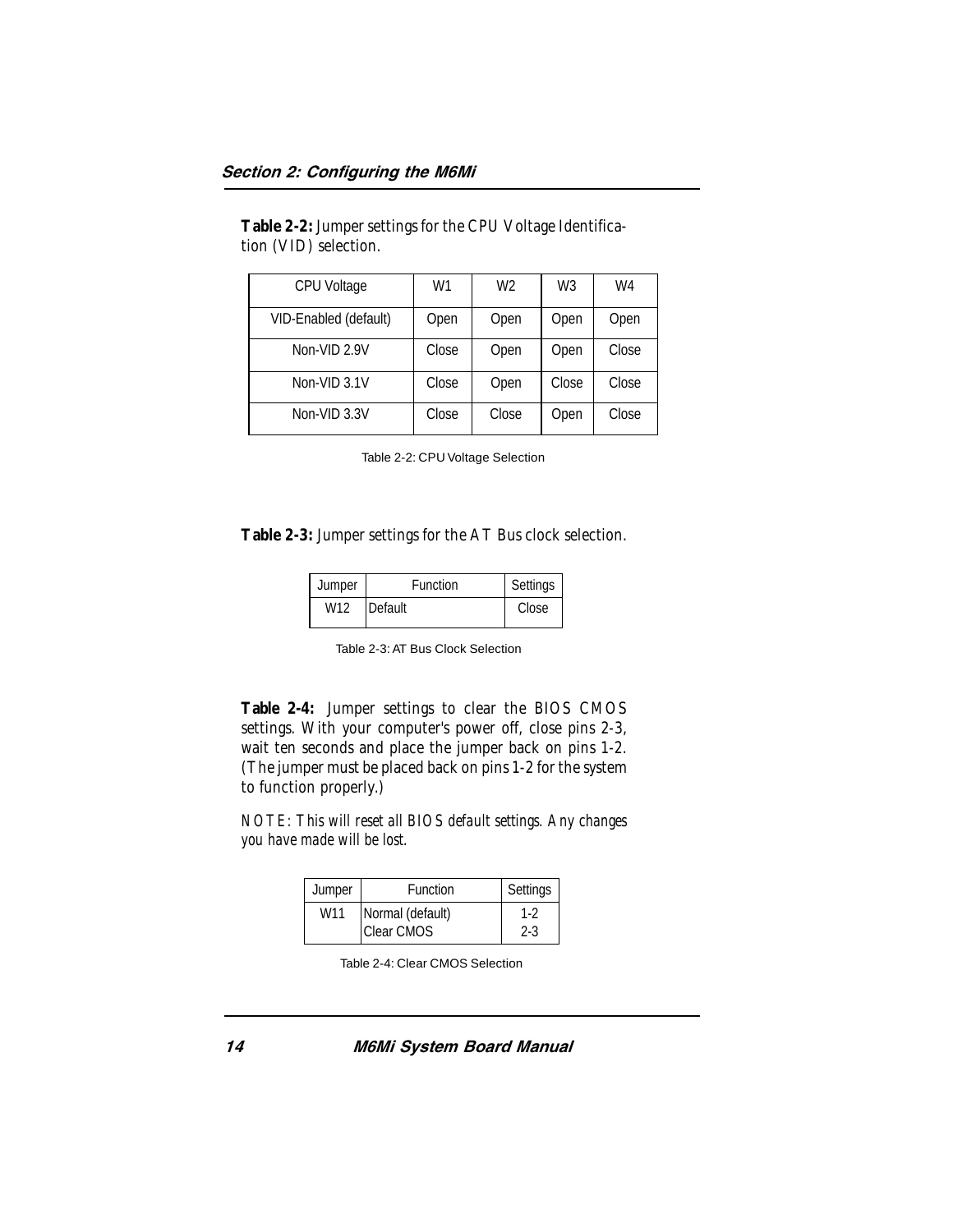**Table 2-5:** Jumper settings to enable the system power supply.

| Jumper | Function         | Settings |
|--------|------------------|----------|
| W13    | Normal (default) | Open     |
|        | <b>Reserved</b>  | Close    |

**Table 2-6:** Jumper settings to select the sound operation.

| Jumper          | Function         | Settings |
|-----------------|------------------|----------|
| W <sub>14</sub> | Enable (default) | Open     |
|                 | <b>Disable</b>   | Close    |

Table 2-6: Optional Sound Selection

**Table 2-7:** Case and peripheral connections.

| Connector | Function                      | Notes                                               |
|-----------|-------------------------------|-----------------------------------------------------|
| J1        | Power Module                  |                                                     |
| J9        | <b>Floppy Drive Connector</b> |                                                     |
| J10       | Primary IDE Port              |                                                     |
| J11       | Secondary IDE Port            |                                                     |
| J12       | Keyboard/Mouse Connector      | PS/2                                                |
| J14       | <b>USB Connectors</b>         |                                                     |
| J15       | Serial Port (COM 2)           | Can be disabled at the CMOS<br>configuration screen |
| J16       | Serial Port (COM 1)           | Can be disabled at the CMOS<br>configuration screen |
| J17       | Parallel Port Connector       | Can be disabled at the CMOS<br>configuration screen |

Table 2-7A: Case & Peripheral Connections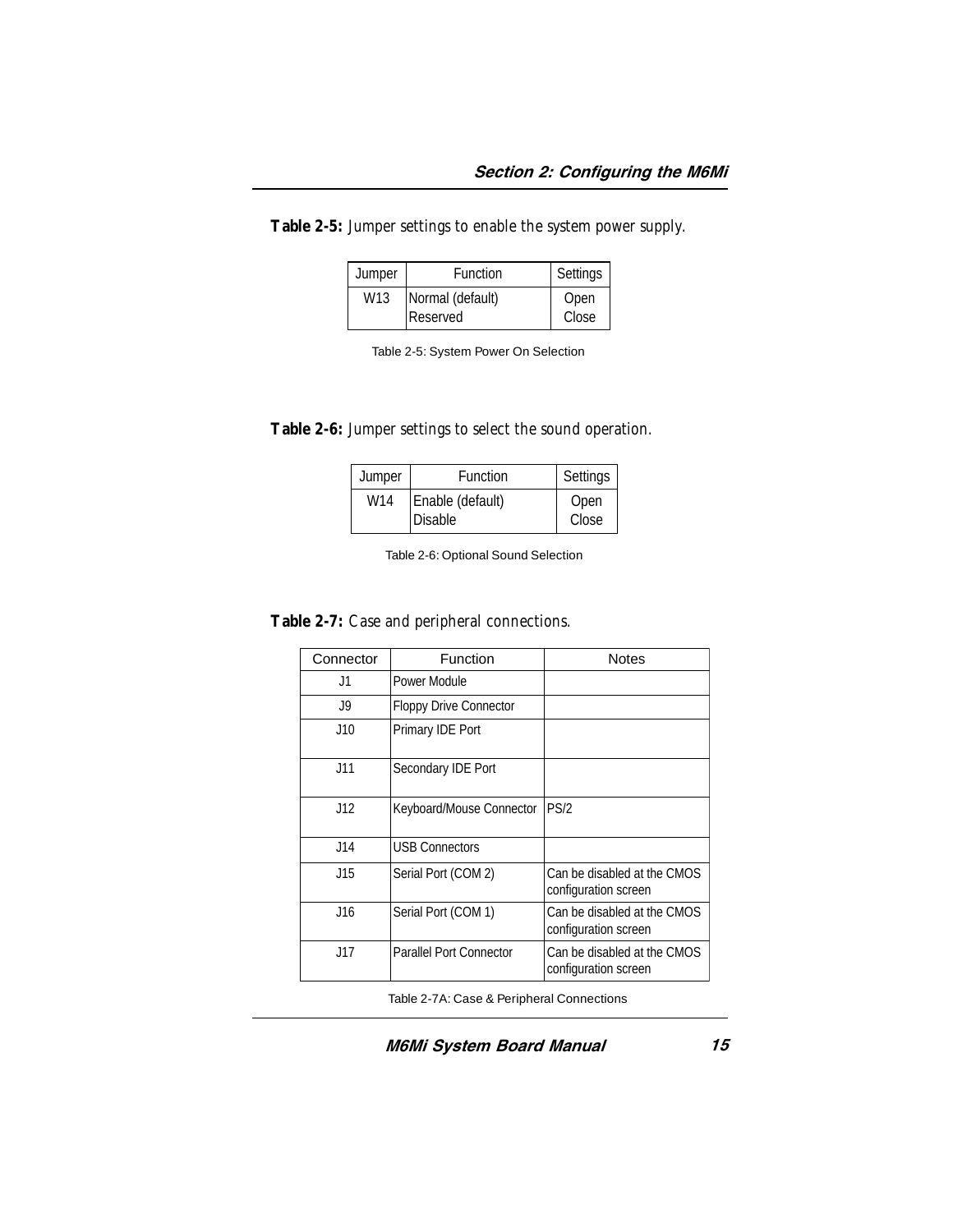| Connector      | Function                                                                                       | <b>Notes</b>                                                                         |  |
|----------------|------------------------------------------------------------------------------------------------|--------------------------------------------------------------------------------------|--|
| J28            | <b>Power Connector</b>                                                                         | <b>ATX</b> standard                                                                  |  |
| J29            | Front I/O Connector                                                                            |                                                                                      |  |
| H              | System Power On/Off                                                                            | 1 - Power; 2 - Ground                                                                |  |
| Ħ              | Infrared Port Connector<br>Note: Do not connect IR<br>devices to J29 and J30<br>simultaneously | 6 - Transmit Data; 7 - Ground;<br>8 - Receive Data; 9 - Ground;<br>10 - +5V DC       |  |
| H              | <b>Reset Switch</b>                                                                            | 12 - Reset; 13 - Ground                                                              |  |
| H              | PC Speaker                                                                                     | 14 - Speaker; 17 - +5V DC                                                            |  |
| $\blacksquare$ | Power-On LED                                                                                   | 18 - Positive; 20 - Ground                                                           |  |
| H              | Keylock Switch                                                                                 | 21 - Keylock; 22 - Ground                                                            |  |
| $\blacksquare$ | <b>Hard Disk LED</b>                                                                           | 23 - Positive; 24 - Negative                                                         |  |
| H              | Turbo LED                                                                                      | 25 - Positive; 26 - Ground                                                           |  |
| J30            | Infrared Port Connector                                                                        | 1 - Receive Data; 2 - Ground;<br>3 - Transmit Data; 4 - +5V DC                       |  |
| J31            | CD-ROM Audio Input                                                                             | 1 - Ground; 2 - CD-In Left<br>Channel; 3 - Ground; 4 - CD-In<br><b>Right Channel</b> |  |
| J32            | Modem/Telephony                                                                                | 1 - No Connect; 2 - MIC Out;<br>3 - Ground; 4 - Speaker In                           |  |
| J33            | MIC In                                                                                         |                                                                                      |  |
| J34            | Audio Line In                                                                                  |                                                                                      |  |
| J35            | Audio Line Out                                                                                 |                                                                                      |  |
| <b>J36</b>     | Speaker Out                                                                                    |                                                                                      |  |
| J37            | <b>External Audio</b>                                                                          | 7-8 - Left Enable; 9-10 - Right<br>Enable                                            |  |
| <b>J38</b>     | Game Port/MIDI                                                                                 |                                                                                      |  |
| <b>J39</b>     | Wavetable                                                                                      |                                                                                      |  |
| J40            | CPU Fan                                                                                        | 1 - 12+V Power; 2 - Ground                                                           |  |

Table 2-7B: Case & Peripherals Connections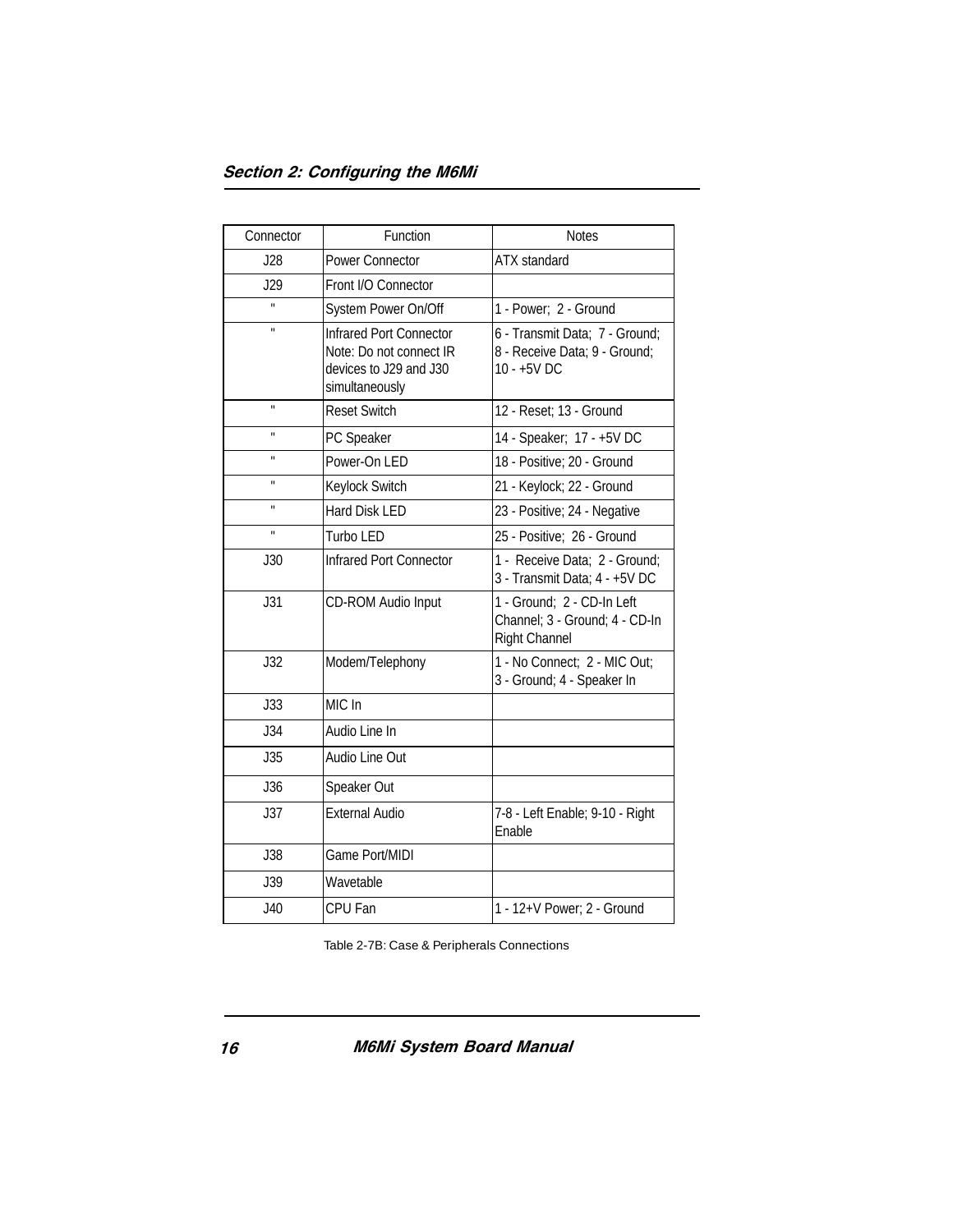**3**

### Section **Installing the M6Mi**

### Introduction

This section explains how to install the M6Mi system board, memory, CPU and peripherals.

*WARNING: Before installing or removing any peripherals or components, make sure you have a clear work space and that you adhere to all anti-static precautions described in Section 1. Micronics recommends only trained technicians install and configure the system board.*

*Damage which occurs to the board while adding or removing peripherals or components may void the warranty. If problems arise while installing peripherals, contact the computer dealer where you purchased the peripheral or Micronics' Technical Support Department.*

### System Memory Support

The flexibility of the M6Mi is augmented by its support for Error Checking and Correction (ECC), Extended Data Out (EDO) DRAM memory and Fast Page Mode (FPM) DRAM memory. The M6Mi allows vast memory capability without worrying about memory errors. It does this by providing ECC which enables parity checking to detect and correct memory errors.

EDO memory is designed to keep data available to the processor for an extended period of time. The EDO memory support extends the performance of conventional DRAM memory. The result is an improvement in memory-access performance on the M6Mi system board.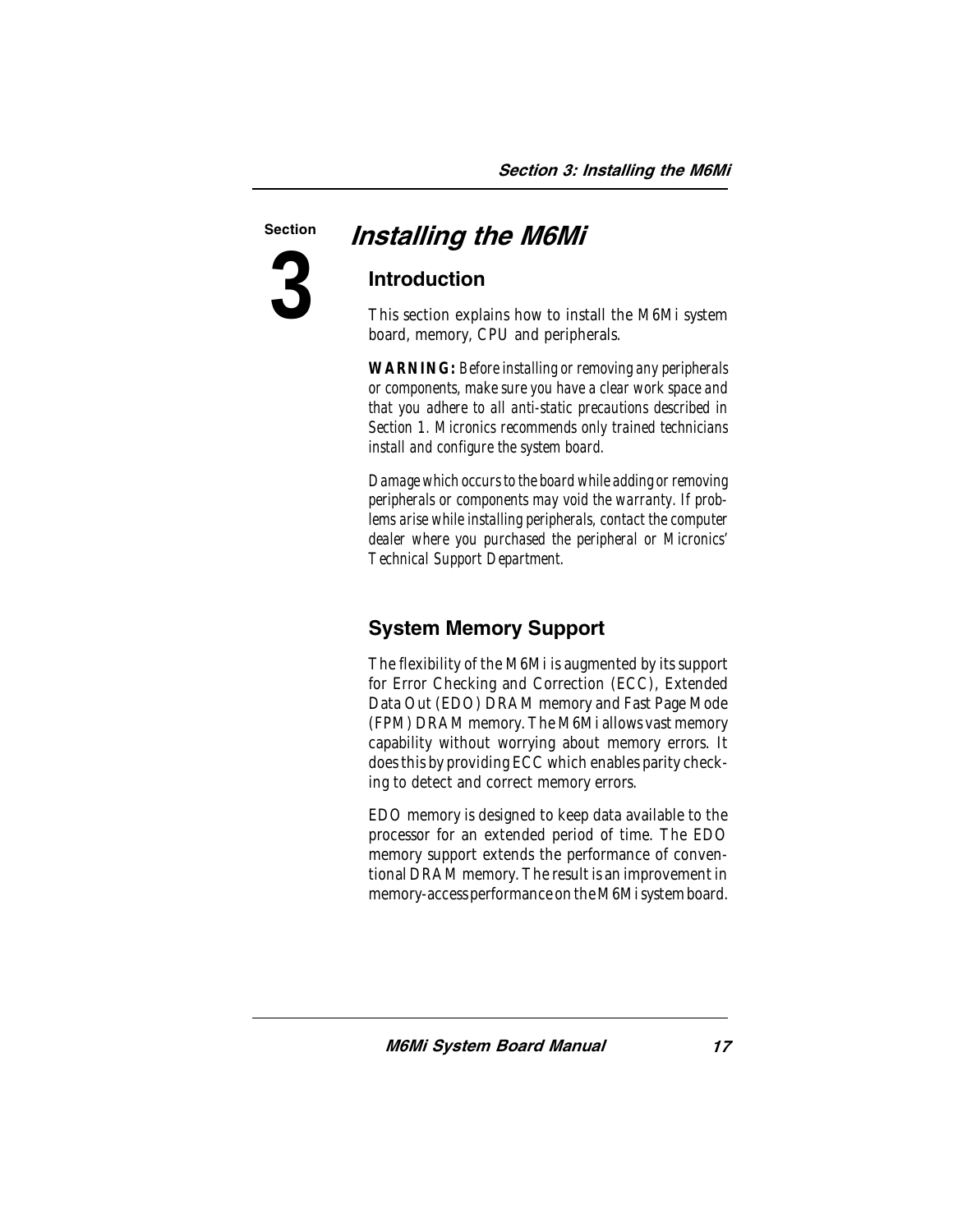### Installing the M6Mi

Installation of the M6Mi system board depends on the type of case you use. The M6Mi is designed for the ATX form factor and must be installed in an ATX chassis. NOTE: If you are unfamiliar with installing a system board, Micronics highly recommends that you read the computer user's manual or contact your dealer's technical support department.

#### **Tools Required**

Micronics recommends using the following tools to install the M6Mi:



**Small Phillips screwdriver** 



**Tray (to hold loose screws)** 

#### **Equipment Required**

Micronics recommends using the following equipment with the M6Mi for a typical configuration:

- **ATX chassis with standard hardware.**
- A high-quality ATX power supply capable of providing continuous power within a 3 volt range. A power filter may be used with a noisy AC power source.
- **B** PS/2 mouse and compatible keyboard.
- **Eight ohm speaker.**
- **Gi**) Standard ribbon cables for internal connections.
- Standard power cord (grounded).
- Heat sink with cooling fan for CPU (required).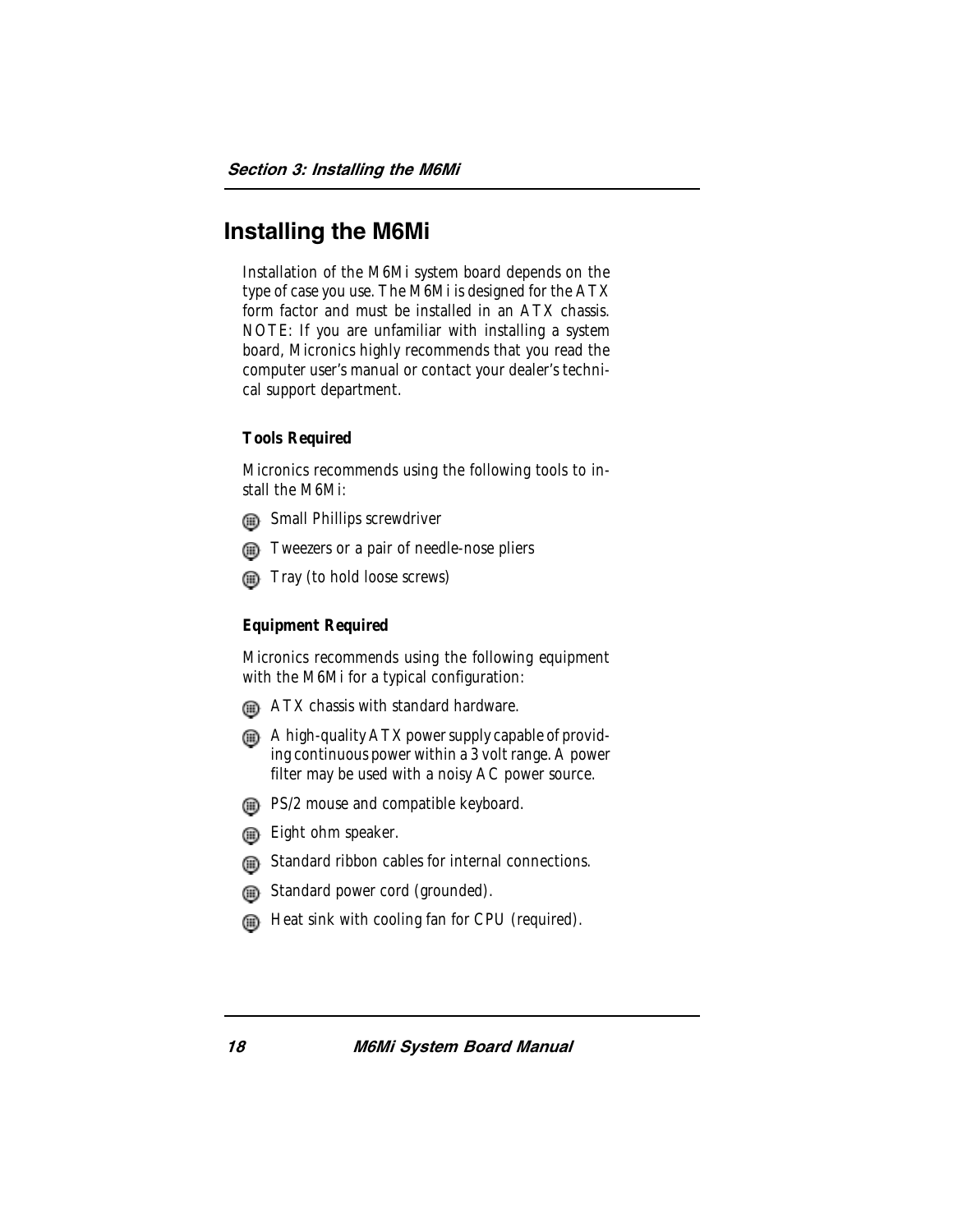### System Memory

System memory devices, commonly known as SIMMs, are necessary to operate the M6Mi system board. The M6Mi has six 32/36-bit SIMM sockets and can be upgraded to 384 Megabytes of RAM. In addition, support is provided for Error Checking (ECC), Extended Data Out (EDO) DRAM memory and Fast Page Mode (FPM) DRAM memory. This section will explain the type of SIMMs supported, list the rules for adding memory to the M6Mi, give some examples of common memory configurations and show how to physically install the new SIMMs.



#### **SIMMs Supported**

The M6Mi supports the following types of 60 or 70ns SIMMs:

4MB (1MBx32/36) 8MB (2MBx32/36) 16MB (4MBx32/36) 32MB (8MBx32/36) 64MB (16MBx32/36)

#### **Upgrading Rules**

The following is a list of rules to follow when upgrading SIMMs. If you follow these rules, your upgrade should be trouble-free:

- **in** Use 70ns or faster SIMMs.
- Dipgrade SIMMs one bank at a time. Each bank must contain two SIMMs of the same size and preferably from the same manufacturer. For example, to add 16MB of memory to the system board, install two 8MB SIMMs into the same bank.
- When installing SIMMs, fill Bank 0, then Bank 1, then Bank 2.

For long term reliability, **Micronics** recommends using SIMMs with tin-plated contacts. The use of gold-plated contacts may conflict with the tinalloy on the **SIMM** socket.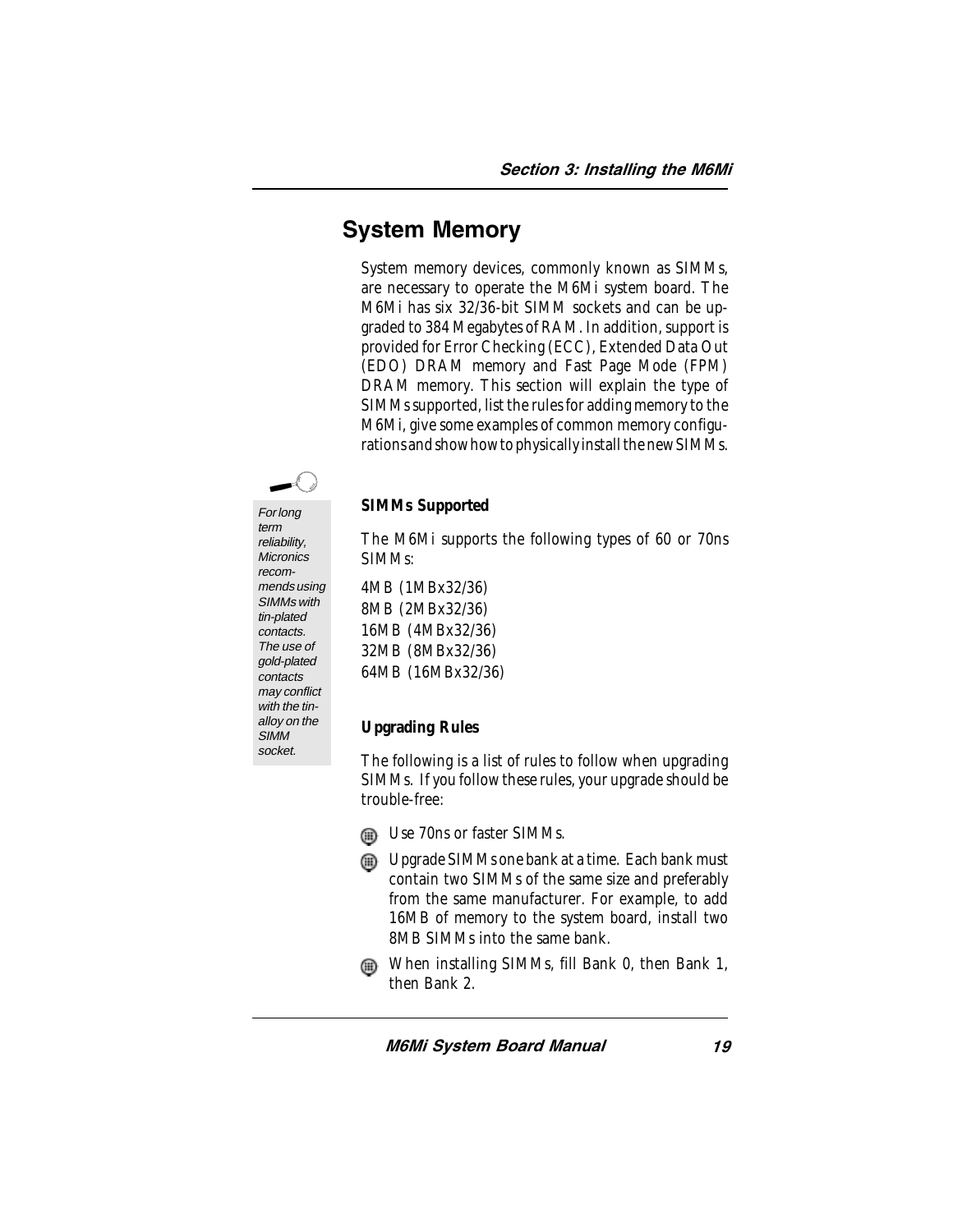#### **Mixing EDO and FPM Memory**

The M6Mi can handle a combination of EDO and FPM memory. The memory will default to the speed of the slowest RAM installed.

Follow the rules below:

Install the two types of memory in separate banks. (For example, install EDO memory in Bank 0 and FPM memory in Bank 1.)

When installing SIMMs, fill Bank 0, then Bank 1, then Bank 2.

*NOTE: Mixing EDO and FPM memory is not recommended.*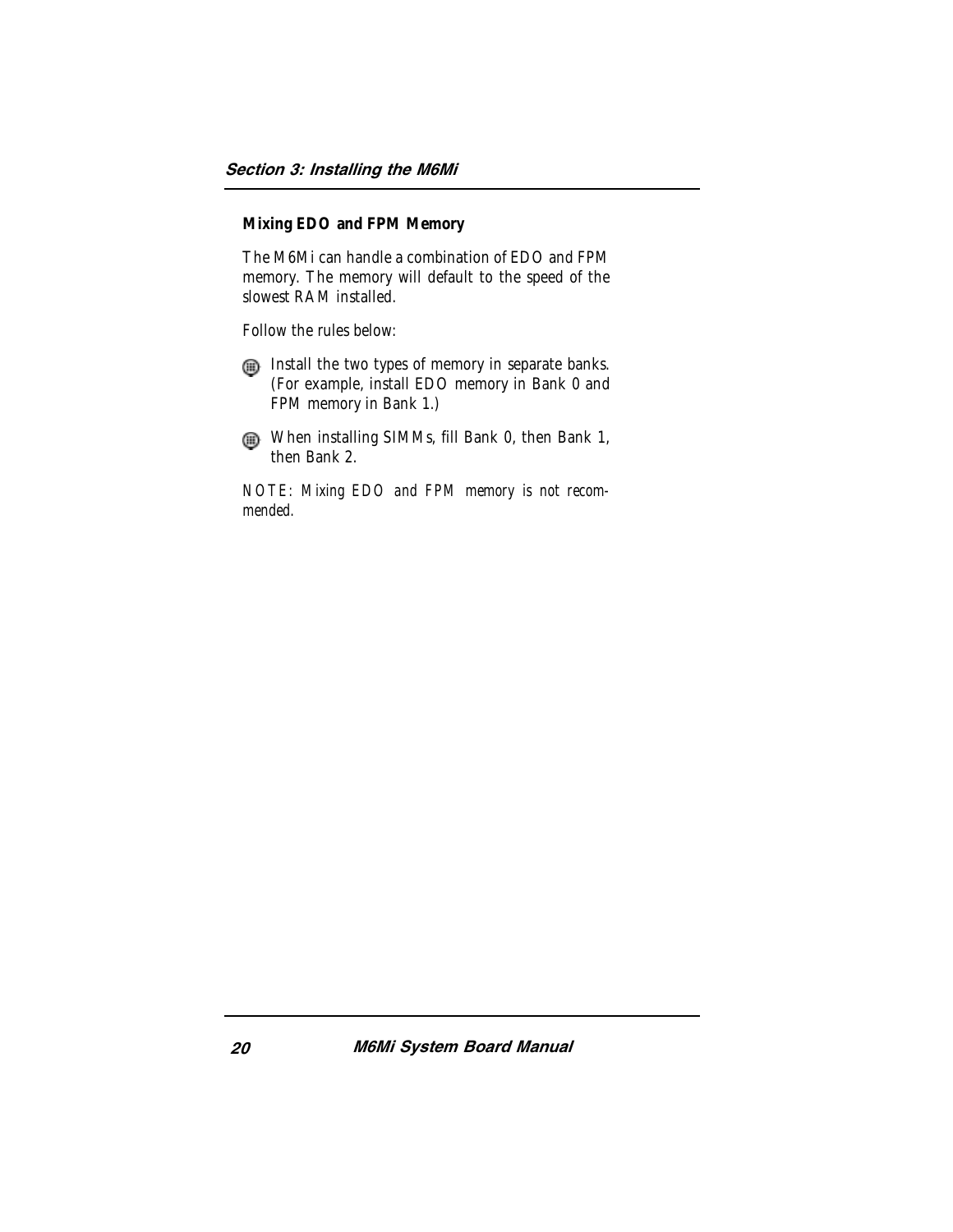### $\curvearrowleft$

There is no need to set any jumpers. When you reboot, the size and type of memory are automatically detected.

### Memory Configurations

The following tables list the most common memory configurations. The memory available depends on the number of SIMMs installed.

| <b>Memory</b> | Bank 0        | Bank 1        | Bank 2        |
|---------------|---------------|---------------|---------------|
| 8MB           | (2) 1MBx32/36 |               |               |
| 16MB          | (2) 1MBx32/36 | (2) 1MBx32/36 |               |
| 16MB          | (2) 2MBx32/36 |               |               |
| 24MB          | (2) 1MBx32/36 | (2) 1MBx32/36 | (2) 1MBx32/36 |
| 24MB          | (2) 2MBx32/36 | (2) 1MBx32/36 |               |
| 32MB          | (2) 2MBx32/36 | (2) 1MBx32/36 | (2) 1MBx32/36 |
| 32MB          | (2) 4MBx32/36 |               |               |
| 40MB          | (2) 2MBx32/36 | (2) 2MBx32/36 | (2) 1MBx32/36 |
| 40MB          | (2) 4MBx32/36 | (2) 1MBx32/36 |               |
| 48MB          | (2) 2MBx32/36 | (2) 2MBx32/36 | (2) 2MBx32/36 |
| 48MB          | (2) 4MBx32/36 | (2) 1MBx32/36 | (2) 1MBx32/36 |
| 48MB          | (2) 4MBx32/36 | (2) 2MBx32/36 |               |
| 56MB          | (2) 4MBx32/36 | (2) 2MBx32/36 | (2) 1MBx32/36 |
| 64MB          | (2) 4MBx32/36 | (2) 2MBx32/36 | (2) 2MBx32/36 |
| 64MB          | (2) 4MBx32/36 | (2) 4MBx32/36 |               |
| 64MB          | (2) 8MBx32/36 |               |               |
| 72MB          | (2) 4MBx32/36 | (2) 4MBx32/36 | (2) 1MBx32/36 |
| 72MB          | (2) 8MBx32/36 | (2) 1MBx32/36 |               |

Table 3-1: Memory Configurations

M6Mi System Board Manual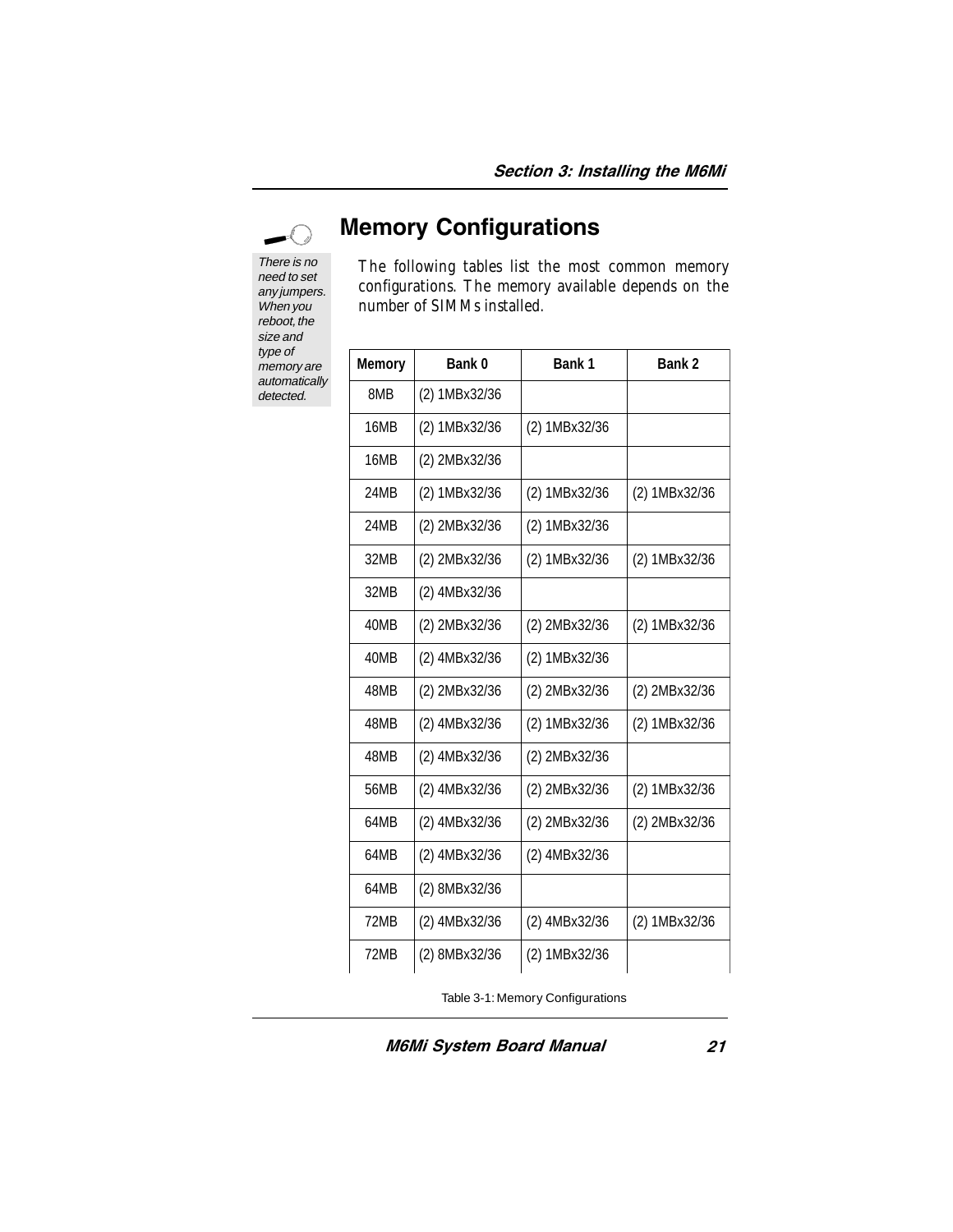| <b>Memory</b> | Bank <sub>0</sub> | Bank 1         | Bank 2         |
|---------------|-------------------|----------------|----------------|
| 80MB          | (2) 4MBx32/36     | (2) 4MBx32/36  | (2) 1MBx32/36  |
| 80MB          | (2) 8MBx32/36     | (2) 1MBx32/36  | (2) 1MBx32/36  |
| 80MB          | (2) 8MBx32/36     | (2) 2MBx32/36  |                |
| 96MB          | (2) 8MBx32/36     | (2) 2MBx32/36  | (2) 2MBx32/36  |
| 96MB          | (2) 4MBx32/36     | (2) 4MBx32/36  | (2) 4MBx32/36  |
| 96MB          | (2) 8MBx32/36     | (2) 4MBx32/36  |                |
| 128MB         | (2) 8MBx32/36     | (2) 4MBx32/36  | (2) 4MBx32/36  |
| 128MB         | (2) 8MBx32/36     | (2) 8MBx32/36  |                |
| 128MB         | (2) 16MBx32/36    |                |                |
| 160MB         | (2) 8MBx32/36     | (2) 8MBx32/36  | (2) 4MBx32/36  |
| 160MB         | (2) 16MBx32/36    | (2) 2MBx32/36  | (2) 2MBx32/36  |
| 160MB         | (2) 16MBx32/36    | (2) 4MBx32/36  |                |
| 192MB         | (2) 8MBx32/36     | (2) 8MBx32/36  | (2) 8MBx32/36  |
| 192MB         | (2) 16MBx32/36    | (2) 4MBx32/36  | (2) 4MBx32/36  |
| 192MB         | (2) 16MBx32/36    | (2) 8MBx32/36  |                |
| 256MB         | (2) 16MBx32/36    | (2) 8MBx32/36  | (2) 8MBx32/36  |
| 256MB         | (2) 16MBx32/36    | (2) 16MBx32/36 |                |
| 384MB         | (2) 16MBx32/36    | (2) 16MBx32/36 | (2) 16MBx32/36 |

Table 3-1B: Memory Configurations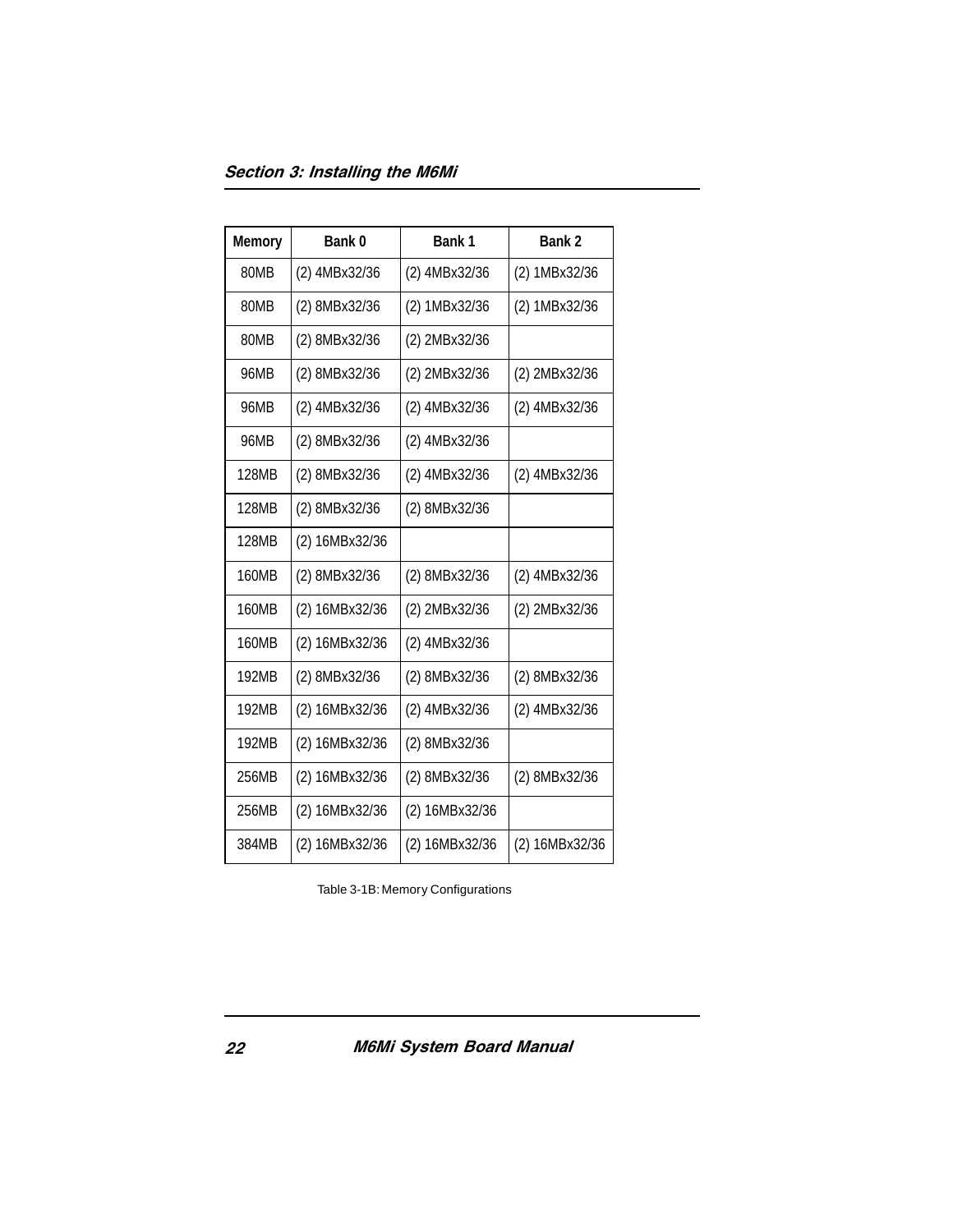### Installing the SIMMs

To install the SIMMs, locate the memory banks on the system board and perform the following steps:

- 1. Hold the SIMM so that the notched edge is aligned with the notch on the SIMM socket (Figure 3-1).
- 2. Insert the SIMM at a 45 degree angle.
- 3. Gently push the SIMM into an upright position until it locks into place (past the release tabs).



Figure 3-1: Installing a 72-Pin SIMM

#### Removing SIMMs

To remove SIMMs, follow the steps below:

- 1. With both thumbs (or fingers), press the release tabs away from the socket.
- 2. With the SIMM free from the release tabs, lift the module up and place in an anti-static bag or package.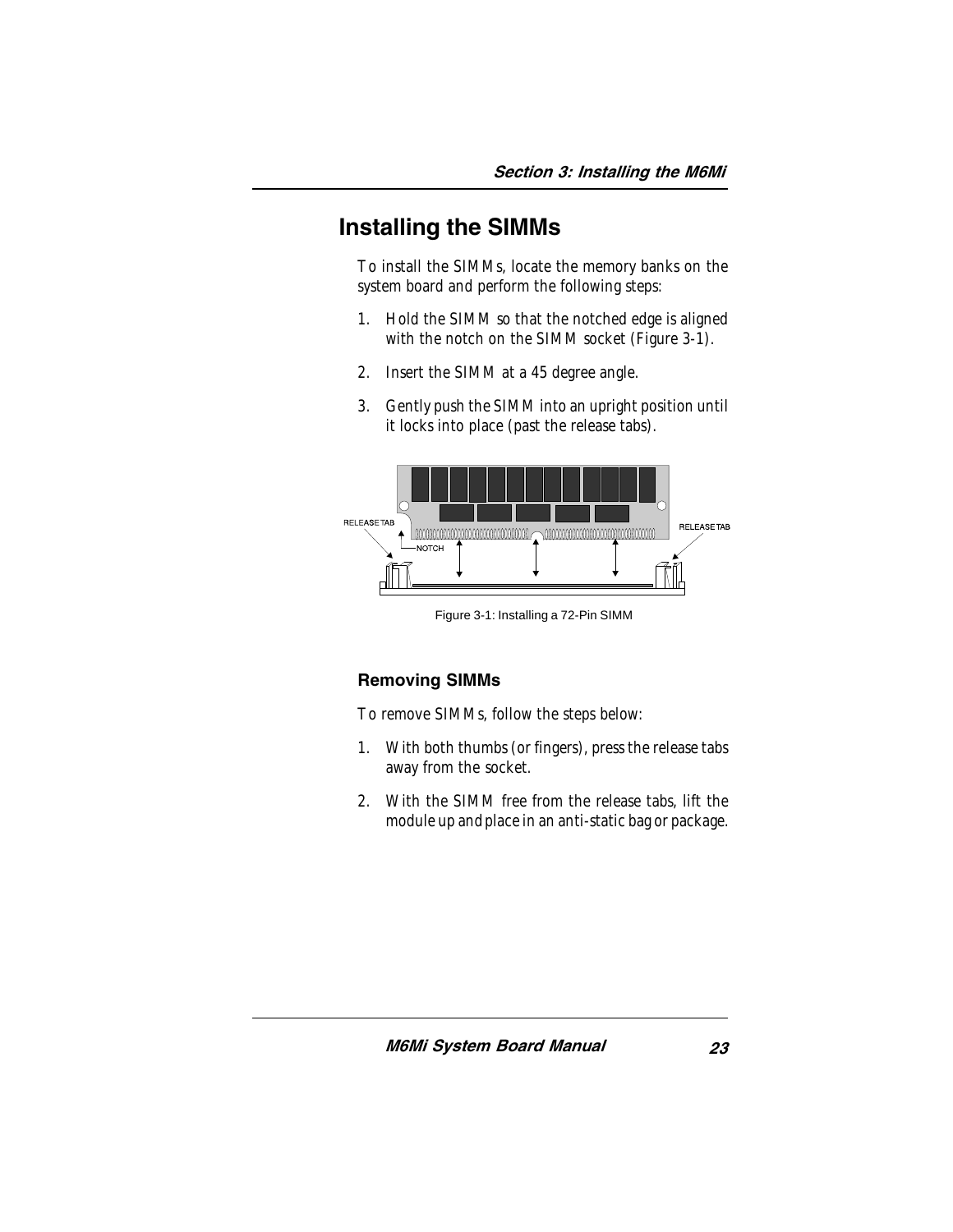### Installing a CPU

The M6Mi is designed to support a variety of Pentium Pro processors. Follow the steps below to install a processor:

- 1. Turn off the computer and remove its cover.
- 2. Locate the ZIF socket illustrated in Figure 2-1.
- 3. Lift the lever of the socket.
- 4. Locate pin 1 on the processor and pin 1 on the socket (refer to Figure 2-1). Gently place the processor into the socket, making sure pin 1 on the processor and pin 1 on the socket are aligned.
- 5. Push the lever down until it locks into place.
- 6. Make sure the speed selection jumpers are set correctly (refer to Section 2 - Jumper Settings).

*WARNING: Pentium Pro processors require a heat-sink with a cooling fan. Failure to provide adequate cooling of the processor may seriously affect system performance or cause permanent damage to the processor.*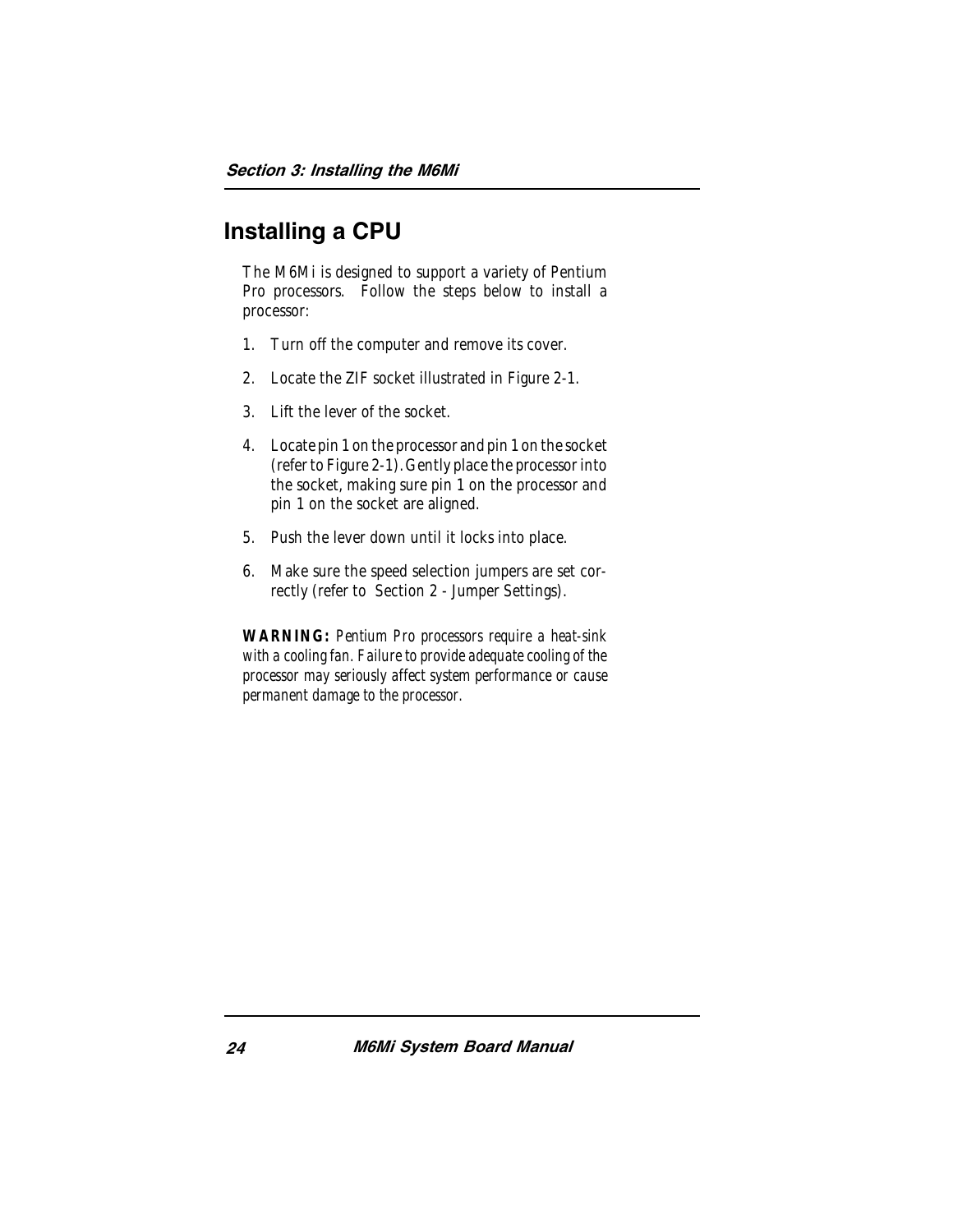### Installing a PCI Peripheral Card

Micronics PCI slots accommodate all PCI peripherals that meet the PCI 2.1 specifications. Follow the steps below to install a PCI card:

- 1. Turn the computer system off and remove its cover.
- 2. Choose an unused PCI slot and remove the slot cover.
- 3. Insert the card with the bottom edge level to the slot. *Never insert the card at an angle.*
- 4. Carefully push the card straight down, making sure the card is fully inserted.
- 5. Replace the screw which holds the card into place.
- 6. Replace the computer cover.
- 7. Refer to the PCI card's documentation additional instructions regarding installation and software drivers.



Figure 3-2: Installing a PCI Card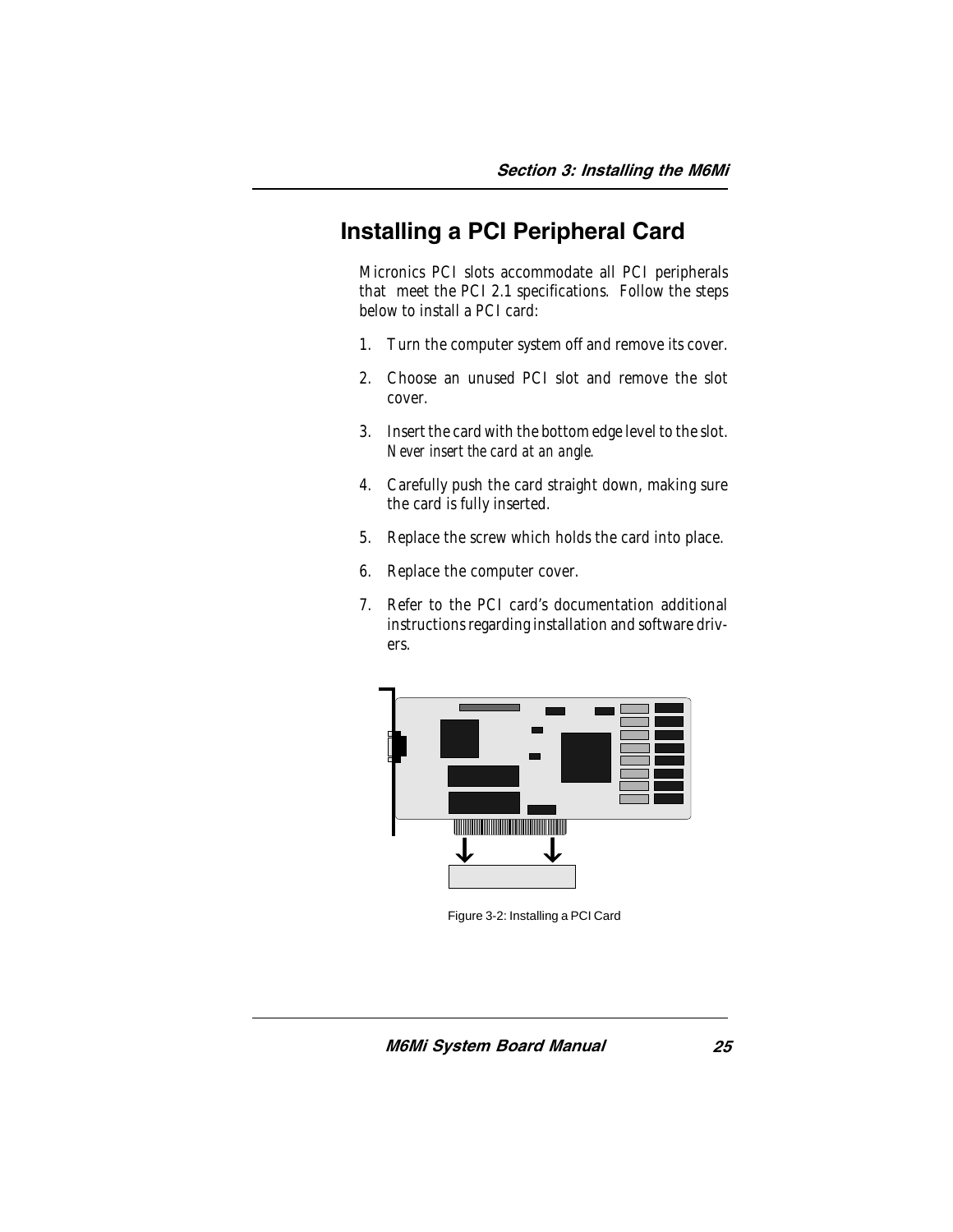### Installing an ISA Peripheral Card

Micronics ISA slots accommodate all standard ISA peripherals. Follow the steps below to install a PCI card:

- 1. Turn the computer system off and remove its cover.
- 2. Choose an unused ISA slot and remove the slot cover.
- 3. Insert the card with the bottom edge level to the slot. *Never insert the card at an angle.*
- 4. Carefully push the card straight down, making sure the card is inserted fully.
- 5. Replace the screw that holds the card into place.
- 6. Replace the computer cover.
- 7. Refer to the ISA card's documentation for additional instructions regarding installation and software drivers.



Figure 3-3: Installing an ISA Peripheral Card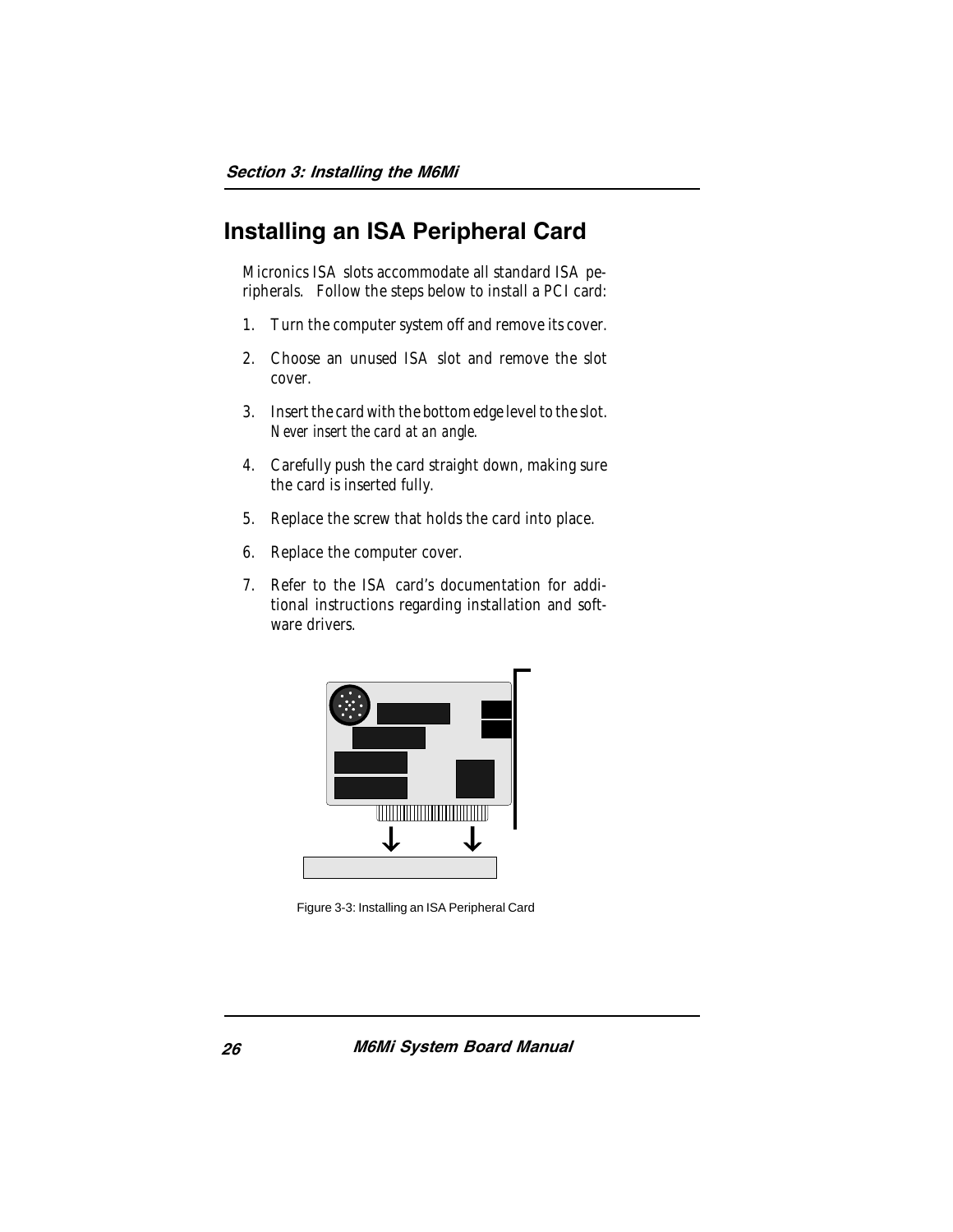### Installing a CD-ROM Drive

If you are installing a CD-ROM drive, Micronics recommends the installation of an IDE CD-ROM drive. *The instructions below will help you with the installation, but also refer to the documentation that accompanied your CD-ROM drive.*

Before starting the setup and installation, make sure your computer is off and the power cord is disconnected from the wall outlet. Your CD-ROM drive kit should contain the following items for a successful installation:

- ❏ CD-ROM Drive with installation hardware
- ❏ Interface Cable
- ❏ CD Audio Cable
- 1. Connect the ribbon cable as described in the CD-ROM's documentation, making sure the red stripe on the cable is aligned with pin 1 of the connectors.
- 2. Connect the audio cable to the CD-ROM drive's audio connector.
- 3. Connect the other end of the audio cable to the MPC-2 compatible CD-ROM audio connector on the M6Mi system board (J31).
- 4. Connect the power supply cable to the CD-ROM drive's power connector.
- 5. Install the CD-ROM device drivers. CD-ROM drives require device drivers to access the drive and are generally provided by the manufacturer of the CD-ROM drive. Usually one device driver is added to the CONFIG.SYS file and one to the AUTOEXEC.BAT file.
- 6. If you are using the CD-ROM drive in an MS-DOS environment, the utility MSCDEX.EXE must also be added to the AUTOEXEC.BAT file. Consult your DOS manual for more information.



Try to avoid excessive twists or

other peripherals in your computer.

M6Mi System Board Manual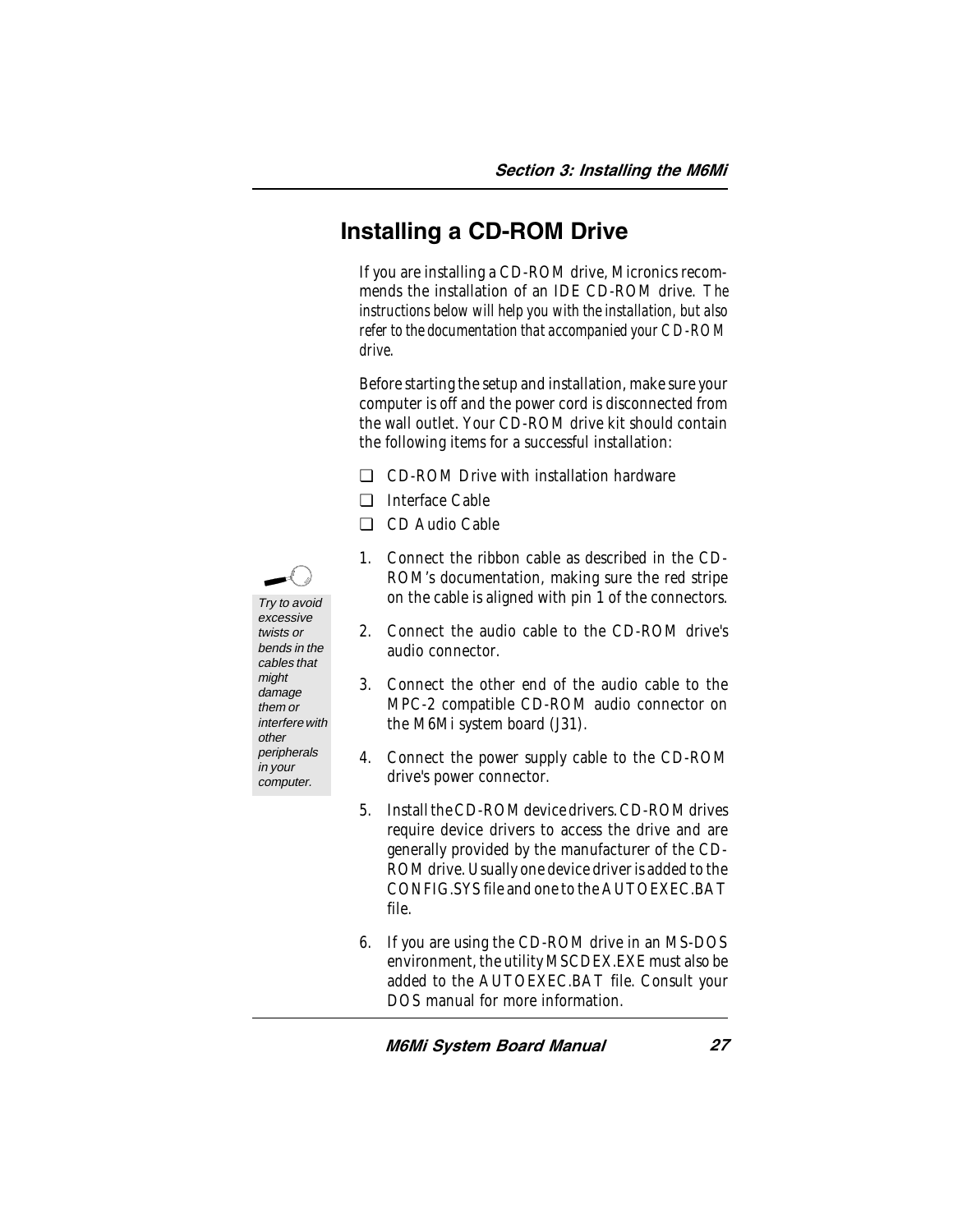### The M6Mi Sound Option

You can connect external sound devices to your M6Mi system board to take advantage of the optional sound support (refer to Figure 2.1). The sound option includes 16-bit stereo sound, a game/MIDI port and computer telephony support. See Section 5 for information on installing sound device drivers.



#### Connecting Sound Devices

Figure 3-4: Connecting External Sound Devices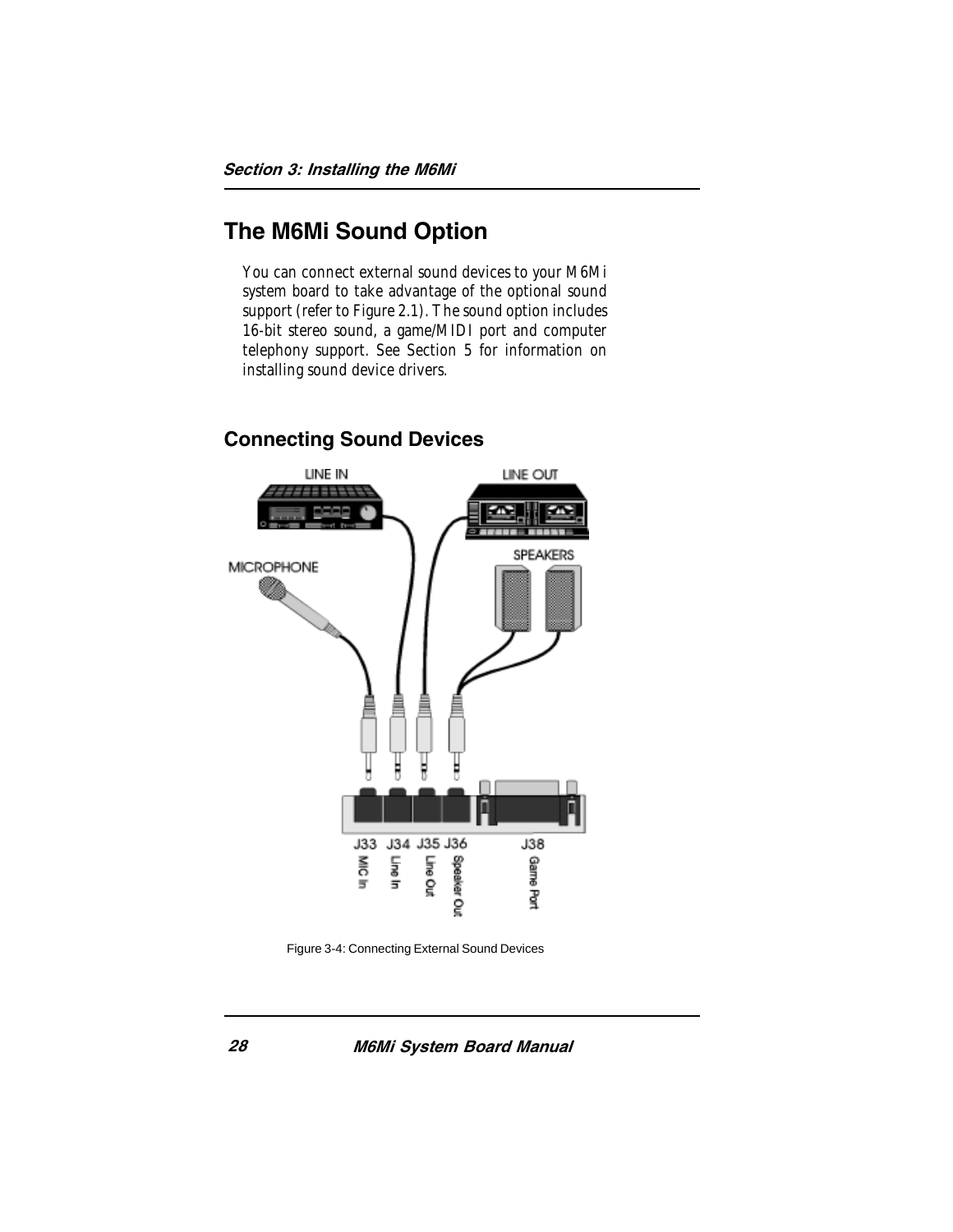#### Game Port

You can use the Game Port connector to connect an IBM PC compatible joystick or a MIDI instrument.

#### Speaker Out

You may connect 4 or 8 ohm external speakers or headphones to the audio controller.

#### Line Out

The Line Out jack allows you to connect the audio output of the audio controller to your home stereo, VCR or amplified speakers.

#### Line In

You may connect an external mono or stereo audio source to the audio controller, such as a tape player or radio. Use the appropriate converter cable to interface to your external equipment.

#### MIC IN

The MIC IN jack will accommodate a 300-600 ohm microphone.

### Connecting the Telephony Option

The M6Mi system board can be upgraded to include a header for computer telephony (pronounced teh - leh' fuh - nee) support. Telephony allows you to increase your communications productivity. You can integrate facsimile technology, sound and desktop video conferencing. The telephony option is enabled by connecting your modem cable to header 132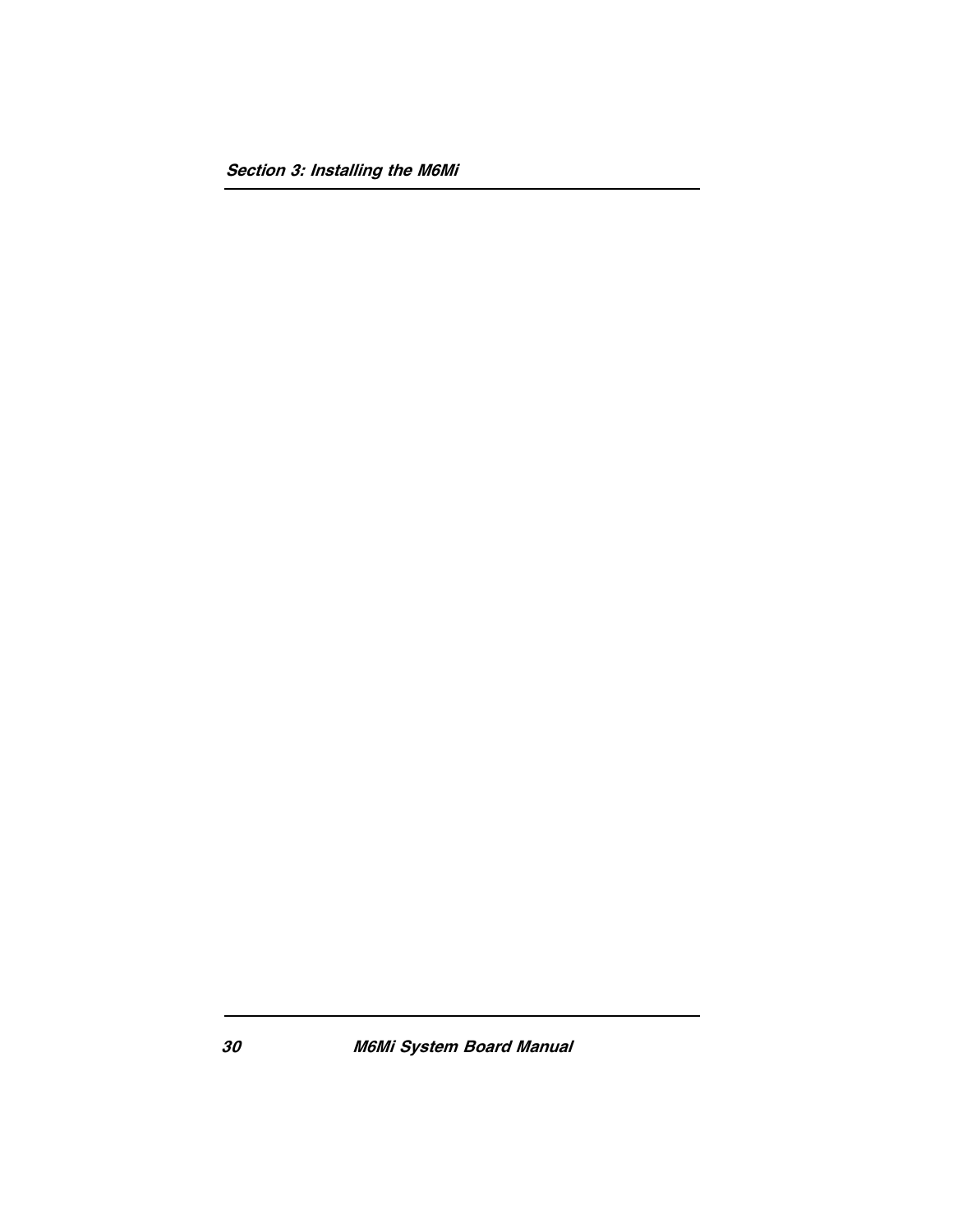#### **Section**

**4**

### The BIOS Setup Utility

### **Configuration**

After the M6Mi system board and all hardware is installed, the system is ready for configuration. Before turning on the computer, make sure all cables are correctly connected and all jumpers are correctly set.

It is recommended you keep the computer cover off the first time you boot the system. This will make it easier to correct any difficulties that might arise.

### Initial Boot Up

Power up the M6Mi. If the system does not properly boot, check all your cables and peripherals for bad connections. You may also get beep codes or error messages. If this occurs, consult Appendices B and/or C for a guide to possible solutions.

After the system properly boots, it is ready to be configured. The following information explains the proper procedures for BIOS configuration.

### **Setup**

The Setup program is used to configure the computer's BIOS (Basic Input/Output System). The computer's BIOS is responsible for configuring the system board and providing hardware information to the operating system. In order for the computer to run properly, run the Setup procedure after first installing the system board and whenever you make a hardware change to the system.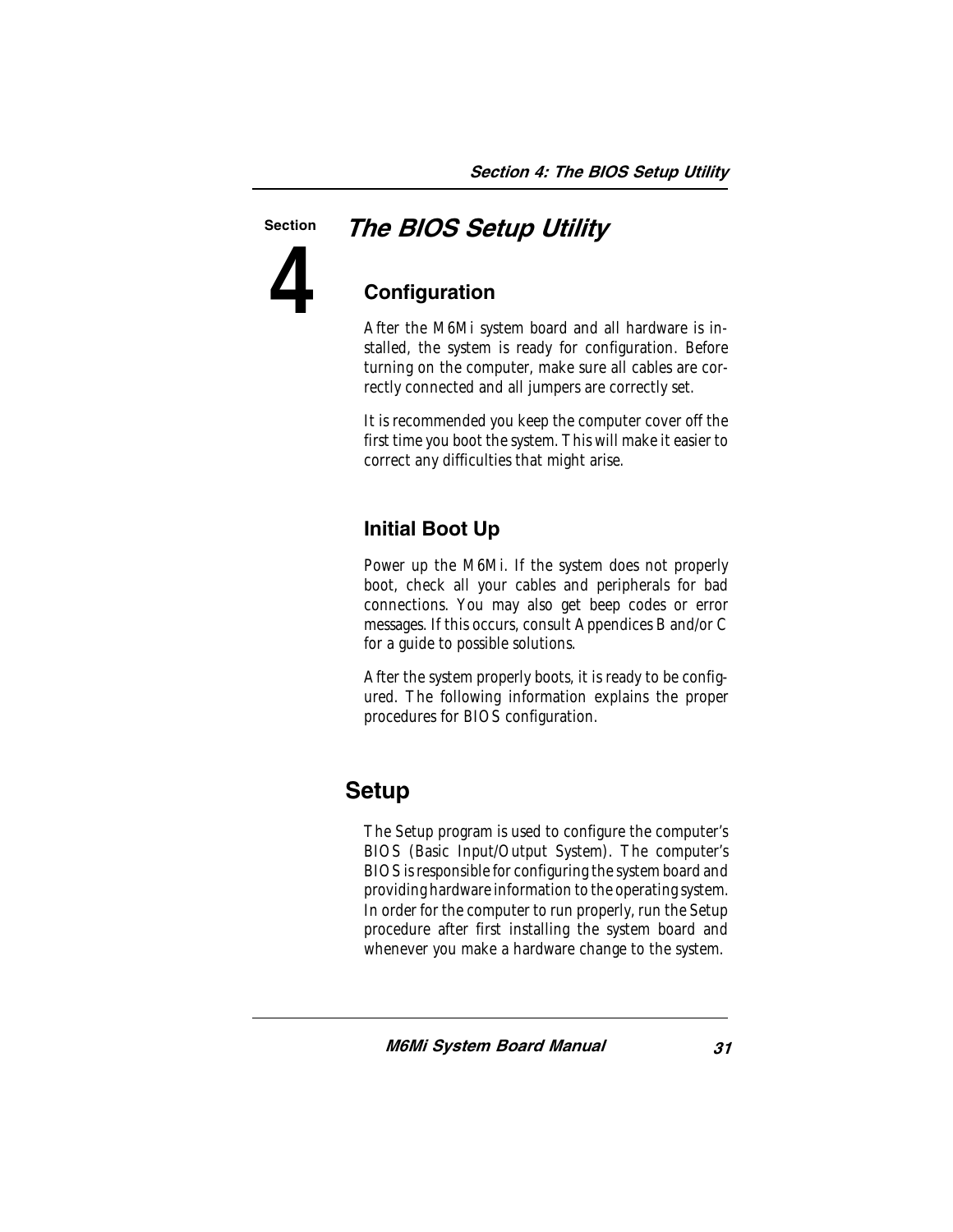After the system is turned on and goes through a memory test, the Power-Up screen (Figure 4-1) will appear on your monitor:

| PhoenixBIOS Version 4.05<br>M6Mi-xx                                |
|--------------------------------------------------------------------|
| Copyright 1985-1995 Phoenix Technologies Ltd., All Rights Reserved |
| CPU=Pentium Pro xxx MHz                                            |
| Processor Updated Successfully                                     |
| XXXX640K System RAM Passed                                         |
| <b>XXXXXXXK Extended RAM Passed</b>                                |
| <b>XXXXK Cache SRAM Passed</b>                                     |
| <b>System BIOS Shadowed</b>                                        |
| Video BIOS Shadowed                                                |
|                                                                    |
|                                                                    |
| PS/2 Mouse Initialized                                             |
|                                                                    |
|                                                                    |
|                                                                    |
| Press <f2> to entar SETUP</f2>                                     |
|                                                                    |
|                                                                    |
|                                                                    |
|                                                                    |
|                                                                    |
|                                                                    |
|                                                                    |
|                                                                    |

Figure 4-1: Power-Up Screen

When "Press <F2> to enter SETUP" appears at the bottom of the screen, press the  $\langle F2 \rangle$  key to begin the Setup procedure. The CMOS Main Screen (Figure 4-2) should appear and the prompt should be on the time line. The Setup procedure can only be activated during the boot sequence.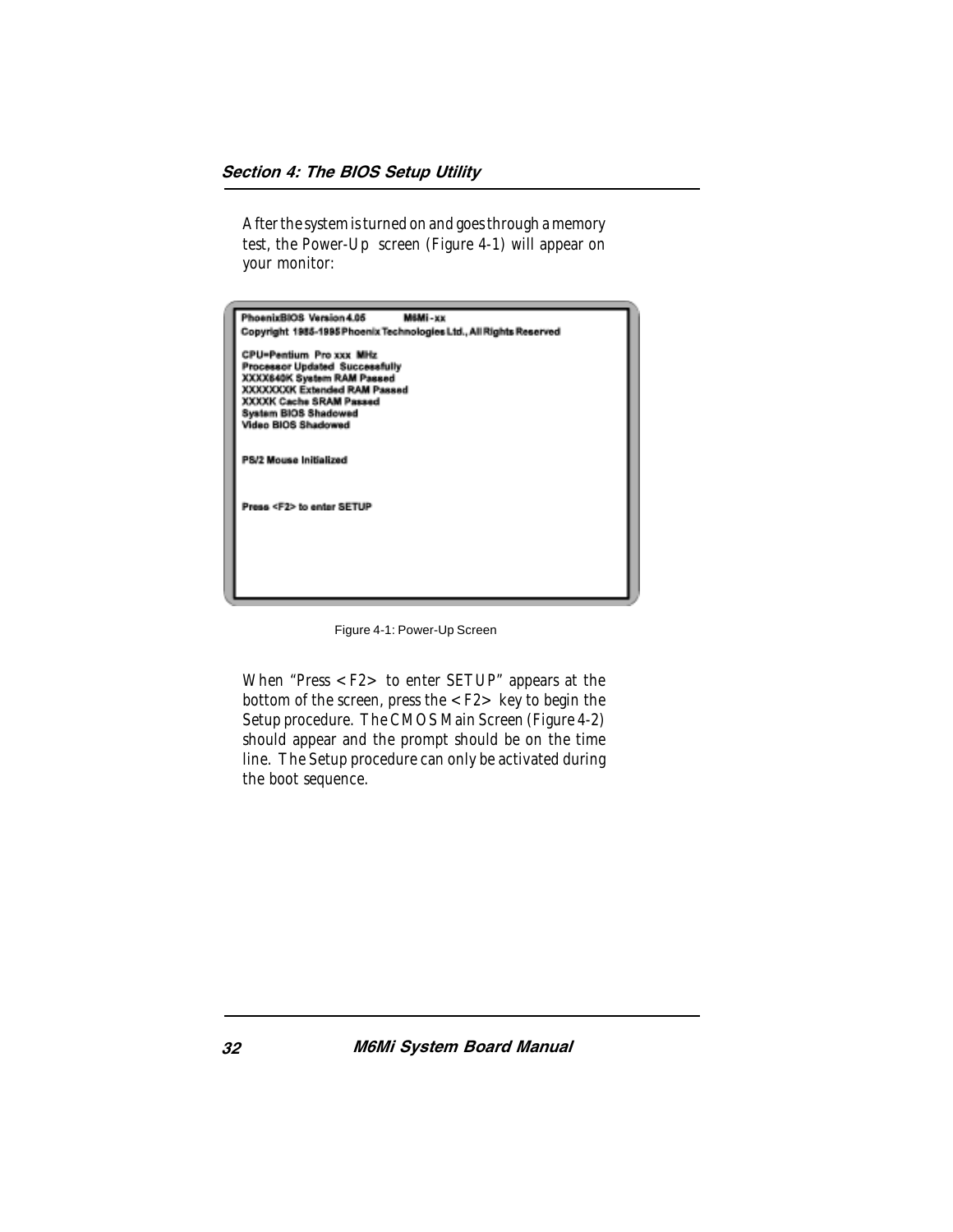### Running the Setup Procedure

The M6Mi system board has six primary CMOS configuration screens: Main Screen, Advanced Screen, Security Screen, Power Screen, Boot Screen and Exit Screen. To toggle between the screens, press the right arrow  $\langle \rightarrow \rangle$ and the left arrow  $\lt \leftarrow$  > keys.

### Setting the Main Screen

The CMOS Main screen (Figure 4-2) is used to set the time and date, to set the floppy drive types, to configure the hard disks and to configure the video. This section explains how to configure each of these categories. To move between the categories, use the up and down arrow  $<$  T/ $\downarrow$  > keys.

Figure 4-2: CMOS Main Screen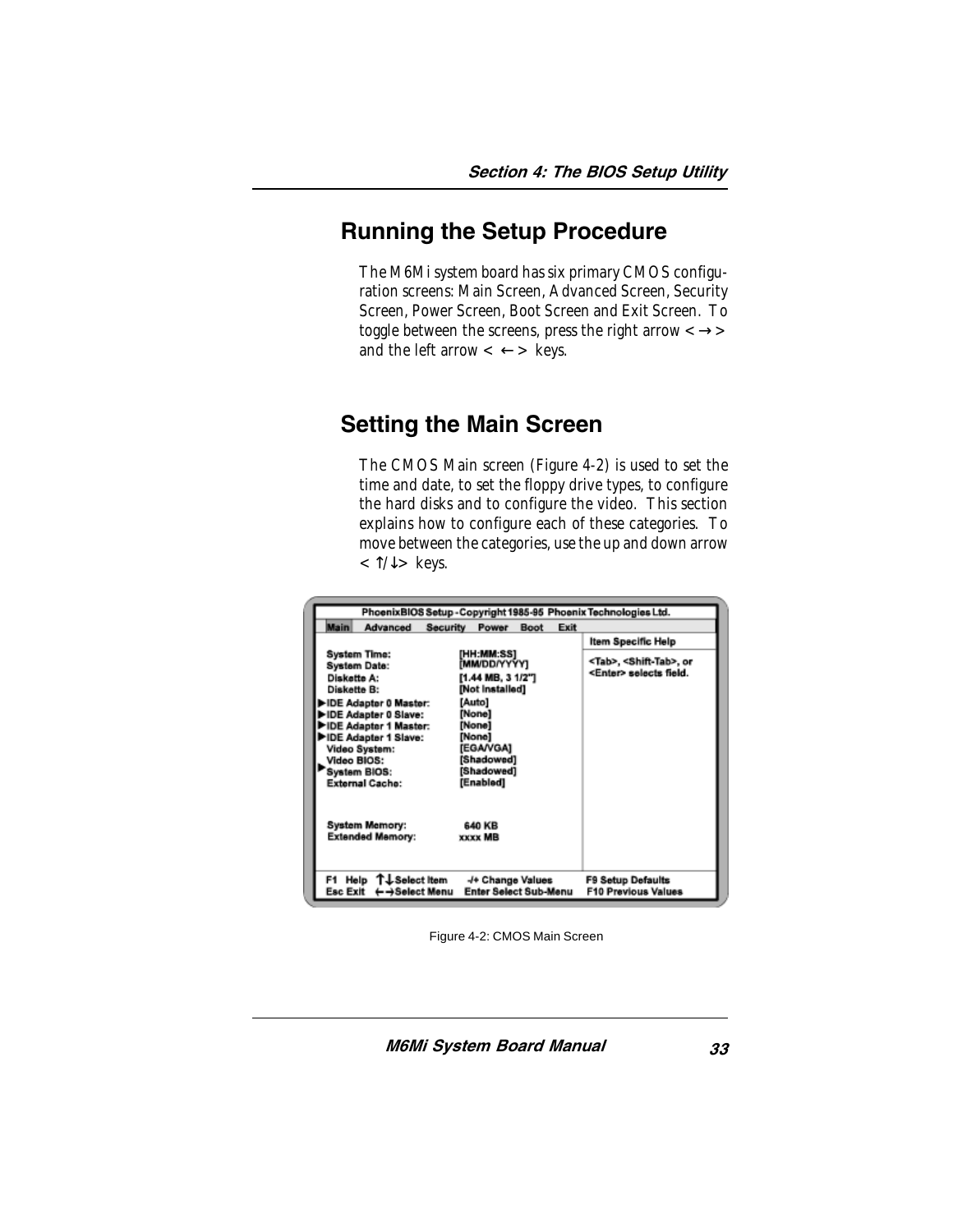#### System Time and Date

To set the time, use the  $\lt$  -  $>$  key to decrease the number and the  $\lt$  +  $>$  key to increase the number. To move the prompt forward, use the  $\langle$ Tab  $\rangle$  key; to move the prompt backward, use the <Shift-Tab> key. To set the date, use the up and down arrows $<\uparrow/\downarrow>$  to highlight the System Date and follow the same procedure used to set the time.

#### Diskette A or B

To configure a floppy drive added to or removed from your computer, use the up and down arrow keys  $\langle \uparrow \rangle \downarrow$ to select the desired drive. Use the  $\lt +/-$  keys to change the setting until it matches the floppy drive you installed. The BIOS supports 2.88MB, 1.44MB, 1.2MB, 720KB, and 360KB floppy drives.

#### IDE Adapters (Hard Disk Setup)

If you are setting up a SCSI hard disk, select None in the IDE Device parameters (see your SCSI card manual for more details). To install an IDE device, select the device to configure and press ENTER. An IDE Device submenu will appear (see Figure 4-3).

#### Video System

This sets the type of video board installed into the system. You may choose EGA/VGA (default), CGA 80x25 or MONO.

#### Video BIOS

The Video BIOS category allows you to Shadow or Shadow & Cache the video BIOS. Choosing Shadowed copies the video BIOS into RAM for faster execution.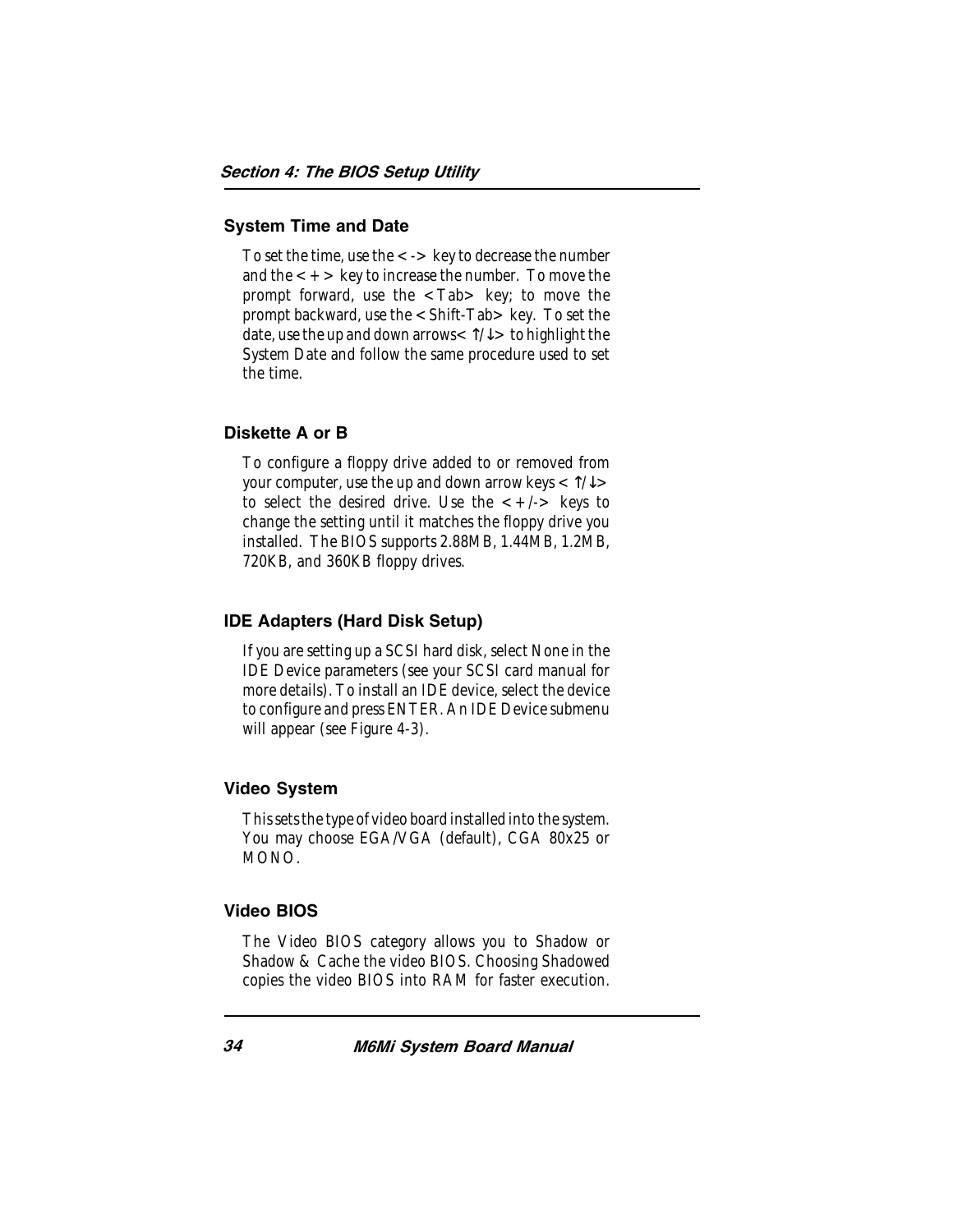Choosing Shadowed & Cached caches the shadowed video BIOS for even higher performance. To disable the Video BIOS category, select Disabled.

#### System BIOS

This option allows you to cache the system BIOS. The system BIOS will always be shadowed.

#### External Cache

This selection allows you to enable the external memory cache. For optimal performance, select Enabled.

#### System Memory

The System Memory category identifies the size of the base memory. It cannot be changed.

#### Extended Memory

The Extended Memory category automatically detects the amount of memory installed above the amount in the System Memory category. Because the BIOS automatically calculates the amount of memory installed in your system, you cannot change this category without adding or removing memory.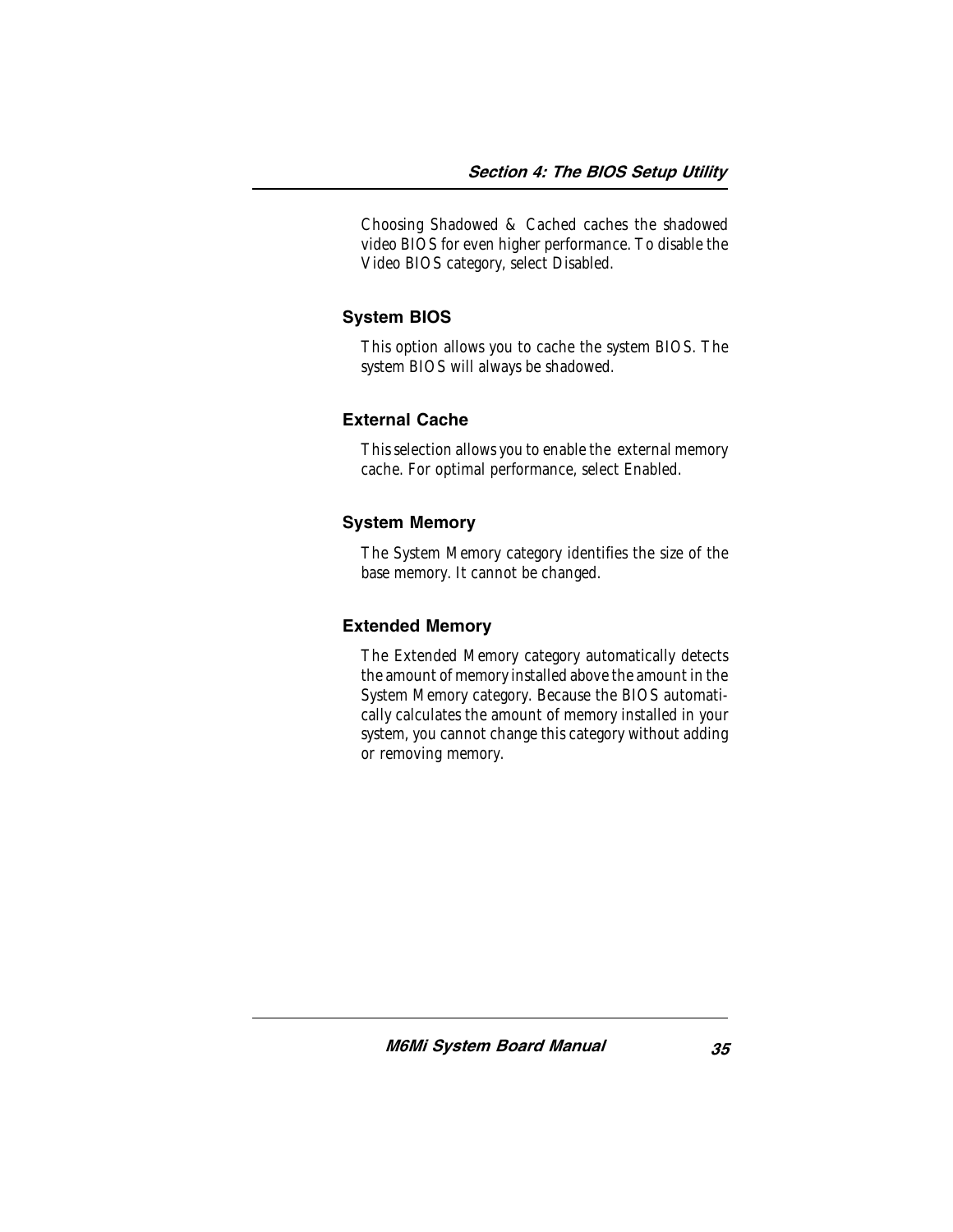|                                                                                                                                                                                        | PhoenixBIOS Setup - Copyright 1985-95 Phoenix Technologies Ltd.                                                |                                                                                                             |
|----------------------------------------------------------------------------------------------------------------------------------------------------------------------------------------|----------------------------------------------------------------------------------------------------------------|-------------------------------------------------------------------------------------------------------------|
| <b>Main</b>                                                                                                                                                                            |                                                                                                                |                                                                                                             |
| IDE Adapter 0 Master (C: xxxx Mb)                                                                                                                                                      |                                                                                                                | Item Specific Help                                                                                          |
| Autotype Fixed Disk:<br>Type:<br>Cylinders:<br>Heads:<br>Sectors/Track:<br>Write Precomp:<br>Multi-Sector Transfers:<br><b>LBA Mode Control:</b><br>32 BH VO:<br><b>Transfar Mode:</b> | [Press Enter]<br>[Auto]<br>[xxxx]<br>ж<br>xx1<br>[None]<br>[Disabled]<br>[Disabled]<br>[Enabled]<br>[Standard] | Attempts to<br>automatically detect<br>the drive type for<br>drives that comply with<br>ANSI specifications |
| F1 Help T↓Selectitem<br>Esc Exit<br>← →Select Menu                                                                                                                                     | -/+ Change Values<br><b>Enter Execute Command</b>                                                              | F9 Setup Defaults<br>F10 Previous Values                                                                    |

Figure 4-3: IDE Device Submenu

#### **Autotype Fixed Disk**

The easiest way to set your IDE devices is to let the BIOS do it for you. When the IDE Device submenu first appears, the Autotype Fixed Disk selection is highlighted. Simply press ENTER and the remaining information is entered automatically.

Do not adjust the rest of the settings unless absolutely necessary. The BIOS automatically enters the optimal settings.

#### **Type**

This category selects the drive type installed in the system. The options are None, 1-39, Auto (default) and User.

If Autotype Fixed Disk does not find your drive's parameters, fill this information in manually under the User category. This information may be in the manual that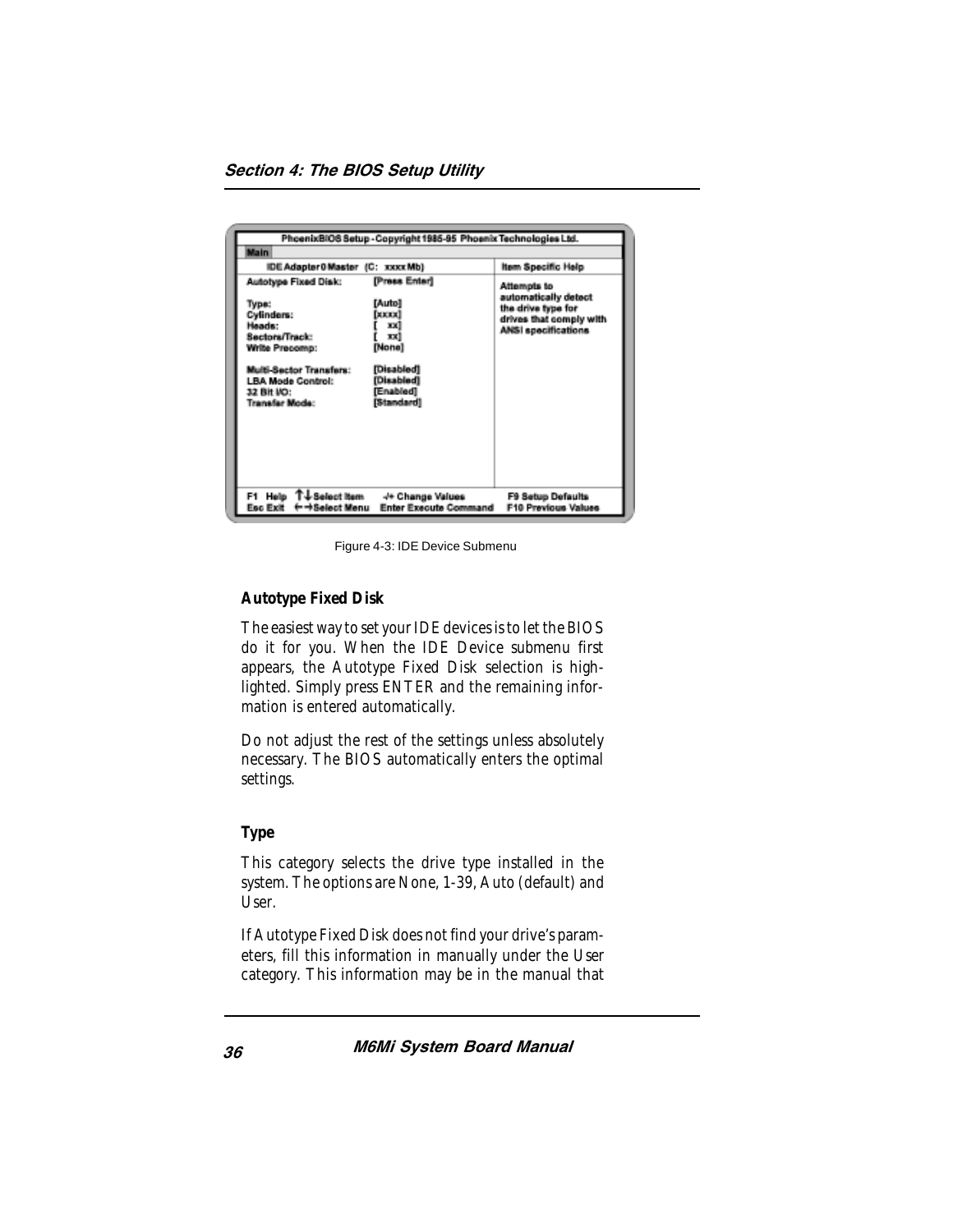came with your system. If not, contact your dealer or the hard drive manufacturer to fill in this category. If you are using a SCSI hard drive, select None and refer to the documentation which came with the SCSI adapter.

#### **Multiple-Sector Transfers**

This category determines the number of sectors per block for multiple sector transfers. The options are Disabled (default), 2 Sectors, 4 Sectors, 8 Sectors and 16 Sectors.

#### **LBA Mode Control**

Enable LBA (Logical Block Addressing) to support IDE drives larger than 528MB in size. The default setting is Disabled.

#### **32-Bit I/O**

This category allows you to enable the 32-bit I/O function of the PCI IDE controller. Select Disabled if your drive will not run at this speed. The default setting is Enabled.

#### **Transfer Mode**

This category provides the transfer modes for the PCI IDE controller. The options are Fast PIO 4, Fast PIO 3, Fast PIO 2, Fast PIO 1 and Standard (default).

Fast PIO 4 is equivalent to Mode 4 supporting a minimum cycle time of 120ns (16.6MB/sec.). Fast PIO 3 is equivalent to Mode 3 supporting a minimum cycle time of 180ns (11.1 MB/sec.). Fast PIO 2 supports a minimum cycle time of 240ns (8.33 MB/sec.). Fast PIO 1 supports a minimum cycle time of 383ns (5.22 MB/sec.). Standard supports a minimum cycle time of 600ns (3.3 MB/sec.). *NOTE:* See your drive specifications before setting this category.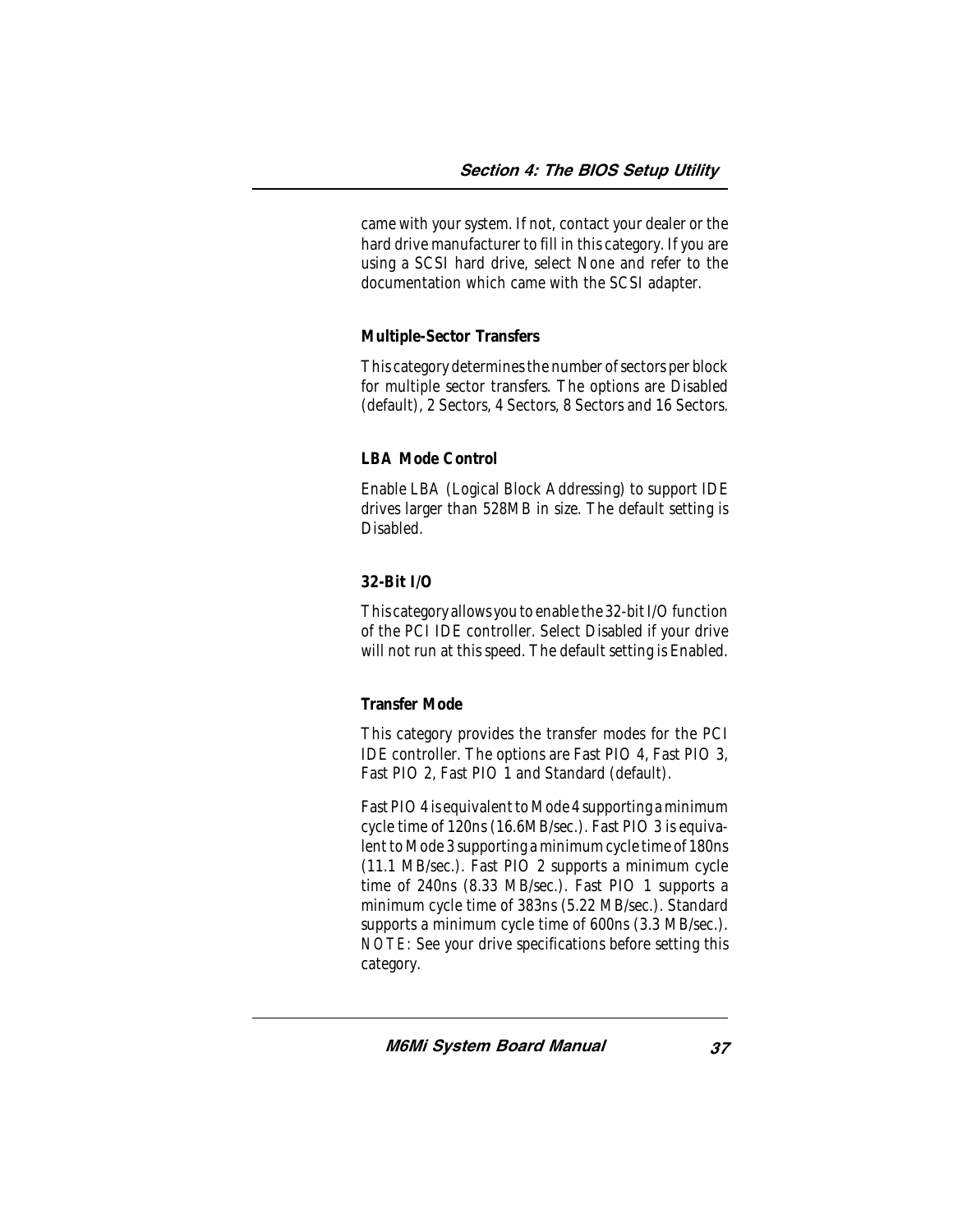### Setting the Advanced Screen

To move to the Advanced screen, use the left and right arrow keys  $\leftarrow$ / $\rightarrow$ > keys until you see the screen below.



Figure 4-4: Advanced Screen

#### Serial Port A

Serial Port A may be set for Auto (default), COM1, COM2, COM3, COM4 or Disabled.

#### Serial Port B

Serial Port B may be set for Auto (default), COM1, COM2, COM3, COM4 or Disabled.

#### Serial Port B Mode

Serial Port B Mode may be set for COM Port (default), IrDA or ASK-IR. This selection sets the interface to standard or infrared.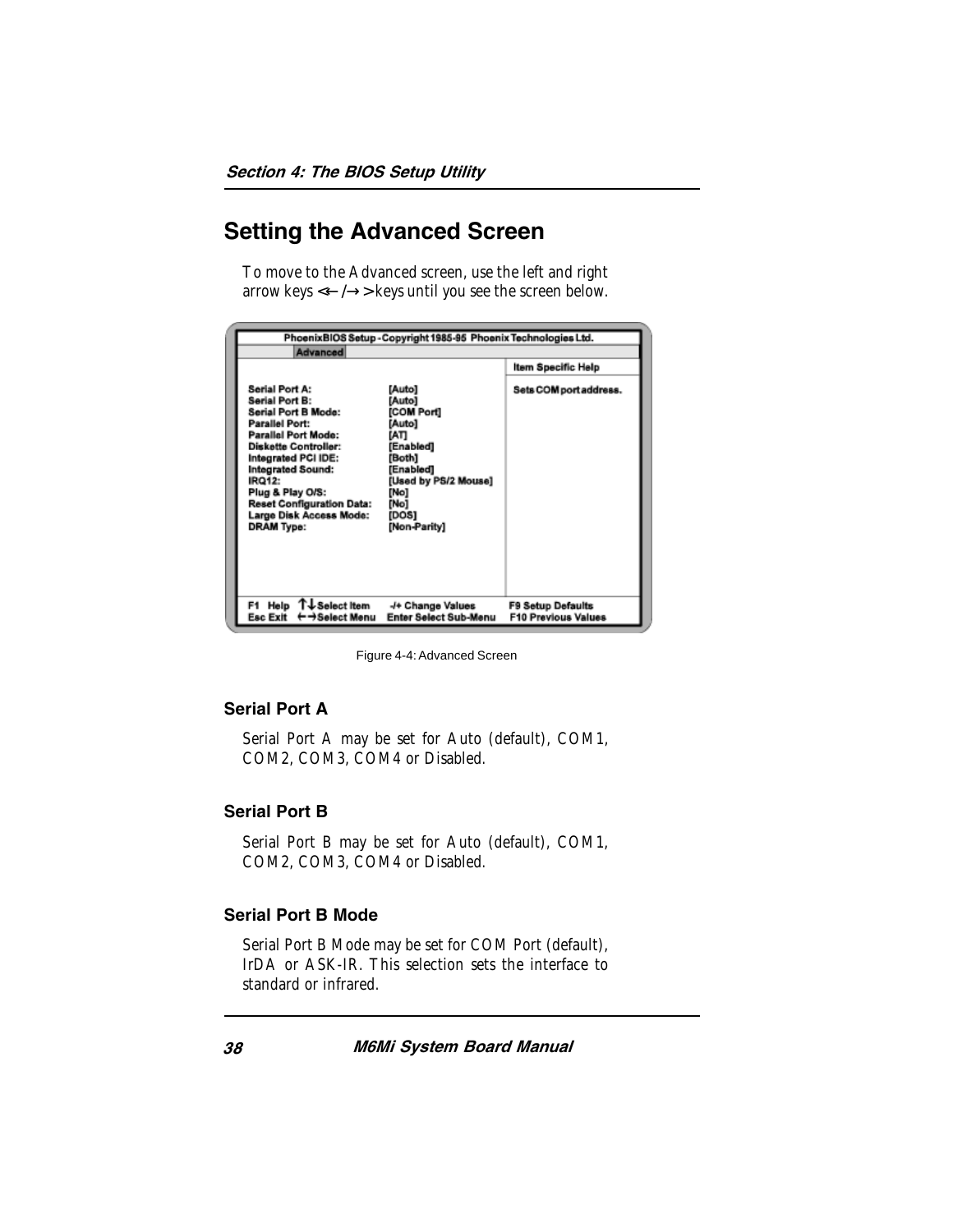#### Parallel Port

The parallel port may be set for Auto (default), LPT1, LPT2 or may be disabled.

#### Parallel Port Mode

The parallel port may be set for output mode (AT) (default), bidirectional mode (PS/2) and Extended Capabilities Port (ECP).

#### Diskette Controller

The floppy disk controller may be enabled or disabled.

#### Integrated PCI IDE

Enables the integrated Local Bus IDE adapter. The PCI IDE controller may be set for Primary (up to two hard disks), Both (up to four hard disks) or it may be disabled. The default setting is Both.

#### Integrated Sound

This selection enables or disables the onboard sound controller. The default setting is Enabled.

#### IRQ12

This selection routes IRQ12 to the PS/2 Mouse (default) or the ISA bus.

#### Plug & Play O/S

This selection, when set to Yes, allows the system to work with a Plug and Play operating system such as Windows 95. The default setting is No.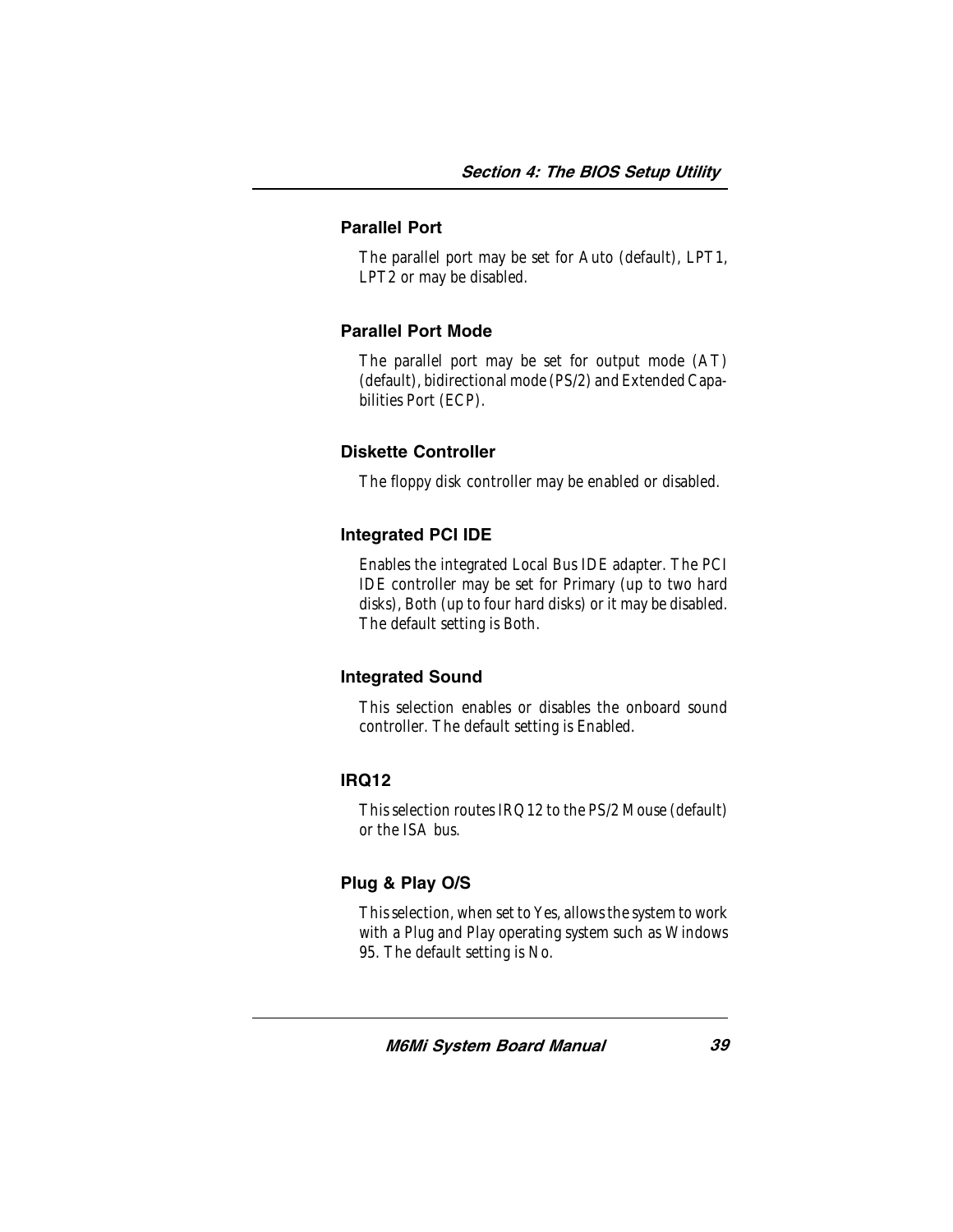#### Reset Configuration Data

Select Yes to clear the system configuration data. The default setting is No.

#### Large Disk Access Mode

If you are using a DOS operating system (MS-DOS, DR-DOS, or PC-DOS), set to DOS (default). If you are using anything else, set to OTHER.

#### DRAM Type

The DRAM type can be set for Non-Parity (default), Parity or ECC. Selecting ECC will detect the parity error and allow the system to correct the error.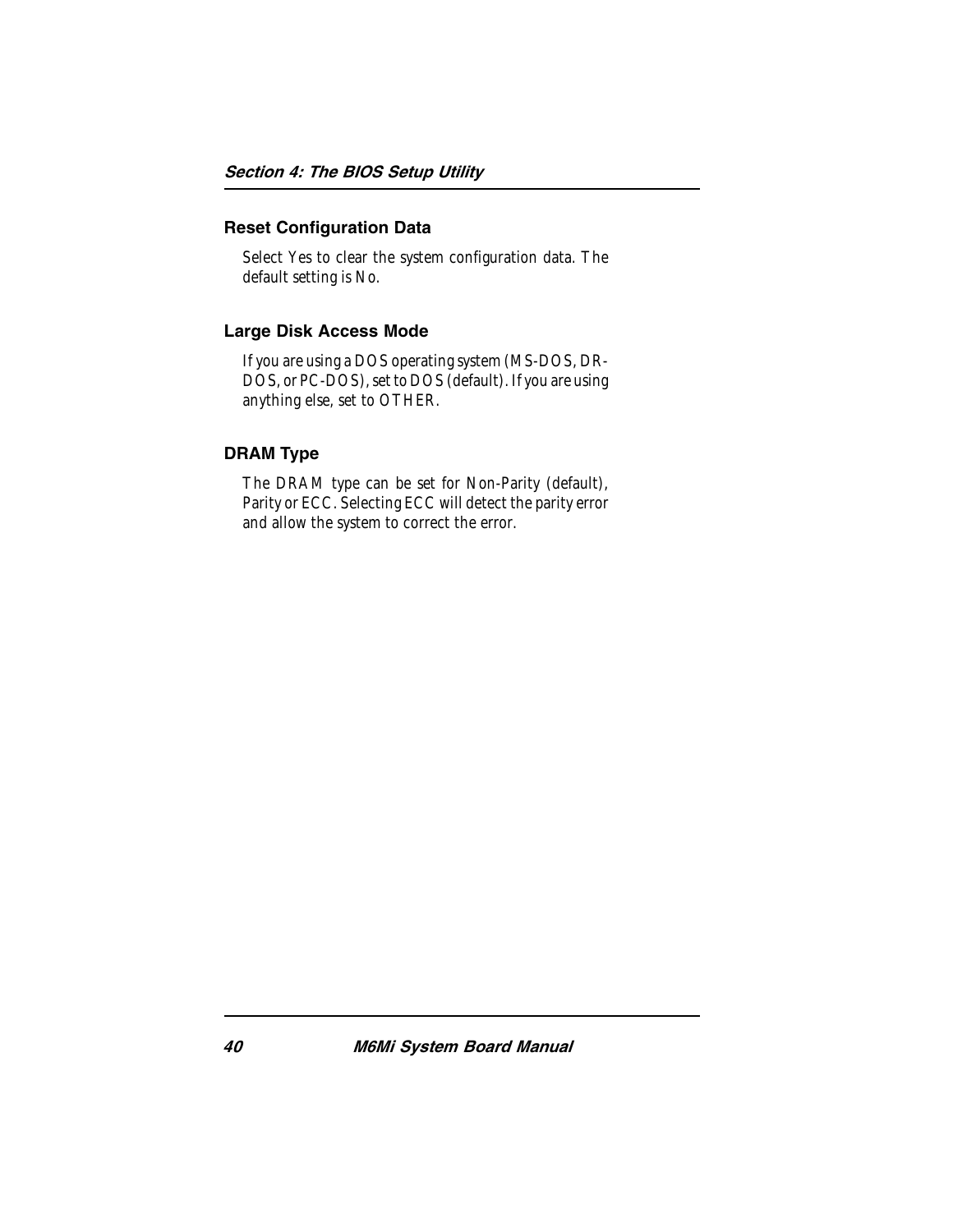### Security Screen

The Security screen (Figure 4-5) controls access to the computer. The security screen allows for settings of two passwords. The Supervisor Password allows access to the system and Setup. The User Password allows access to the system, but not to all Setup features.

| PhoenixBIOS Setup - Copyright 1985-95 Phoenix Technologies Ltd. |                                                                                                                                                                     |                                                                                                                        |       |                                                        |
|-----------------------------------------------------------------|---------------------------------------------------------------------------------------------------------------------------------------------------------------------|------------------------------------------------------------------------------------------------------------------------|-------|--------------------------------------------------------|
| Main                                                            | Advanced                                                                                                                                                            | <b>Security</b>                                                                                                        | Power | Exit                                                   |
| <b>User Password</b><br>Diskette access:                        | <b>Supervisor Password</b><br><b>Set Supervisor Password</b><br><b>Set User Password</b><br>Password on Boot:<br>Fixed disk boot sector:<br>System backup reminder: | <b>Disabled</b><br><b>Disabled</b><br>[Press Enter]<br>[Press Enter]<br>[Disabled]<br>[User]<br>[Normal]<br>[Disabled] |       | Item Specific Help                                     |
| F1.                                                             | Help T↓Select item<br>Esc Exit ← → Select Menu                                                                                                                      | -/+ Change Values<br><b>Enter Select Sub-Menu</b>                                                                      |       | <b>F9 Setup Defaults</b><br><b>F10 Previous Values</b> |

Figure 4-5: Security Setup Screen

#### Supervisor Password

If a Supervisor Password is set up for the system, it reads Enabled. If the password is not set up, it reads Disabled (default).

#### User Password

If a User Password is set up for the system, it reads Enabled. If the password is not set up, it reads Disabled (default).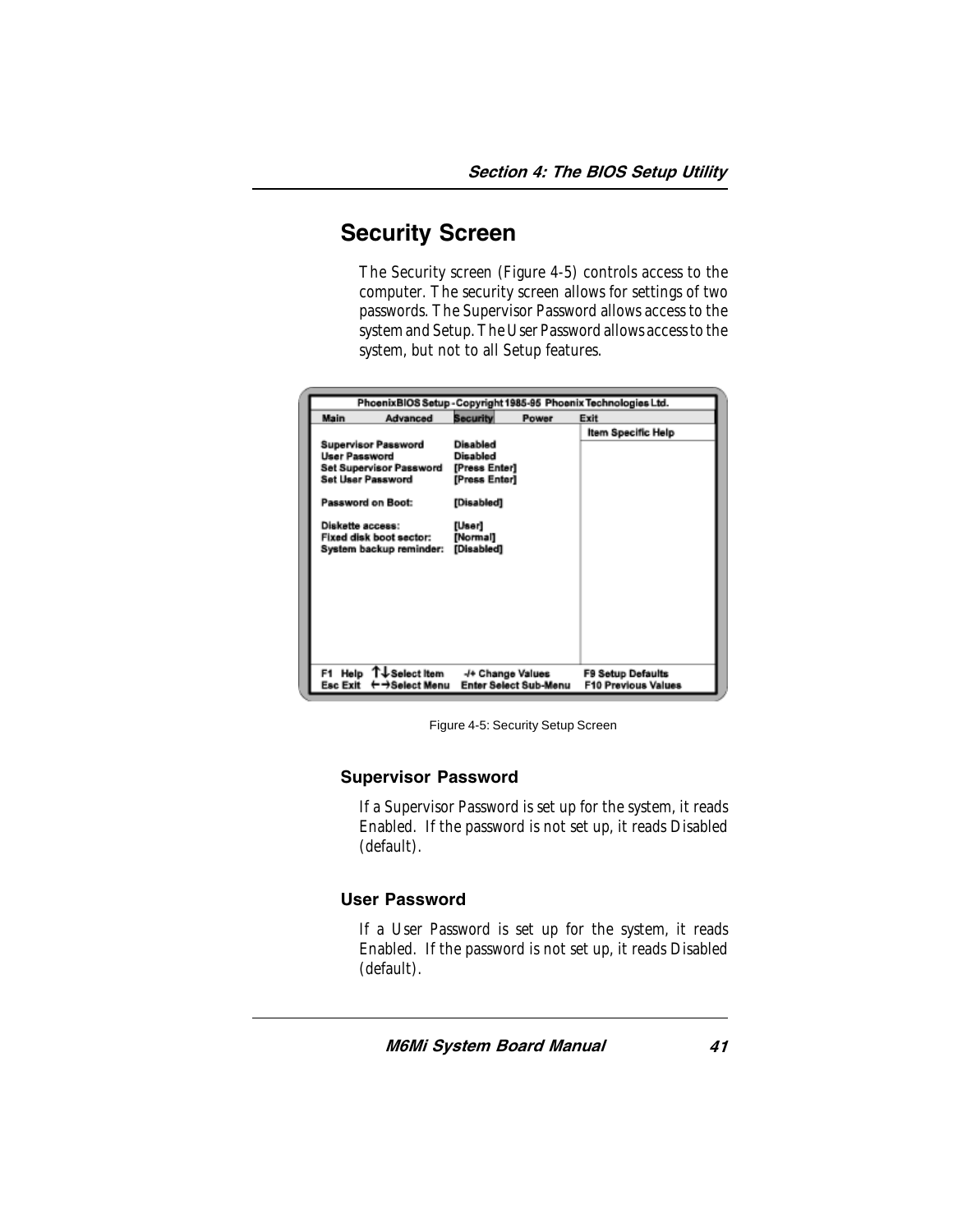#### Set Supervisor Password

Press the ENTER key to enter the Supervisor Password submenu.

|      |          |                                |                      | PhoenixBIOS Setup - Copyright 1985-95 Phoenix Technologies Ltd. |  |
|------|----------|--------------------------------|----------------------|-----------------------------------------------------------------|--|
| Main | Advanced | <b>Security</b>                | Power                | Exit                                                            |  |
|      |          |                                |                      |                                                                 |  |
|      |          |                                |                      |                                                                 |  |
|      |          |                                |                      |                                                                 |  |
|      |          |                                |                      |                                                                 |  |
|      |          | <b>Set Supervisor Password</b> |                      |                                                                 |  |
|      |          | Enter new password:            |                      |                                                                 |  |
|      |          | Re-enter new password:         |                      |                                                                 |  |
|      |          |                                |                      |                                                                 |  |
|      |          |                                |                      |                                                                 |  |
|      |          |                                |                      |                                                                 |  |
|      |          |                                |                      |                                                                 |  |
|      |          |                                |                      |                                                                 |  |
|      |          |                                |                      |                                                                 |  |
|      |          |                                | <b>Enter Accepts</b> |                                                                 |  |
|      |          |                                | <b>ESC Aborts</b>    |                                                                 |  |

Figure 4-6: Supervisor Password Submenu

Type the password and press the ENTER key. Retype the password and press the ENTER key again. Write down the password somewhere safe so it will not be forgotten. The password may be disabled by setting the new password to nothing (pressing the ENTER key without first typing a password).

*WARNING: If you forget the Supervisor Password, it cannot be disabled without discharging the CMOS.*

#### Set User Password

Follow the same procedure used to set the Supervisor Password.

*NOTE: After a password is entered, it is saved immediately. All other changes may still be discarded (see Exit Screen).*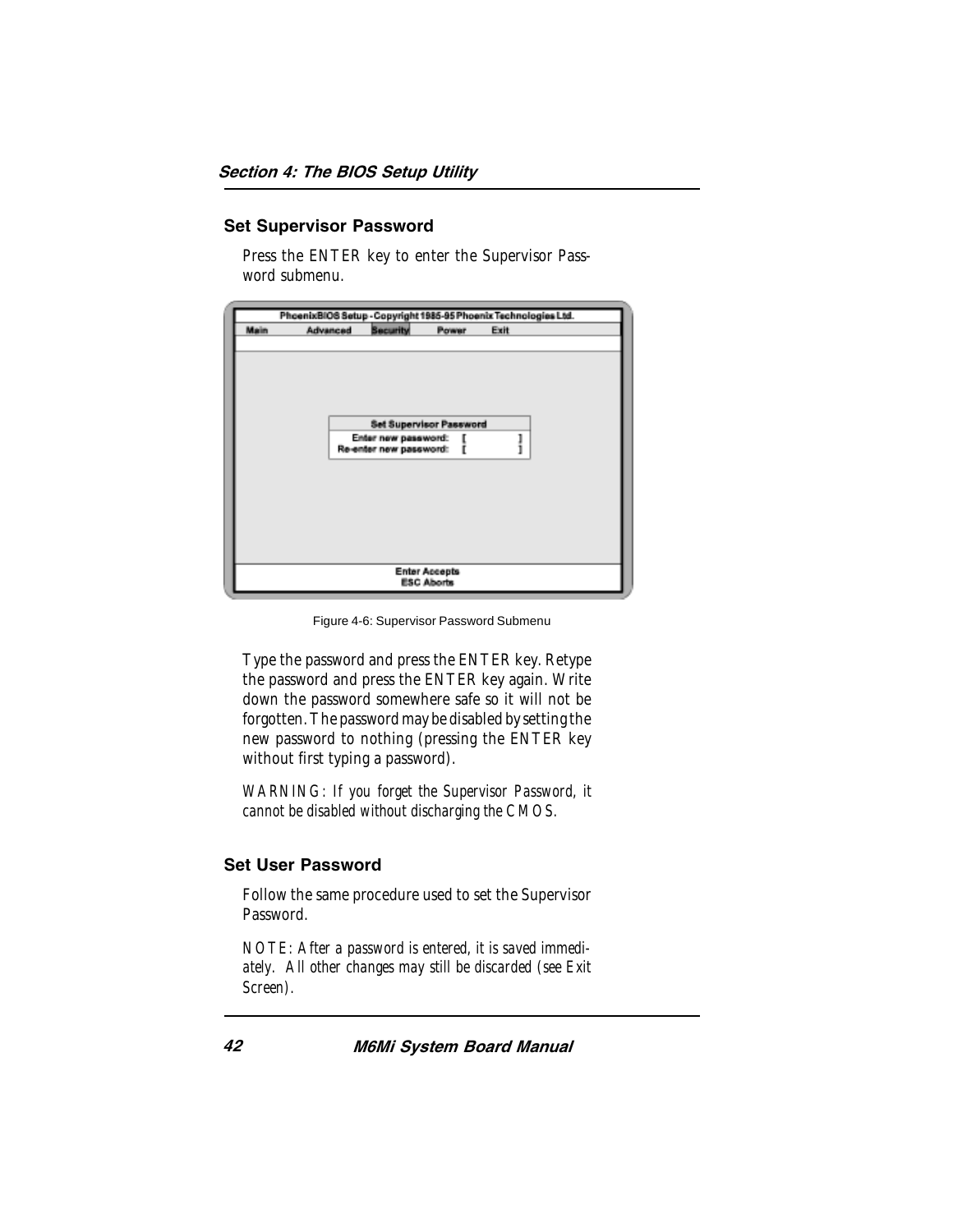#### Password on Boot

When enabled, the system requires a password upon power-up. Either the Supervisor or User Password may be entered. The default setting is Disabled.

#### Diskette Access

This selection allows floppy disk access with an option of the supervisor or user. Selecting Supervisor gives floppy disk access to the supervisor only. Selecting User (default) gives floppy disk access to both the user *and* the supervisor. If the passwords are enabled, this option may only be changed by the supervisor.

#### Fixed Disk Boot Sector

This selection allows the boot sector of the fixed disk to be write protected. The default setting is Normal. When set for Write Protected, it serves as a form of virus protection. If the passwords are enabled, this option may only be changed by the supervisor.

#### System Backup Reminder

When enabled, this selection displays a message during system bootup to remind you to backup your system. The options are Disabled (default), Daily, Weekly and Monthly.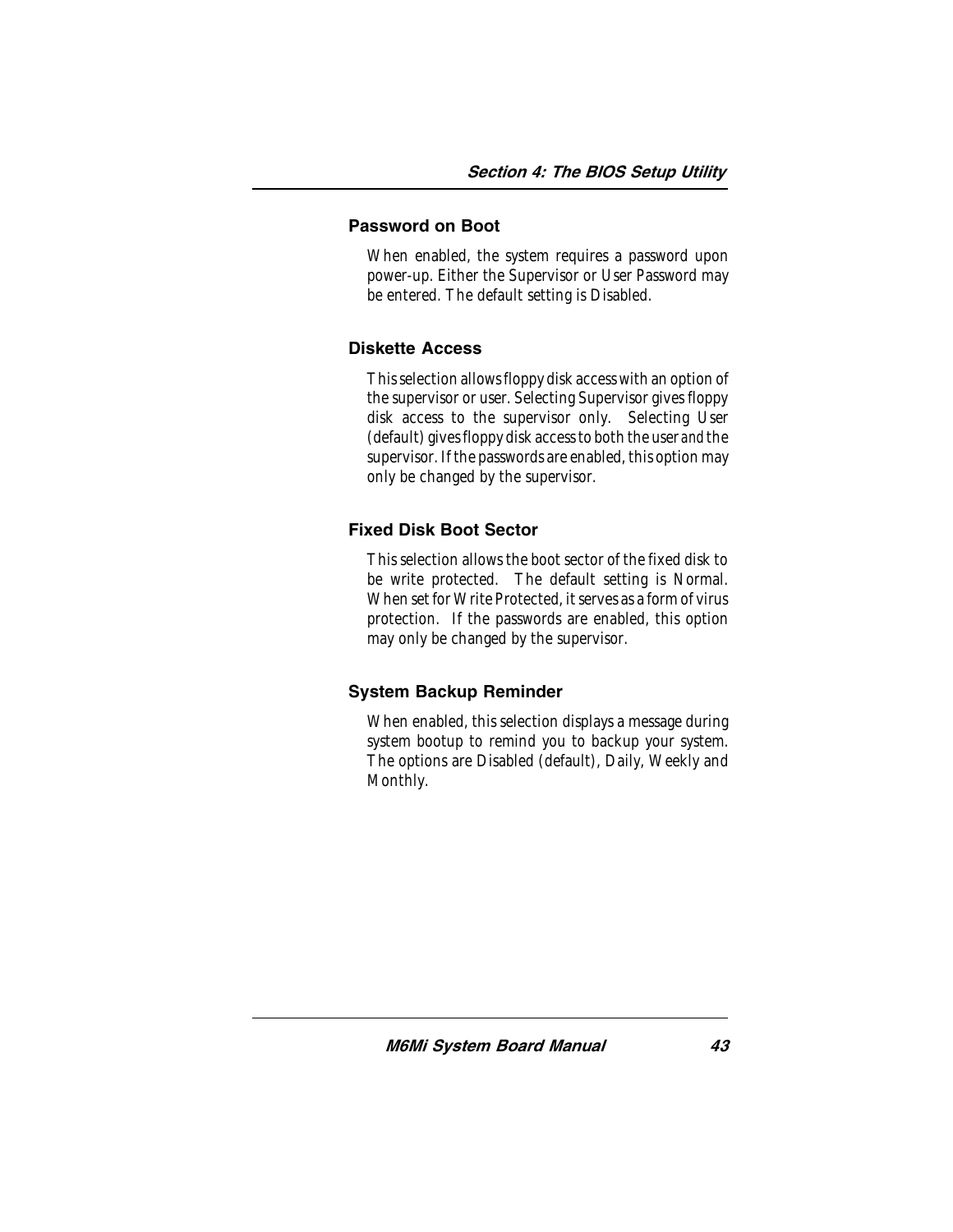### Power Screen

The Power Screen controls the power management functions of the system. To move to the Power Screen, use the left and right arrow  $\lt\leftarrow/\to>$  keys until it appears (Figure 4-7). To move between the categories, use the up and down arrow keys  $\langle \uparrow \uparrow \downarrow \rangle$ .

|                                                                                                                       | PhoenixBIOS Setup - Copyright 1985-95 Phoenix Technologies Ltd.         |                                                        |
|-----------------------------------------------------------------------------------------------------------------------|-------------------------------------------------------------------------|--------------------------------------------------------|
| Main<br>Advanced<br><b>Security</b>                                                                                   | <b>Power</b><br><b>Boot</b><br>Exit                                     |                                                        |
| APM:<br>Power Management Mode:                                                                                        | [Disabled]<br>[Disabled]                                                | Item Specific Help                                     |
| <b>Standby Timeout:</b><br><b>Suspend Timeout:</b><br><b>Standby CPU Speed:</b><br><b>Fixed Disk Timeout:</b><br>CRT: | [Disabled]<br>[Disabled]<br>[Maximum]<br>[Disabled]<br>[OFF in Standby] |                                                        |
| <b>Mouse Wakeup Event:</b>                                                                                            | [PS/2 (IRQ 12)]                                                         |                                                        |
| <b>Standby Break Events:</b>                                                                                          |                                                                         |                                                        |
| IRQ3:                                                                                                                 | [Disabled]                                                              |                                                        |
| IRQ4:                                                                                                                 | [Disabled]                                                              |                                                        |
| IRQ5:                                                                                                                 | [Disabled]                                                              |                                                        |
| IRQ7:<br>IRQ8:                                                                                                        | [Disabled]<br>[Disabled]                                                |                                                        |
| IRQ9:                                                                                                                 | [Disabled]                                                              |                                                        |
| IRQ10:                                                                                                                | [Disabled]                                                              |                                                        |
| <b>IRQ11:</b>                                                                                                         | [Disabled]                                                              |                                                        |
| Help T↓Select Item<br>F1.<br>Esc Exit<br>← →Select Menu                                                               | -/+ Change Values<br>Enter Select Sub-Menu                              | <b>F9 Setup Defaults</b><br><b>F10 Previous Values</b> |

Figure 4-7: Power Screen

#### APM

When enabled the power management features are active. The default setting is Disabled. If you enable this selection, you must also set the other power management options.

#### Power Management Mode

This selection may be set for Maximum power savings, Medium power savings, Minimum power savings, Customized or Disabled (default). If you set this selection for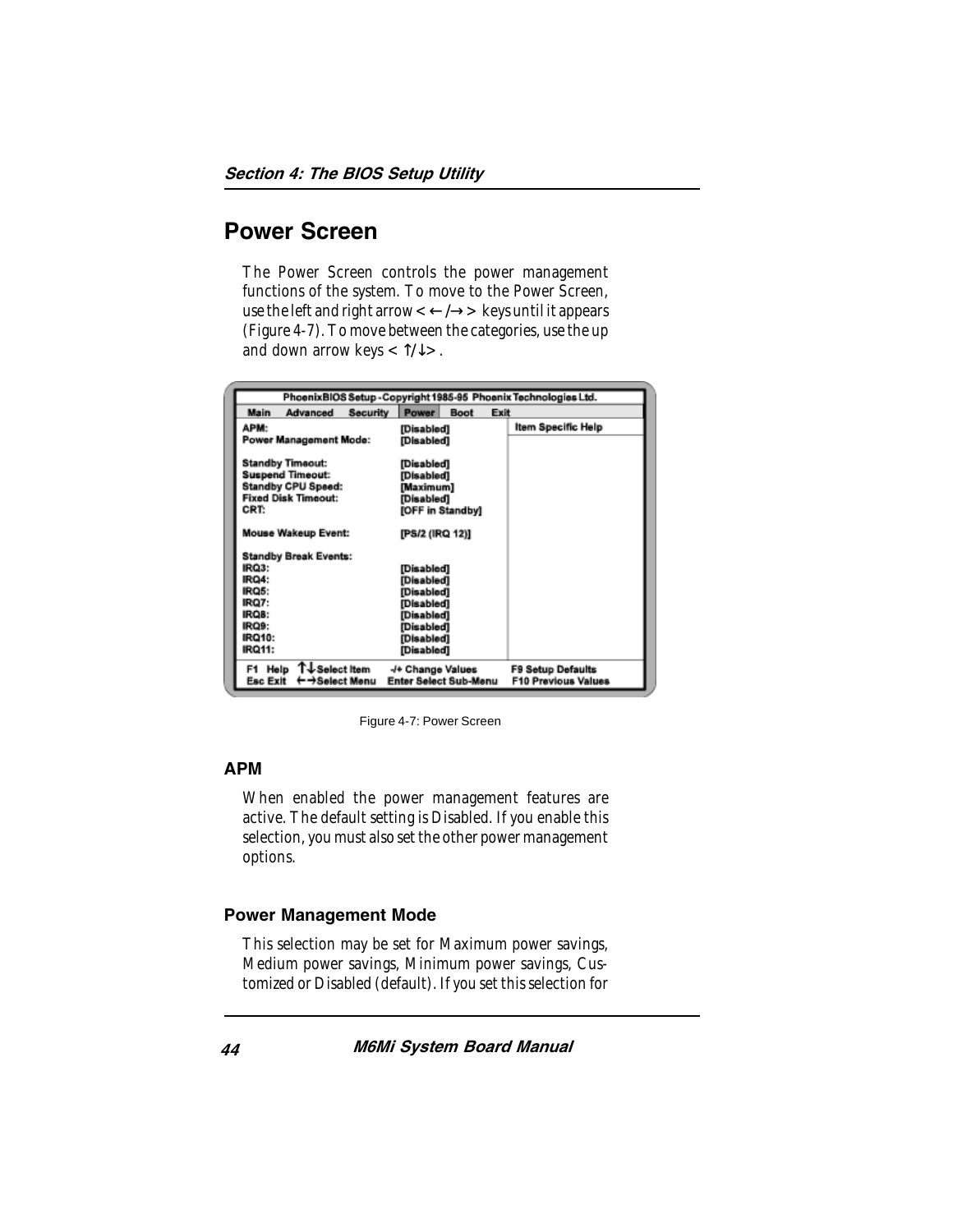Maximum, Medium or Minimum power savings, you do not need to make any more adjustments. If you select Customized, you must set the following five categories.

#### Standby Timeout

The Standby Timeout category sets the amount of time that elapses for the system to enter the power saving mode. The options are Disabled (default), 2 min., 15 min., 30 min., 60 min., 2 hr., 3 hr. or 4 hr. Before making changes, "Customized" must be selected in the Power Management Mode category.

#### Suspend Timeout

The Suspend Timeout category sets the amount of time that elapses for the system to enter the Suspend Mode. The timer starts when the Standby Mode is activated. The options are Disabled (default), 2 min., 15 min., 30 min., 60 min., 2 hr., 3 hr., and 4 hr. Before making changes, "Customized" must be selected in the Power Management Mode category.

#### Standby CPU Speed

This category sets the CPU speed during power saving mode. The options are Maximum (default), Medium, Minimum and Slowest. Before making changes, "Customized" must be selected in the Power Management Mode category.

#### Fixed Disk Timeout

This category sets the amount of time that elapses before the IDE drive enters spin-down mode to conserve power. The options are Disabled (default), 1 min., 2 min., 5 min., 10 min., or 15 min. Before making changes, "Customized" must be selected in the Power Management Mode category.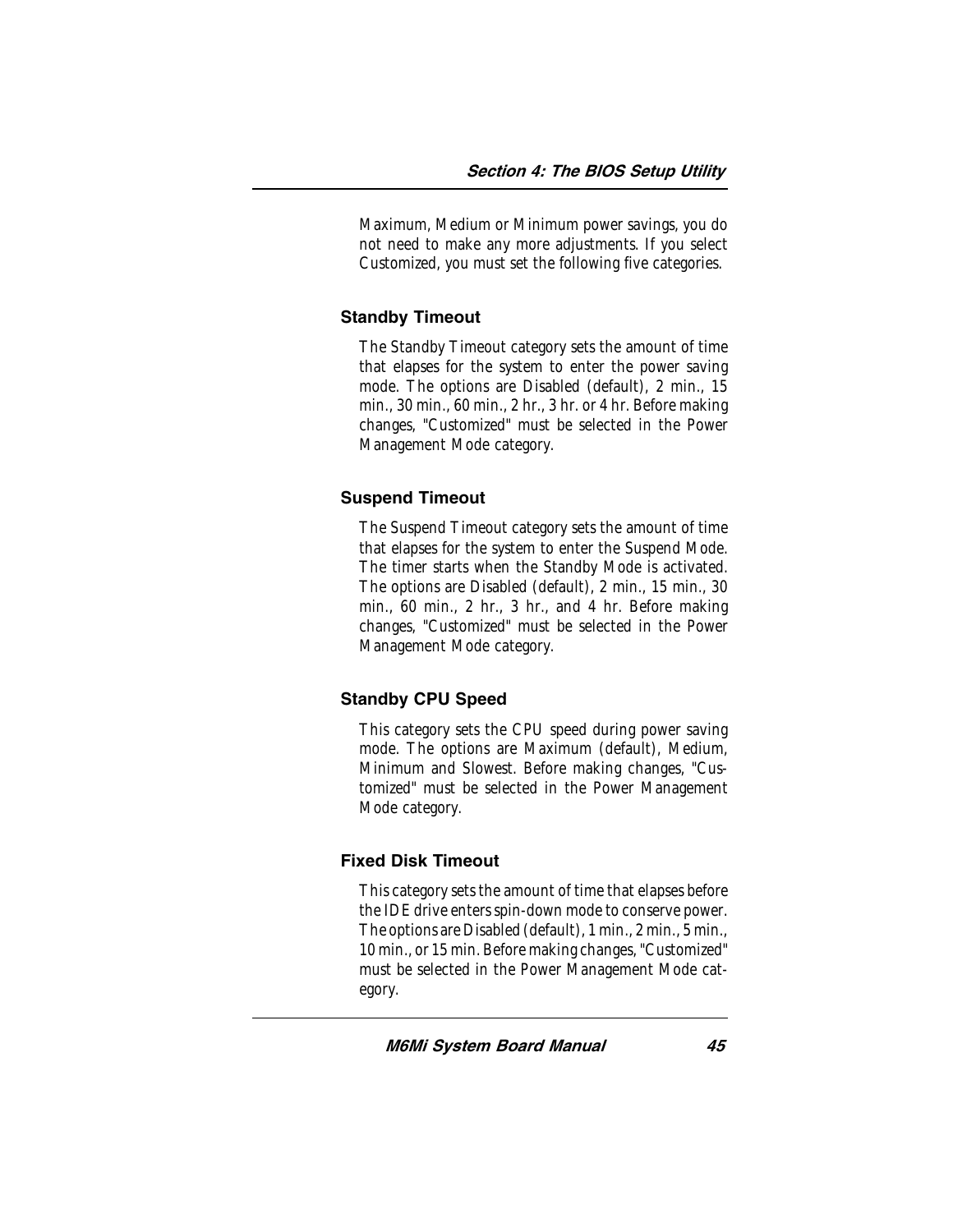*NOTE: Do not enable this category unless your IDE drive supports spin-down mode.*

#### CRT

Selecting OFF in Standby (default) powers down the display while the system is in power saving mode. Before making changes, "Customized" must be selected in the Power Management Mode category.

#### Mouse Wakeup Event

This selection causes the system to "wakeup" from a power savings mode if the mouse is moved or a button is pressed. The selections are PS/2 (IRQ12), COM1 (IRQ4), COM2 (IRQ3) or Disabled. The default setting is PS/2.

#### Standby Break Events

Setting an IRQ category to Enabled causes the system to "wakeup" from a power savings mode if any activity occurs at that IRQ. For example, if you have a modem on IRQ3 and you set IRQ3 to enabled, the system automatically wakes up every time the modem gets a phone call. The default setting is Disabled.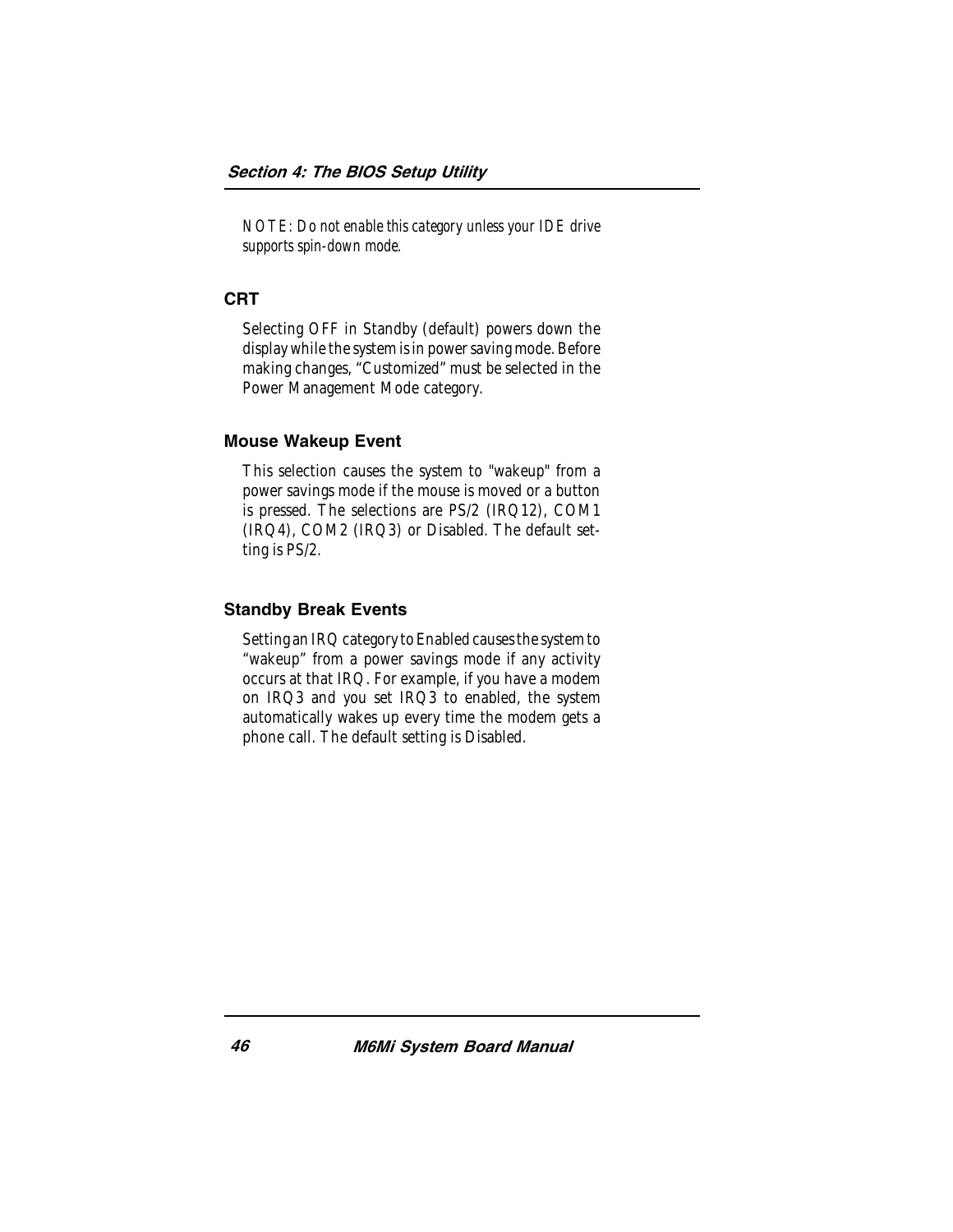### Boot Screen

The Boot screen allows you to configure the power-up system configuration settings.

|                                                                                                   |                                                                   | PhoenixBIOS Setup-Copyright 1985-95 Phoenix Technologies Ltd. |
|---------------------------------------------------------------------------------------------------|-------------------------------------------------------------------|---------------------------------------------------------------|
| <b>Main</b><br>Advanced                                                                           | <b>Boot</b><br><b>Security</b><br>Power                           | Exit                                                          |
| Boot sequence:<br><b>SETUP prompt:</b><br><b>POST Errors:</b><br><b>Floppy check:</b><br>Numlock: | [Diskette]<br>[Enabled]<br>[Enabled]<br>[Enabled]<br>[Auto]       | Item Specific Help                                            |
| Help ↑↓Select Item<br>F1.<br><b>Esc Exit</b>                                                      | -/+ Change Values<br><b>Enter Select Sub-Menu</b><br>→Select Menu | <b>F9 Setup Defaults</b><br><b>F10 Previous Values</b>        |

Figure 4-8: Boot Screen

#### Boot Sequence

This selection will read the diskette drive (default) and the hard drive in sequence on boot.

#### Setup Prompt

If this selection is enabled, the message "Press F2 to enter Setup" is displayed on boot. The default setting is Enabled.

#### POST Errors

If this selection is enabled (default) and an error occurs on boot, the BIOS will display a SETUP entry or resume prompt. If this selection is disabled, the system will always attempt to boot.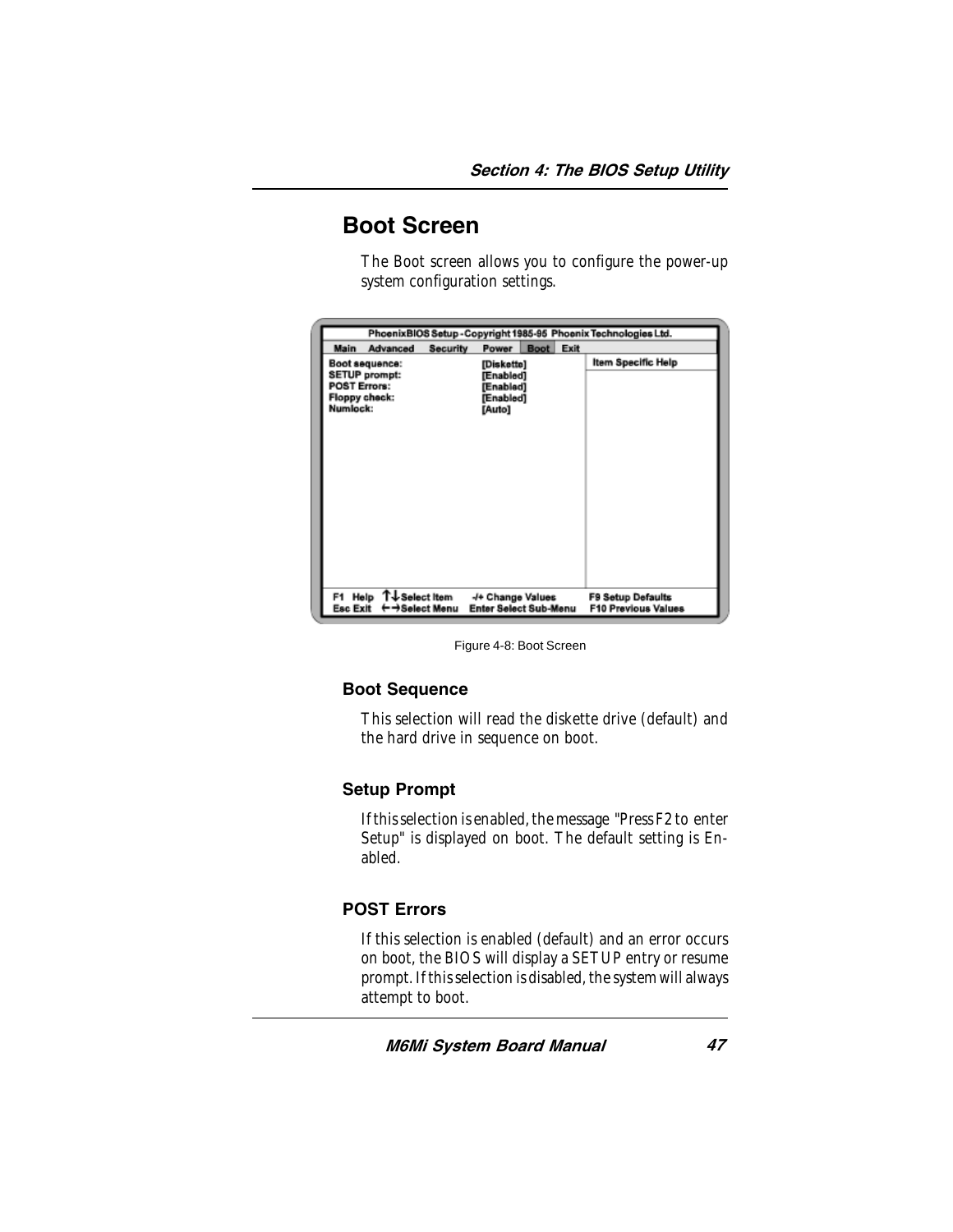#### Floppy Check

This selection checks for the existence of a floppy drive. The default setting is Enabled.

#### Numlock

This selection activates Numlock upon boot. Setting this to Auto (default) activates Numlock if the BIOS detects a numeric keyboard. It may also be turned ON or OFF.

### Exit Screen

After you complete configuring the BIOS, select the Exit screen.

| PhoenixBIOS Setup - Copyright 1985-95 Phoenix Technologies Ltd. |                                                                                                                                             |                 |                                                  |             |      |                                                                 |
|-----------------------------------------------------------------|---------------------------------------------------------------------------------------------------------------------------------------------|-----------------|--------------------------------------------------|-------------|------|-----------------------------------------------------------------|
| Main                                                            | Advanced                                                                                                                                    | <b>Security</b> | Power                                            | <b>Boot</b> | Exit |                                                                 |
|                                                                 |                                                                                                                                             |                 |                                                  |             |      | Item Specific Help                                              |
|                                                                 | Save Changes & Exit<br><b>Discard Changes &amp; Exit</b><br><b>Get Default Values</b><br><b>Load Previous Values</b><br><b>Save Changes</b> |                 |                                                  |             |      | Exit after writing all<br>changed SETUP item<br>values to CMOS. |
| Esc Exit                                                        | F1 Help T↓Selectitem<br>←→Select Menu                                                                                                       |                 | -/+ Change Values<br><b>EnterExecute Command</b> |             |      | F9 Setup Defaults<br><b>F10 Previous Values</b>                 |

Figure 4-9: Exit Screen

Choose "Save Changes and Exit" and reboot the computer. Your computer is ready for use.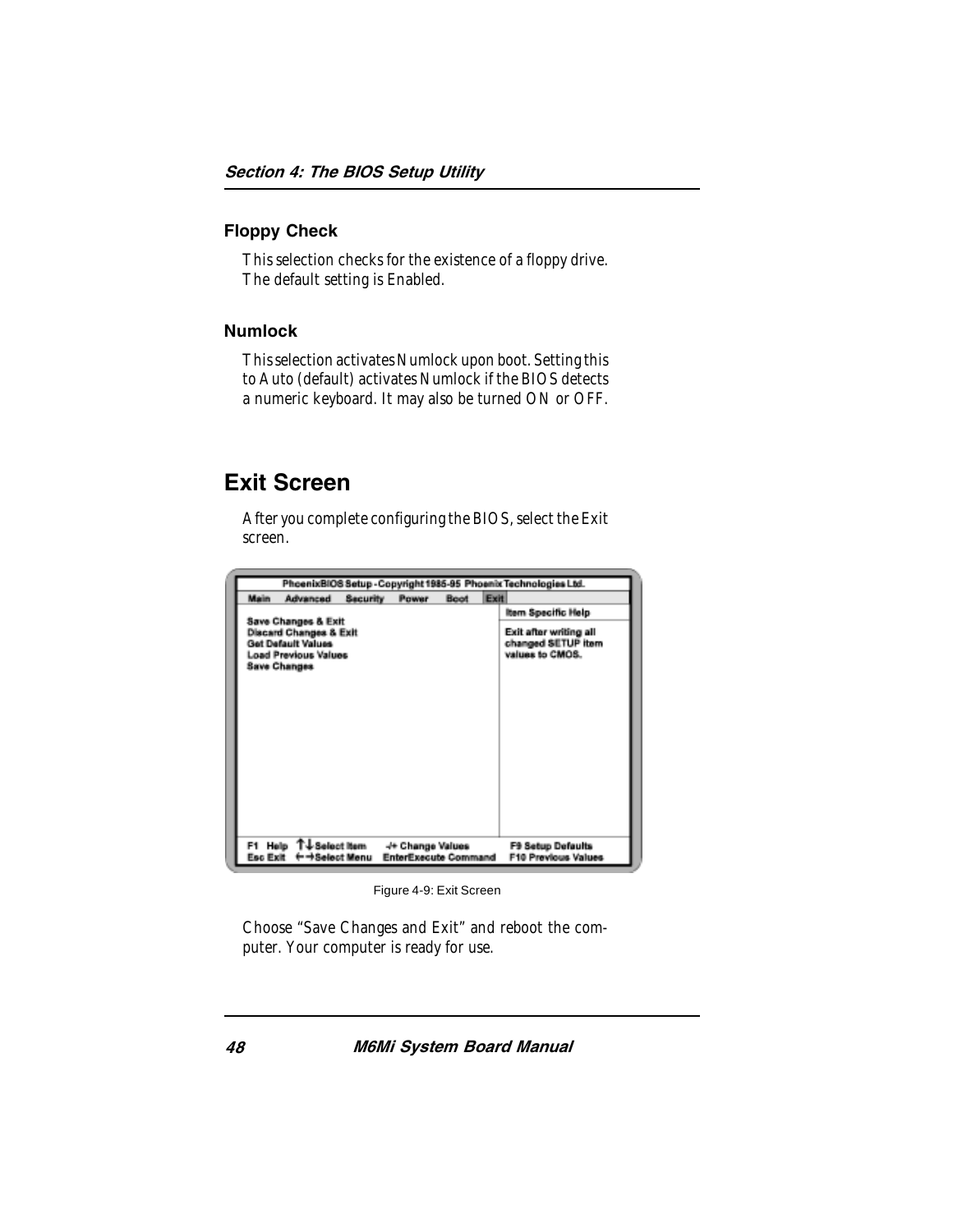# **5** Section

## Installing Sound Device Drivers

This section explains how to install the sound drivers necessary to utilize the onboard sound support. Prior to installing any drivers, follow the instructions in Section 3 on how to install a CD-ROM drive and how to connect external sound devices.

### About Device Drivers

Device drivers are necessary for the computer system to communicate with devices such as CD-ROM drives, sound controllers, graphics adapters or devices that are not natively supported by the system BIOS. Once started, device drivers remain active in the background of the computer system. Usually a device driver is added to the CONFIG.SYS file, the AUTOEXEC.BAT file or both.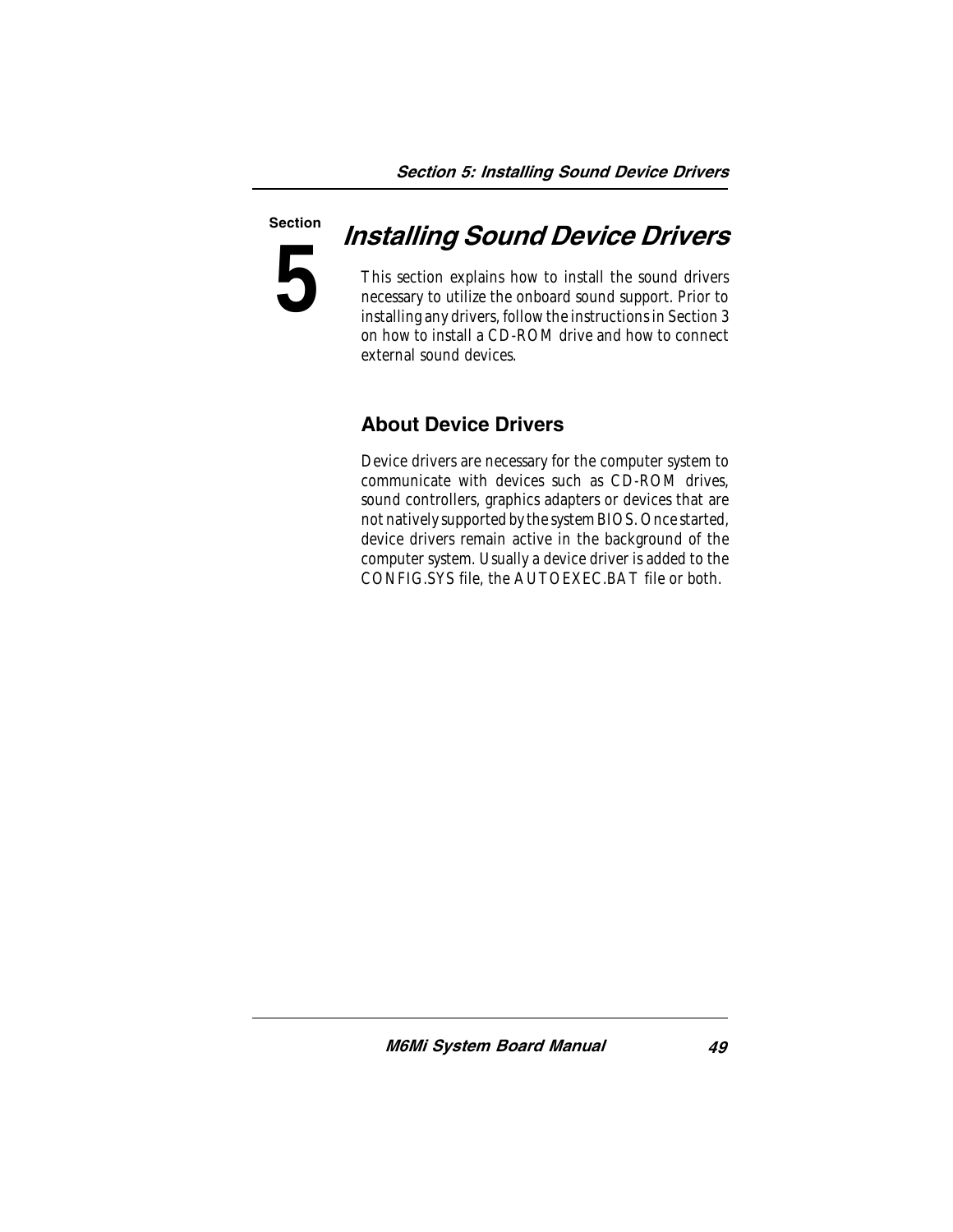### Installing the Sound Drivers

Once you have connected your external sound devices, you can install the sound drivers. NOTE: If you are installing a CD-ROM drive, it is recommended you install it before setting up the sound devices. See Installing a CD-ROM Drive in Section 3.

- 1. Follow the instructions in Section 3 on connecting external sound devices.
- 2. If you previously installed another sound card, remove it and all associated files from your AUTOEXEC.BAT and CONFIG.SYS files. If you are using Windows 3.1x, you must also remove all associated files from the WIN.INI and SYSTEM.INI files. (For more information, please contact the sound driver manufacturer.)
- 3. Start your computer system.
- 4. Insert the sound driver disk into your floppy drive.
- 5. If you are using Windows 3.1x, go to the Program Manager File menu, click on Run and type A:\SETUP.
- 6. If you are using Windows 95, refer to the Windows 95 user's manual for instructions on how to install sound drivers.
- 7. If you are using OS/2, refer to the README file on the OS/2 disk for instructions on how to install sound drivers.
- 8. Once the software is copied, the install program automatically updates the system files.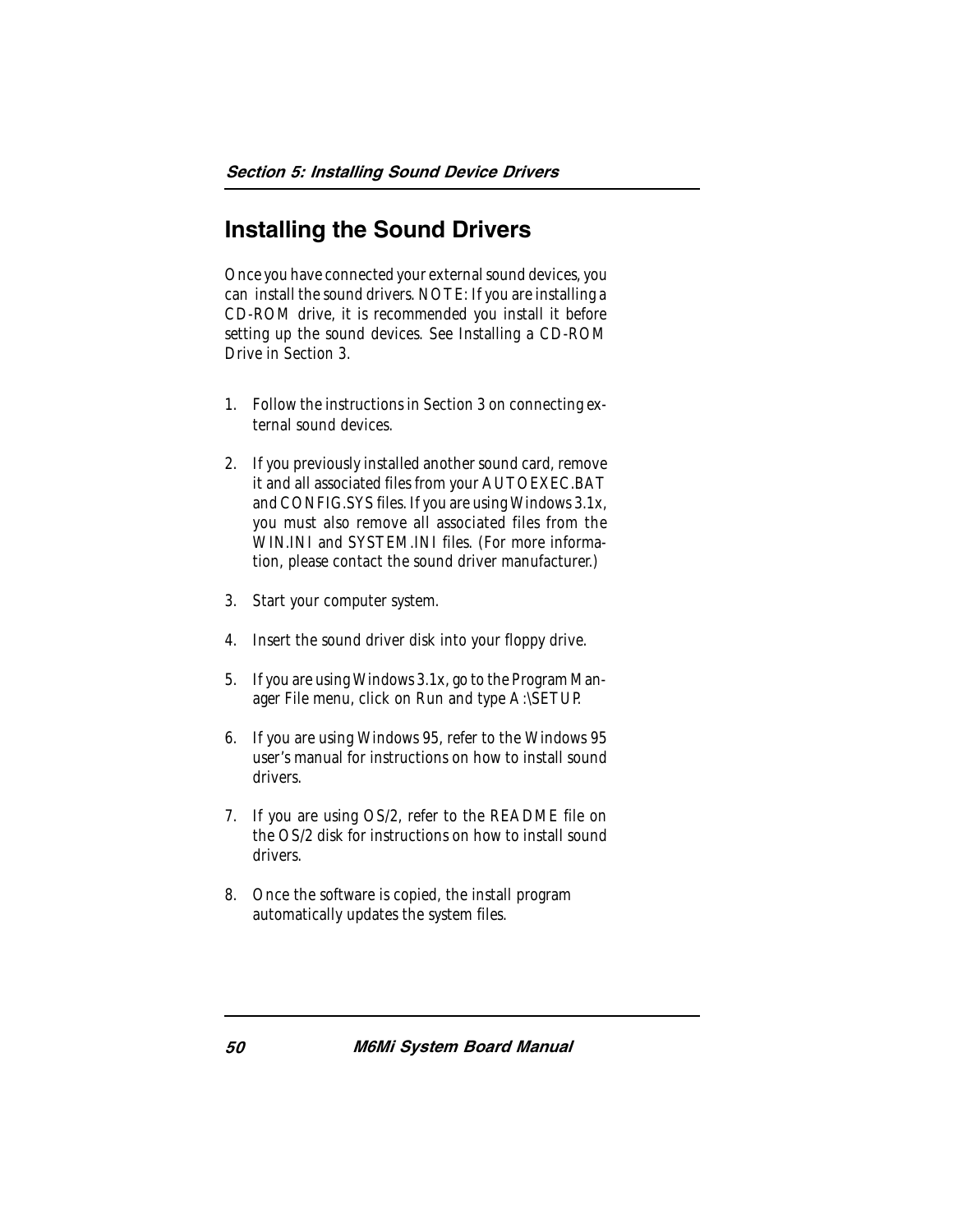### **A** Appendix Technical Information Specifications Part Number: 09-00264-01

| Part Number:    | 09-00264-01                                                                                                                                                                                                 |
|-----------------|-------------------------------------------------------------------------------------------------------------------------------------------------------------------------------------------------------------|
| Processor:      | Single ZIF socket 8 for Intel Pentium<br>Pro processor support for 150, 166,<br>180 and 200MHz processors.<br>VRM header to supply CPU-specific<br>voltages.                                                |
| Chipset:        | Intel 440FX PCIset.<br>Intel PIIX 3.<br>SMC FDC37C93X Ultra I/O chip.                                                                                                                                       |
|                 | CPU Clock Select: Frequency synthesizer chip.<br>Support for 60 and 66MHz CPU bus.                                                                                                                          |
| Form Factor:    | ATX footprint                                                                                                                                                                                               |
| Expansion:      | Three 32-bit PCI slots.<br>Two 16-bit ISA slots.<br>One shared PCI/ISA slot.                                                                                                                                |
| BIOS:           | Phoenix 4.0X Plug and Play BIOS on<br>1MB Flash.<br>Auto-detection of memory size.<br>Auto-detection of EDO memory.<br>Auto-configuration of IDE hard disk<br>types.<br>BIOS supports PIIX3 Bus Master IDE. |
| RAM Capacity:   | 8MB to 384MB.<br>Supports EDO memory.                                                                                                                                                                       |
| Keyboard/Mouse: | PS/2 compatible.                                                                                                                                                                                            |
| Internal Cache: | 16K on-chip data cache (write back).                                                                                                                                                                        |
|                 |                                                                                                                                                                                                             |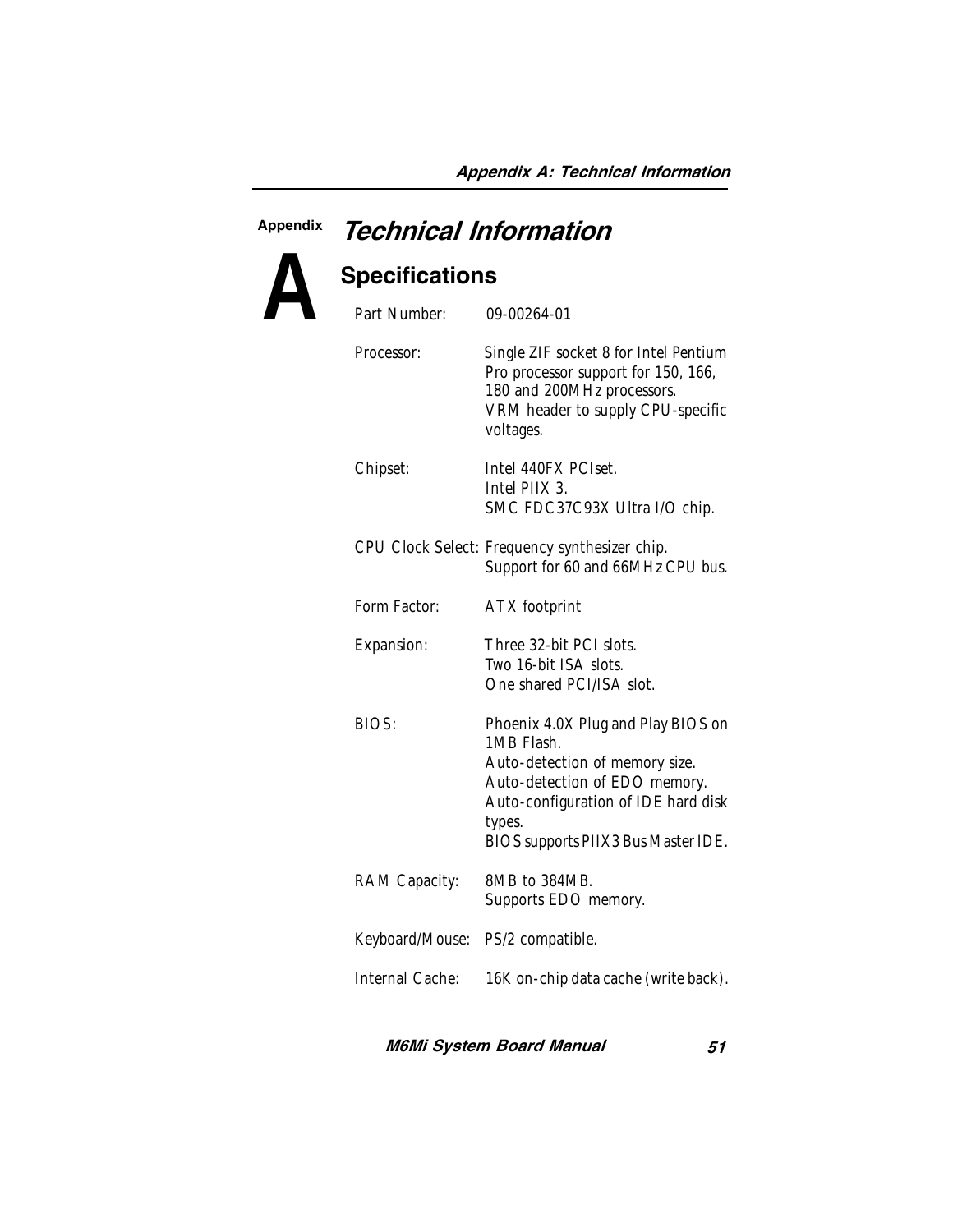|                       | 256K/512K Level 2 cache in CPU<br>package.                                                                                                                                                     |
|-----------------------|------------------------------------------------------------------------------------------------------------------------------------------------------------------------------------------------|
| Onboard Sound:        | 16-bit sound controller based on<br>Creative Labs Vibra 16C chipset.<br>Sound Blaster Compatible 16-bit stereo.<br>Wavetable upgradeable.<br>Header for audio/telephony interface.             |
| I/O Ports:            | Two high speed serial ports (16550 compatible).<br>Enhanced Parallel Port with ECP and EPP support.<br>Infrared support for IrDA and ASK-IR<br>Two USB ports for desktop peripheral expansion. |
| Floppy Port:          | Supports two floppy drives<br>(2.88MB, 1.44MB, 1.2MB, 720K, 360K).                                                                                                                             |
| <b>PCI IDE Ports:</b> | Supports up to four IDE devices<br>Mode 4 Enhanced IDE with Bus Mastering.<br>Multiple sector transfer support.<br>Auto detection of add-in IDE board.                                         |

### Environmental Specifications

The environment in which the M6Mi is located is critical. Micronics recommends the following environmental specifications:

#### Temperature Range

Operating: 50 to 104 degrees Fahrenheit (10 to 40 degrees Celsius). Non -Operating: 50 to 140 degrees Fahrenheit (10 to 60 degrees Celsius). Shipping: -22 to 140 degrees Fahrenheit (-30 to 60 degrees Celsius).

#### Relative Humidity

Operating: 20% to 80%. Non-Operating: 5% to 90%.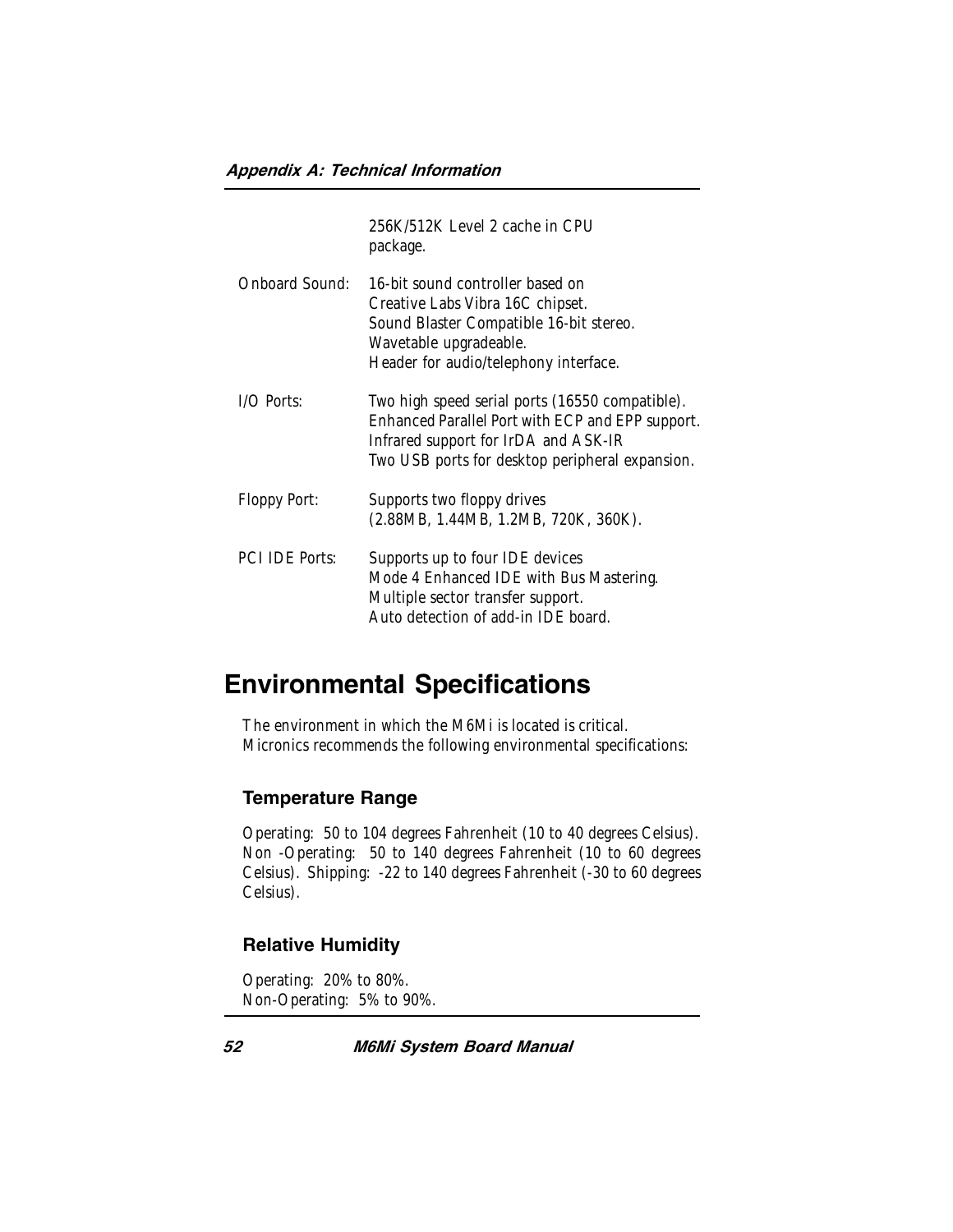### Battery Disposal



#### *WARNING:*

*Please do not open battery, dispose of in fire, recharge, put in backwards or mix with used or other battery types. The battery may explode or leak and cause personal injury.*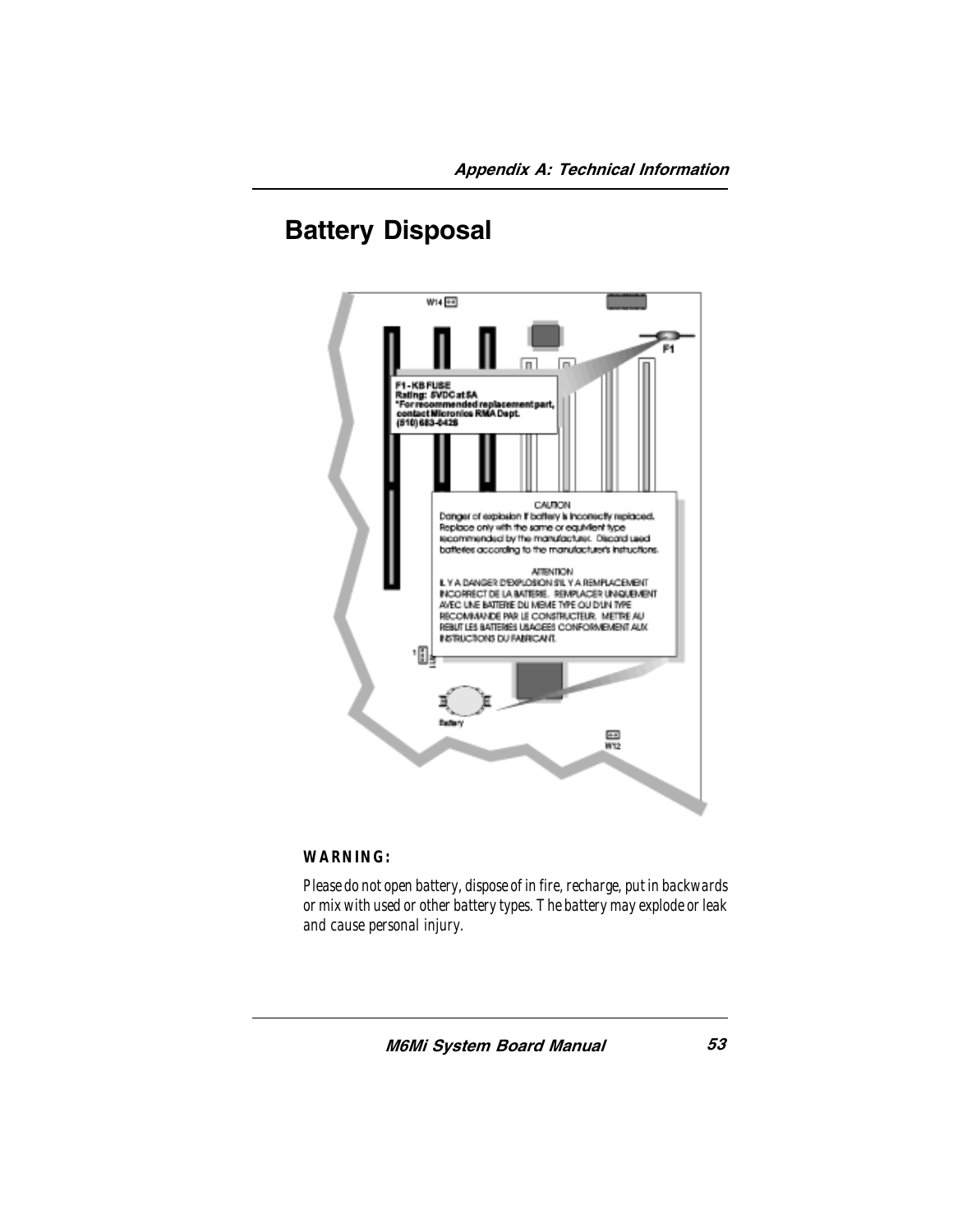### Technical Support

If you need technical assistance, our Technical Support staff will be glad to assist you. You can contact us via telephone, fax or Bulletin Board System (BBS). Before calling please have the following information ready:

- ❏ The model name and 09 part number of your Micronics product.
- ❏ Your computer information such as CPU type, operating system, amount of installed memory and other peripherals installed in your computer.
- ❏ Try to call from the location of your computer.

*NOTE:* For Return Material Authorization (RMA) purposes, please keep a copy of your product receipt.

#### **In the United States:**

| <b>Technical Support</b>     | $(510)$ 661-3000 |
|------------------------------|------------------|
| <b>Technical Support Fax</b> | $(510)$ 651-6982 |
| RMA Department               | $(510)$ 683-0428 |

#### **In Europe:**

United Kingdom Technical Support (44) 1 256 844 899 United Kingdom Technical Support Fax

(44) 1 256 54476

|                                 | 1 1 1 200 0 1 1 1 0  |
|---------------------------------|----------------------|
| Germany Technical Support       | 49-89-6881646        |
| Germany Technical Support Fax   | 49-89-429517         |
| <b>France Technical Support</b> | $+33(1)$ 45 16 33 96 |
| France Technical Support Fax    | $+33(1)45163110$     |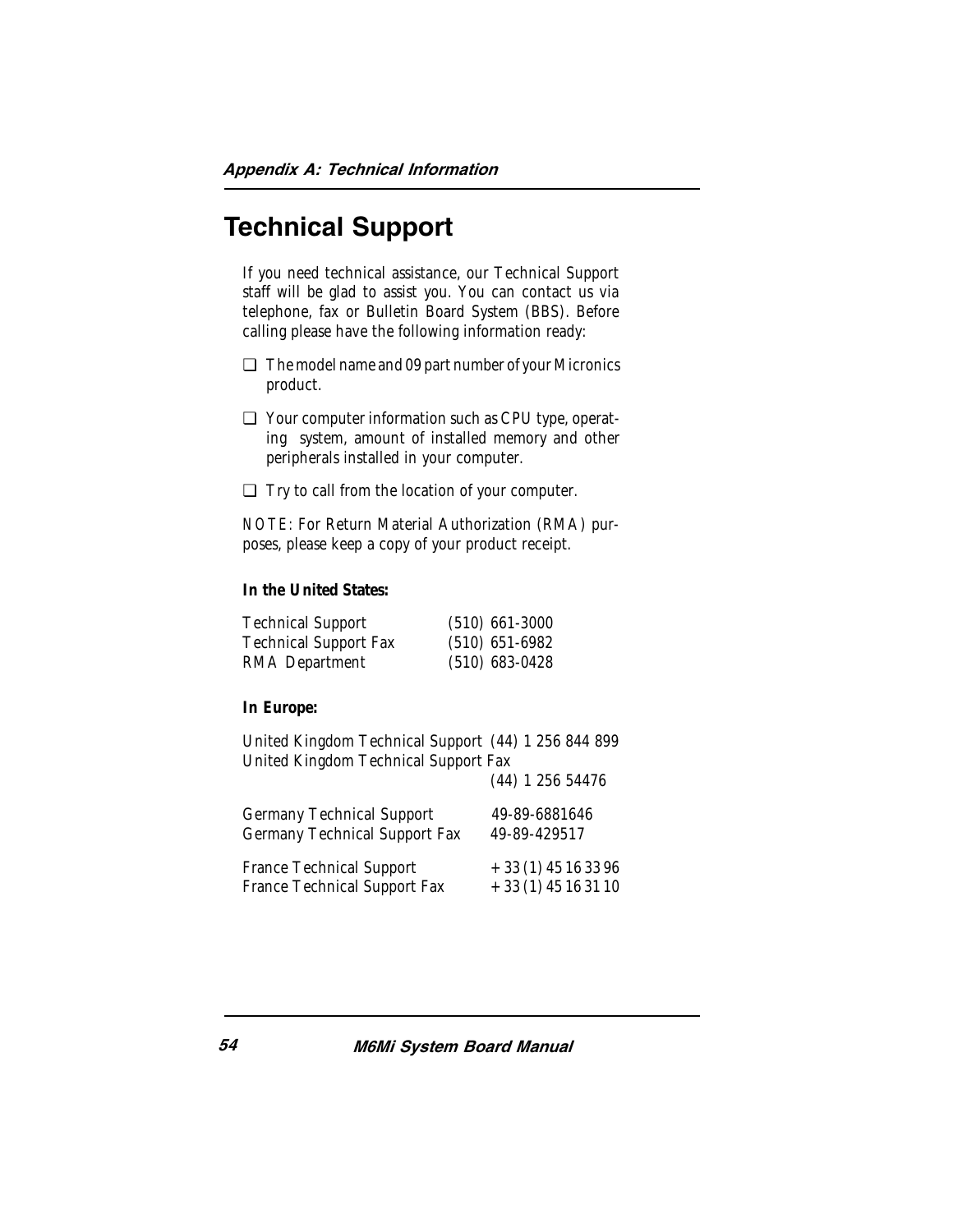### Online Services

### Bulletin Board (BBS)

**In the United States:**

Technical Support BBS - 14400 baud rate, Parity=N, Data Bits=8, Stop Bits=1, YMODEM and ZMODEM (recommended file transfer protocols)

(510) 651-6837

#### **In Europe:**

| United Kingdom Technical Support BBS |                    |  |  |
|--------------------------------------|--------------------|--|--|
|                                      | $(44)$ 1 256 63373 |  |  |
| <b>Germany Technical Support BBS</b> | 49-89-6881686      |  |  |
| France Technical Support BBS         | $+33$ 14 784 7057  |  |  |

#### World Wide Web

You will find information on product support, new product releases and other categories of information. Access the Internet and type: http://www.micronics.com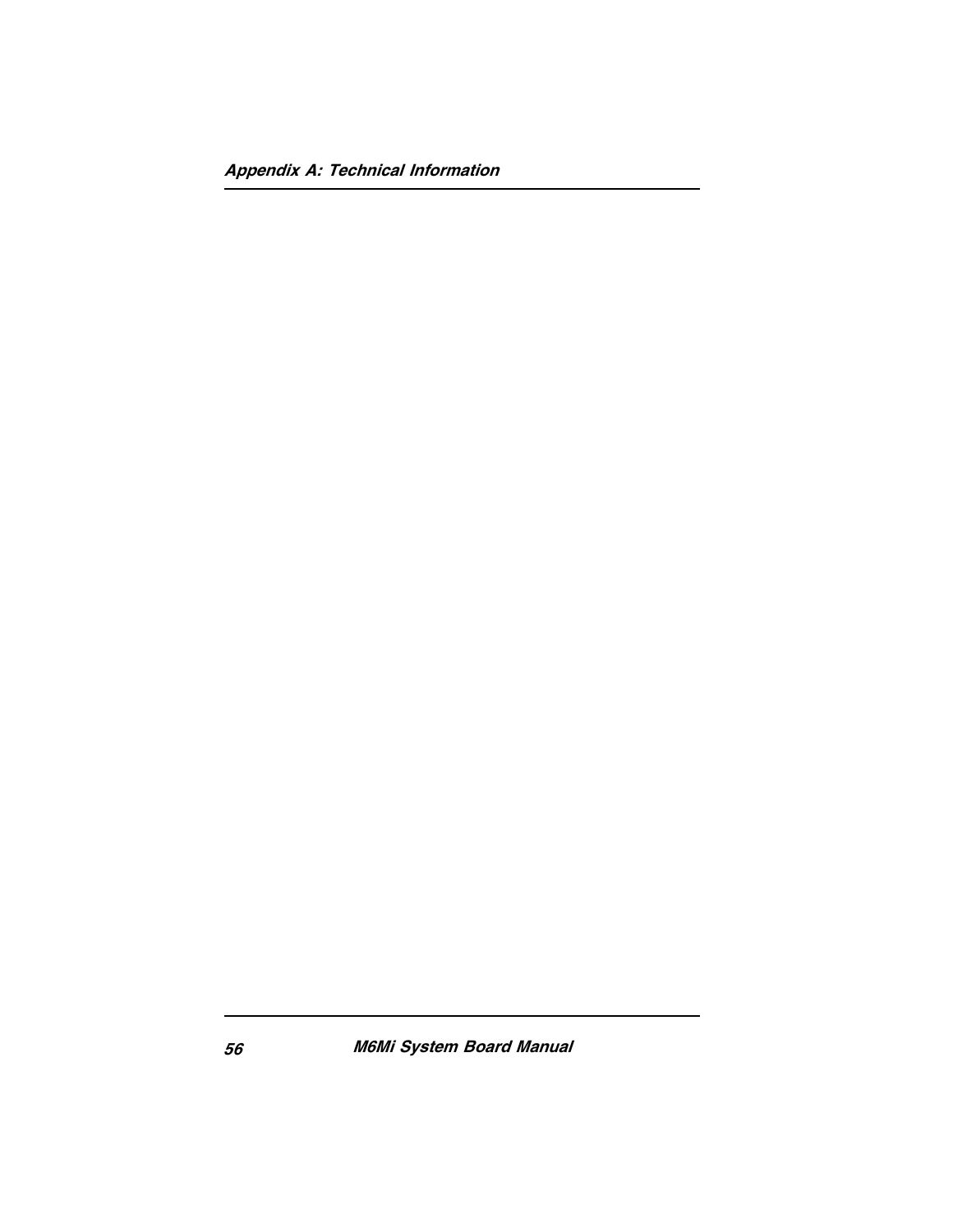

Appendix POST Messages

The following table lists the Power On Self Test (POST) messages, possible causes and solutions.

| Message                                                                              | <b>Possible Cause</b>                                       | Solution                                                                     |
|--------------------------------------------------------------------------------------|-------------------------------------------------------------|------------------------------------------------------------------------------|
| <b>DISKETTE DRIVE A</b><br><b>FAILURE</b>                                            | Drive A failed or is<br>missing.                            | Check Setup and cable<br>connections.                                        |
| <b>DISKETTE DRIVE B</b><br><b>FAILURE</b>                                            | Drive B failed or is<br>missing.                            | Check Setup and cable<br>connections.                                        |
| <b>EXTENDED RAM</b><br><b>FAILED AT</b><br>OFFSET: nnnn                              | Extended memory not<br>working or configured<br>properly.   | Replace defective<br>memory.                                                 |
| FAILING BITS: nnnn                                                                   | Memory failure in<br>System, Extended, or<br>Shadow memory. | Replace defective<br>memory.                                                 |
| <b>FIXED DISK X</b><br>FAILURE (where X<br>$=0$ or 1)                                | The hard disk is not<br>configured or working<br>properly.  | Rerun SETUP and check<br>connections, or replace<br>hard disk.               |
| <b>FIXED DISK</b><br><b>CONTROLLER</b><br><b>FAILURE</b>                             | The controller card has<br>failed.                          | Check configuration and<br>connections, or replace<br>controller card.       |
| <b>INCORRECT DRIVE</b><br>A TYPF                                                     | Floppy drive A: not set<br>correctly in Setup.              | Run Setup.                                                                   |
| <b>INCORRECT DRIVE</b><br><b>B TYPF</b>                                              | Floppy drive A: not set<br>correctly in Setup.              | Run Setup.                                                                   |
| <b>INVALID NVRAM</b><br><b>MEDIA TYPE</b>                                            | NVRAM chip is bad.                                          | Requires repair of system<br>board.                                          |
| <b>KEYBOARD</b><br>ERROR, or<br><b>KEYBOARD</b><br><b>CONTROLLER</b><br><b>ERROR</b> | The keyboard or<br>keyboard controller<br>failed.           | Check connections. You<br>may have to replace the<br>keyboard or controller. |
| <b>KEYBOARD</b><br>ERROR <sub>nn</sub>                                               | A key is jammed or was<br>held down during boot.            | Make sure the keys are<br>not jammed or dirty.                               |
| <b>KEYBOARD</b><br><b>LOCKED</b>                                                     | Keyswitch on the front of<br>the case is locked.            | Unlock the keyswitch.                                                        |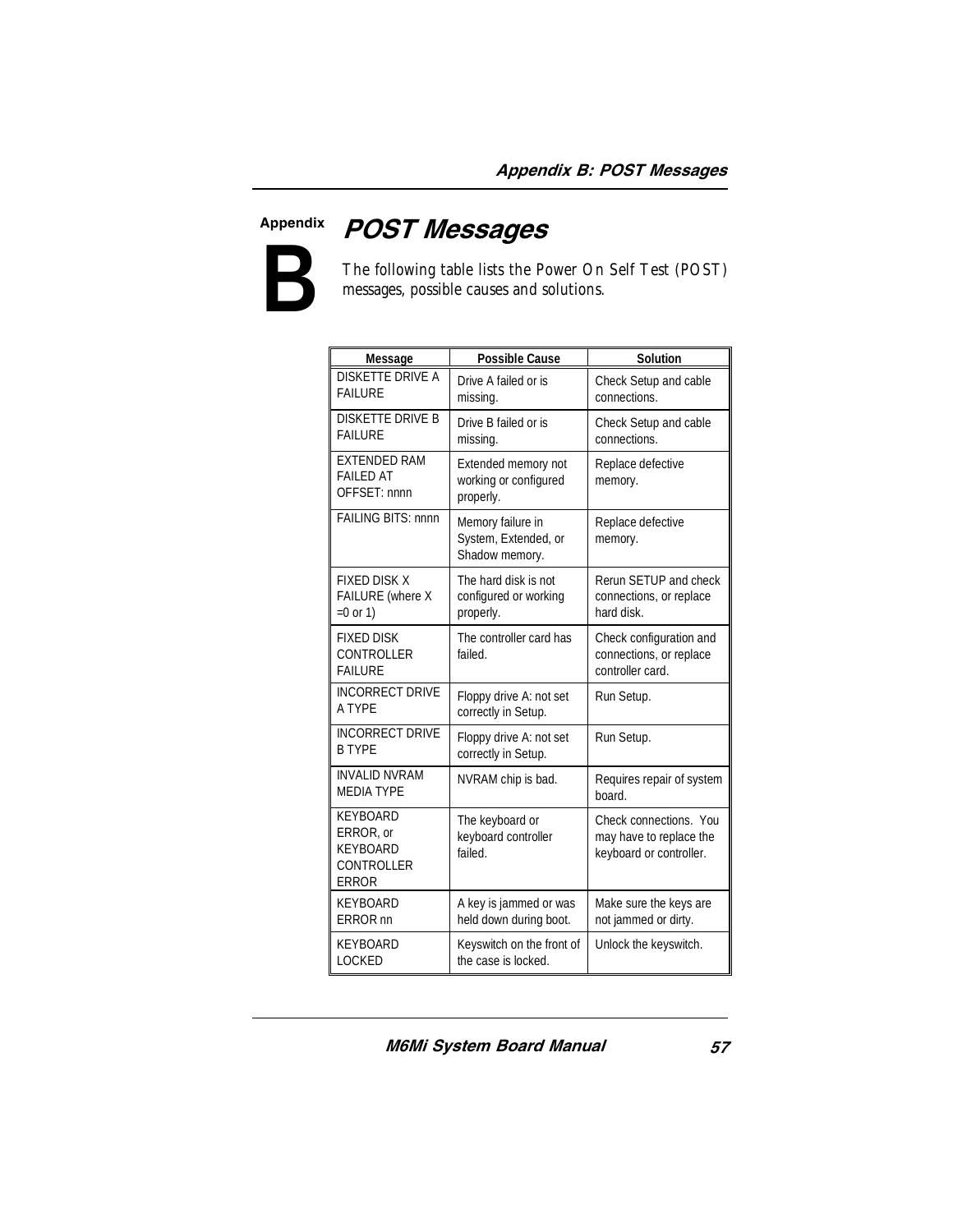| <b>Message</b>                                                                  | <b>Possible Cause</b>                                            | <b>Solution</b>                                                                                               |
|---------------------------------------------------------------------------------|------------------------------------------------------------------|---------------------------------------------------------------------------------------------------------------|
| <b>MONITOR TYPE</b><br>DOES NOT MATCH<br><b>CMOS</b>                            | Monitor type not<br>correctly identified in<br>Setup.            | Run Setup and enter<br>correct monitor type.                                                                  |
| OPERATING<br><b>SYSTEM NOT</b><br>FOUND                                         | Operating system<br>cannot be located on<br>Drive C: or Drive A: | Check Setup to see if<br>Drive A: and C: are<br>properly configured, or<br>put a bootable disk in<br>Drive A: |
| <b>PARITY CHECK 1</b><br>nnnn                                                   | Parity error found in the<br>system bus.                         | Check Setup. Board<br>repair may be required.                                                                 |
| PARITY CHECK 2<br>nnnn                                                          | Parity error found in the<br>I/O bus.                            | Check Setup. Board<br>repair may be required.                                                                 |
| PREVIOUS BOOT<br><b>INCOMPLETE -</b><br><b>DEFAULT</b><br>CONFIGURATION<br>USED | Previous POST did not<br>complete successfully.                  | Run Setup, load default<br>BIOS settings, make any<br>necessary adjustments,<br>and save the changes          |
| <b>REAL TIME CLOCK</b><br>ERROR                                                 | Real-time clock failed<br><b>BIOS</b> test.                      | May require battery<br>replacement or board<br>repair.                                                        |
| <b>SHADOW RAM</b><br><b>FAILED AT OFFSET</b>                                    | Shadow RAM failed.                                               | May require repair of<br>system board.                                                                        |
| SYSTEM BATTERY<br><b>IS DEAD</b>                                                | System battery died.                                             | Replace the system<br>battery and run Setup to<br>reconfigure the system.                                     |
| SYSTEM CACHE<br><b>ERROR - CACHE</b><br><b>DISABLED</b>                         | External (L2) cache<br>failed BIOS test.                         | System will still run, but<br>slower. Replace cache<br>at convenience.                                        |
| SYSTEM CMOS<br>CHECKSUM BAD -<br><b>RUN SETUP</b>                               | System CMOS has been<br>corrupted or modified<br>incorrectly.    | Run Setup and<br>reconfigure the system.                                                                      |
| SYSTEM RAM<br><b>FAILED AT</b><br>OFFSET: nnnn                                  | System RAM failed.                                               | Replace defective RAM.                                                                                        |
| SYSTEM TIMER<br><b>ERROR</b>                                                    | Timer test failed.                                               | Requires repair of system<br>board.                                                                           |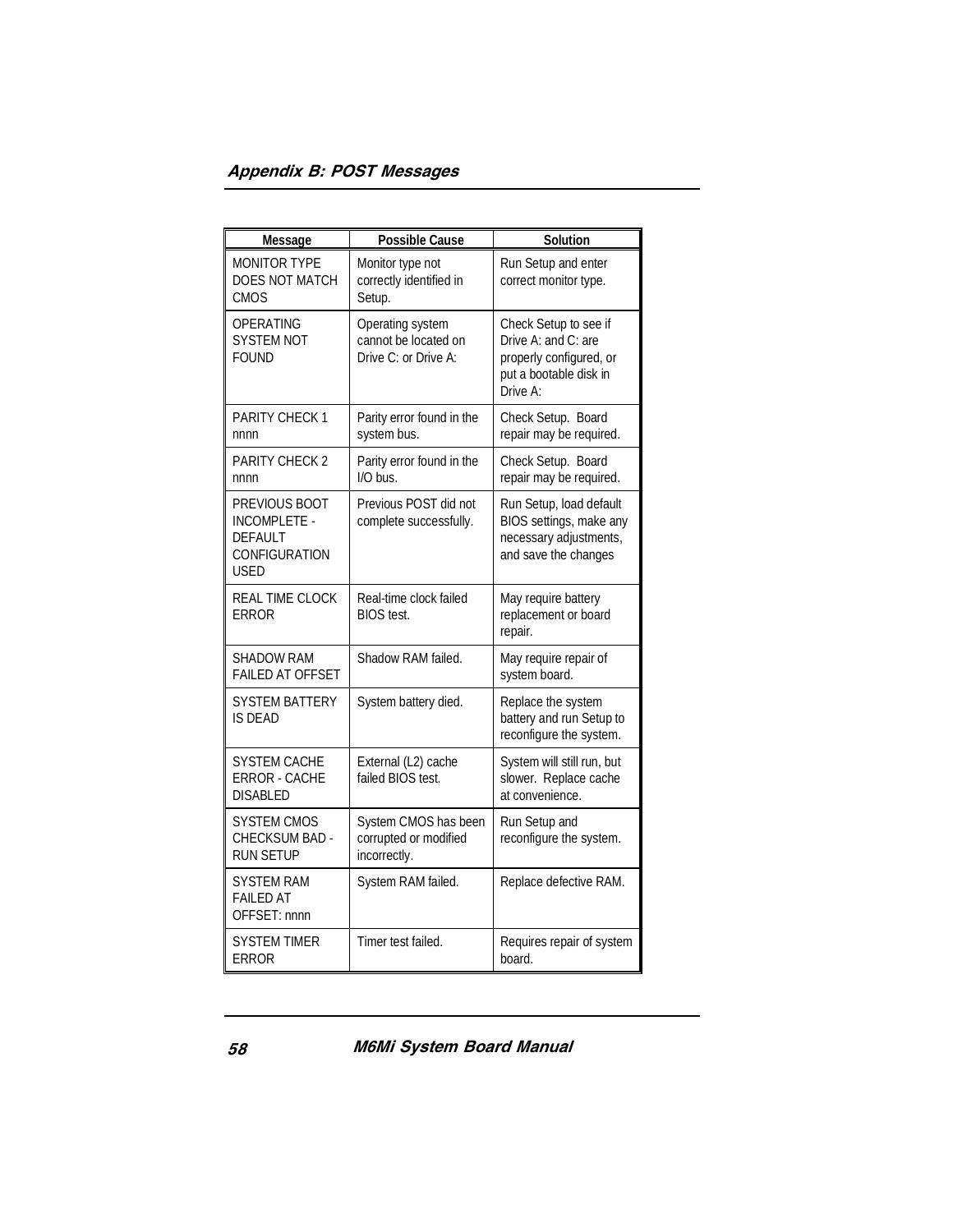#### **Appendix**



### Beep and POST Codes

Beep codes are a series of beeps sent through the speaker which indicate a problem during the Power On Self Test (POST). If text appears on the video screen, the M6Mi has completed POST; any other tone from the speaker indicates something other than a POST error. These tones *are not* described in the tables on the following pages.

The beep error codes are a series of beeps. The duration of the beep tones are constant, but the length of the pauses between the beeps varies. For example: a 1-3- 3 beep code will sound like one beep, a pause; three beeps consecutively, another pause and then three more beeps.

One beep code is often misunderstood. If a video card is not installed or is failing, the system board will generate a long-short-long-short beep code. This is often interpreted as a 1-2-1 beep code. But POST errors always vary in the length of the pause and not the duration of the beep tone.

Another way of identifying a POST error is to use a device called a POST card. This peripheral card is inserted into one of the ISA slots and has an LED (or LCD) read out showing the contents of port 80h.

The following tables list all beep codes and POST routines.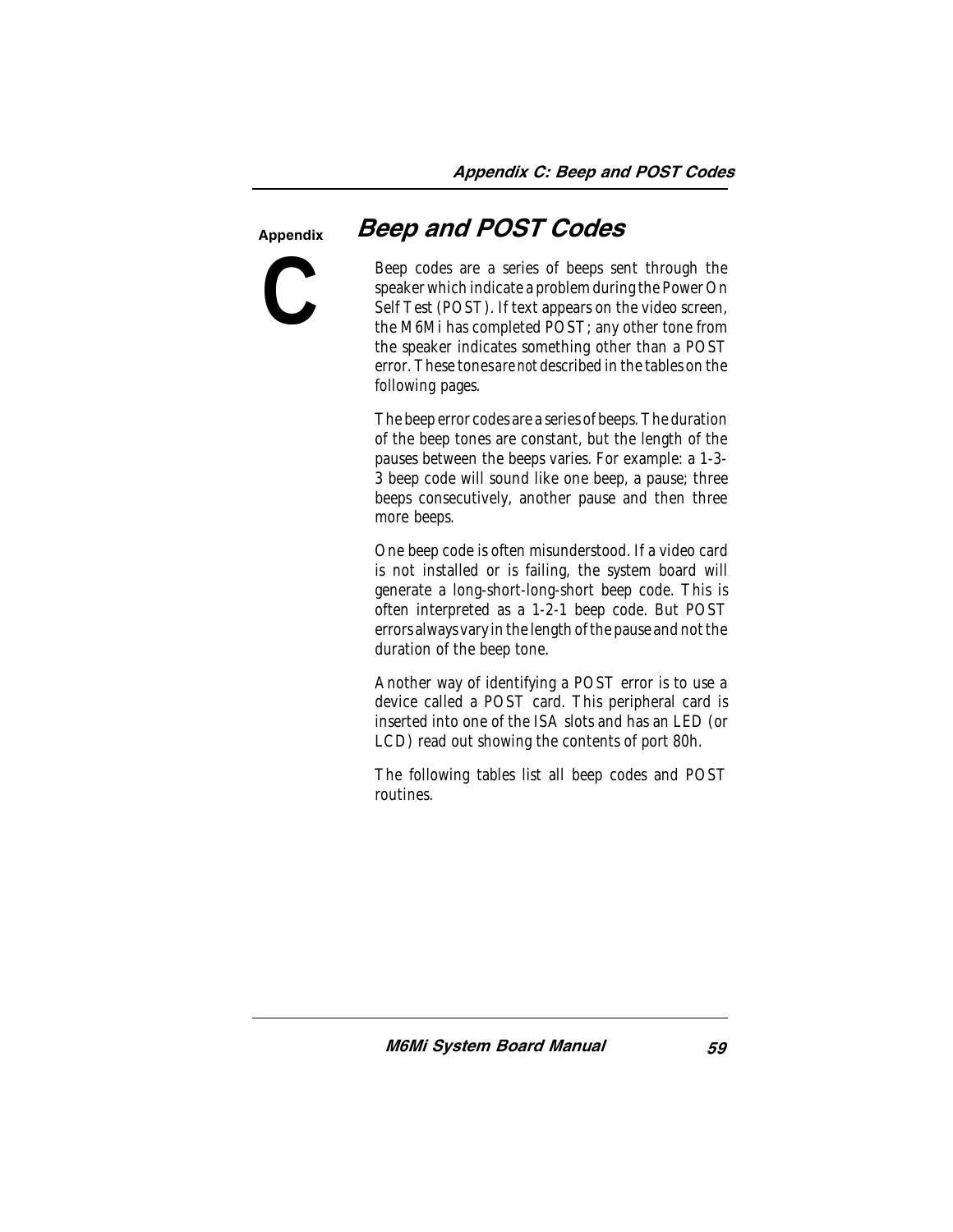| Code            | Beeps           | <b>POST Routine Description</b>                        |
|-----------------|-----------------|--------------------------------------------------------|
| 02              |                 | Verify Real Mode.                                      |
| 04              |                 | Get CPU type.                                          |
| 06              |                 | Initialize system hardware.                            |
| 08              |                 | Initialize chipset registers with initial POST values. |
| 09              |                 | Get in POST Reg.                                       |
| 0A              |                 | Initialize CPU registers.                              |
| 0C              |                 | Initialize cache initial POST values.                  |
| $\overline{OE}$ |                 | Initialize I/O.                                        |
| 0F              |                 | Initialize the localbus IDE.                           |
| 10              |                 | Initialize Power Management.                           |
| 11              |                 | Load alternate registers with initial POST values.     |
| 12              |                 | Jump to UserPatch0.                                    |
| 14              |                 | Initialize keyboard controller.                        |
| 16              | $2 - 2 - 3$     | BIOS ROM checksum.                                     |
| 18              |                 | 8254 timer initialization.                             |
| 1A              |                 | 8237 DMA controller initialization.                    |
| $\overline{1C}$ |                 | Reset Programmable Interrupt Controller.               |
| 20              | $3 - 1 - 1$     | Test DRAM refresh.                                     |
| 22              | $3 - 1 - 3$     | Test 8742 Keyboard Controller.                         |
| 24              |                 | Set ES segment register to 4 GB.                       |
| 28              |                 | Autosize DRAM.                                         |
| 2A              |                 | Clear 512K base RAM.                                   |
| 2C              | $3 - 4 - 1$     | Test 512K base address lines.                          |
| 2E              | $3-4-3$         | Test 512K base memory.                                 |
| 32              |                 | Test CPU bus-clock frequency.                          |
| $\overline{34}$ |                 | Test CMOS RAM.                                         |
| 35              |                 | Initialize alternate chipset registers.                |
| 37              |                 | Reinitialize the chipset (MB only).                    |
| 38              |                 | Shadow system BIOS ROM.                                |
| 39              |                 | Reinitialize the cache (MB only).                      |
| 3A              |                 | Autosize cache.                                        |
| 3C              |                 | Configure advanced chipset registers.                  |
| 3D              |                 | Load alternate registers with CMOS values.             |
| 40              |                 | Set initial CPU speed.                                 |
| 42              |                 | Initialize interrupt vectors.                          |
| 44              |                 | Initialize BIOS interrupts.                            |
| 46              | $2 - 1 - 2 - 3$ | Check ROM copyright notice.                            |
| 47              |                 | Initialize manager for PCI Option ROMs.                |
| 48              |                 | Check video configuration against CMOS.                |
| 49              |                 | Initialize PCI bus and devices.                        |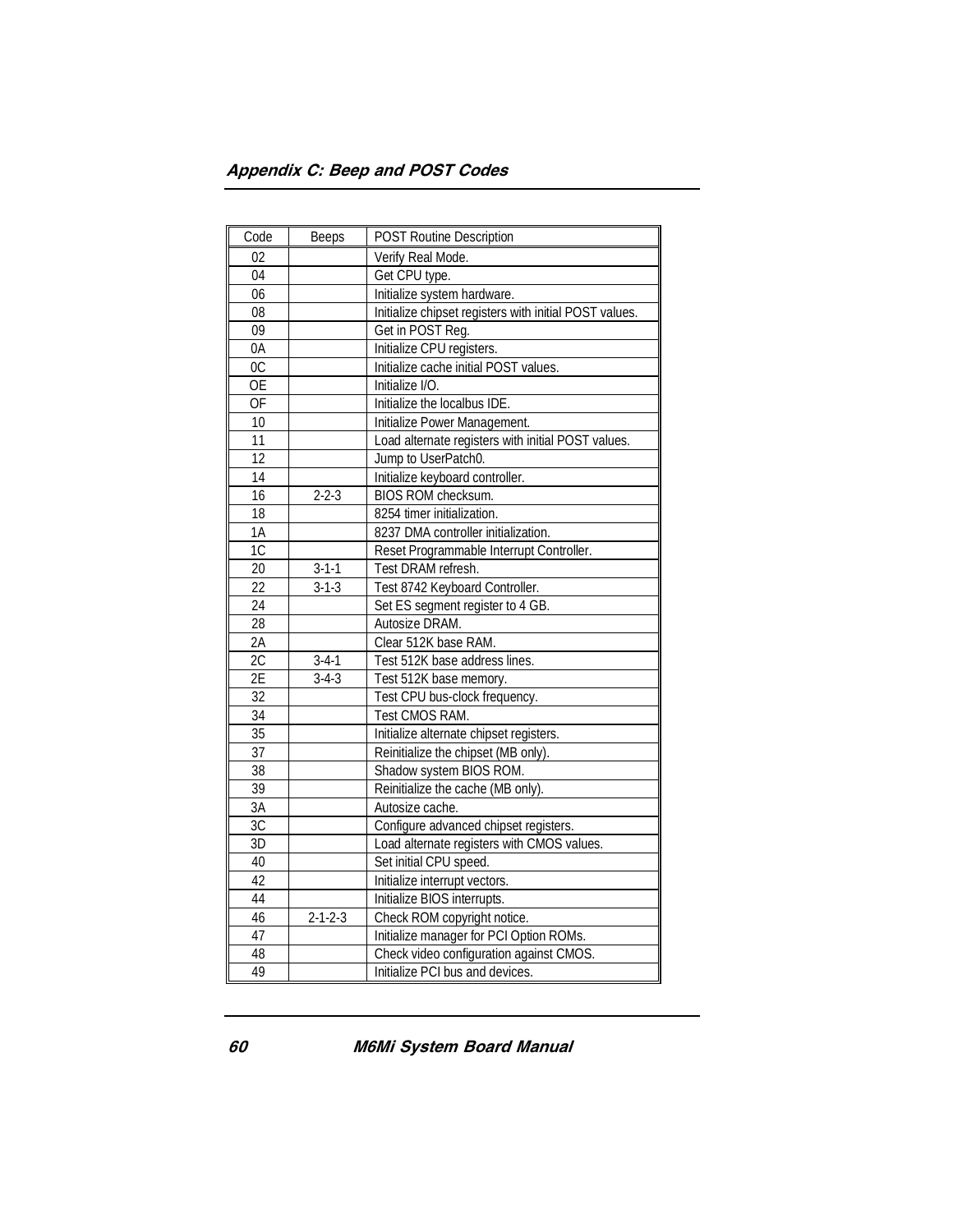| Code             | <b>Beeps</b>    | <b>POST Routine Description</b>             |
|------------------|-----------------|---------------------------------------------|
| 4A               |                 | Initialize all video adapters in system.    |
| 4C               |                 | Shadow video BIOS ROM.                      |
| 4E               |                 | Display copyright notice.                   |
| 50               |                 | Display CPU type and speed.                 |
| 51               |                 | Initialize EISA board.                      |
| 52               |                 | Test keyboard.                              |
| $\overline{54}$  |                 | Set key click if enabled.                   |
| $\overline{56}$  |                 | Enable keyboard.                            |
| 58               | $2 - 2 - 3 - 1$ | Test for unexpected interrupts.             |
| 5A               |                 | Display prompt "Press F2 to enter SETUP".   |
| 5C               |                 | Test RAM between 512 and 640k.              |
| 60               |                 | Test extended memory.                       |
| 62               |                 | Test extended memory address lines.         |
| 64               |                 | Jump to UserPatch1.                         |
| 66               |                 | Configure advanced cache registers.         |
| 68               |                 | Enable external and CPU caches.             |
| 6A               |                 | Display external cache size.                |
| 6C               |                 | Display shadow message.                     |
| 6E               |                 | Display non-disposable segments.            |
| 70               |                 | Display error messages.                     |
| $\overline{72}$  |                 | Check for configuration errors.             |
| 74               |                 | Test real-time clock.                       |
| $\overline{76}$  |                 | Check for keyboard errors.                  |
| 7 <sup>C</sup>   |                 | Set up hardware interrupt vectors.          |
| $\overline{7}$ E |                 | Test coprocessor if present.                |
| 80               |                 | Disable onboard I/O ports.                  |
| 82               |                 | Detect and install external RS232 ports.    |
| 84               |                 | Detect and install external parallel ports. |
| 86               |                 | Re-initialize on-board I/O ports.           |
| 88               |                 | Initialize BIOSData Area.                   |
| 8A               |                 | Initialize Extended BIOS Data Area.         |
| $\overline{8C}$  |                 | Initialize floppy controller.               |
| 90               |                 | Initialize hard-disk controller.            |
| 91               |                 | Initialize localbus hard-disk controller.   |
| 92               |                 | Jump to UserPatch2.                         |
| 93               |                 | Build MPTABLE for multi-processor boards.   |
| 94               |                 | Disable A20 address line.                   |
| 96               |                 | Clear huge ES segment register.             |
| 98               |                 | Search for option ROMs.                     |
| 9A               |                 | Shadow option ROMs.                         |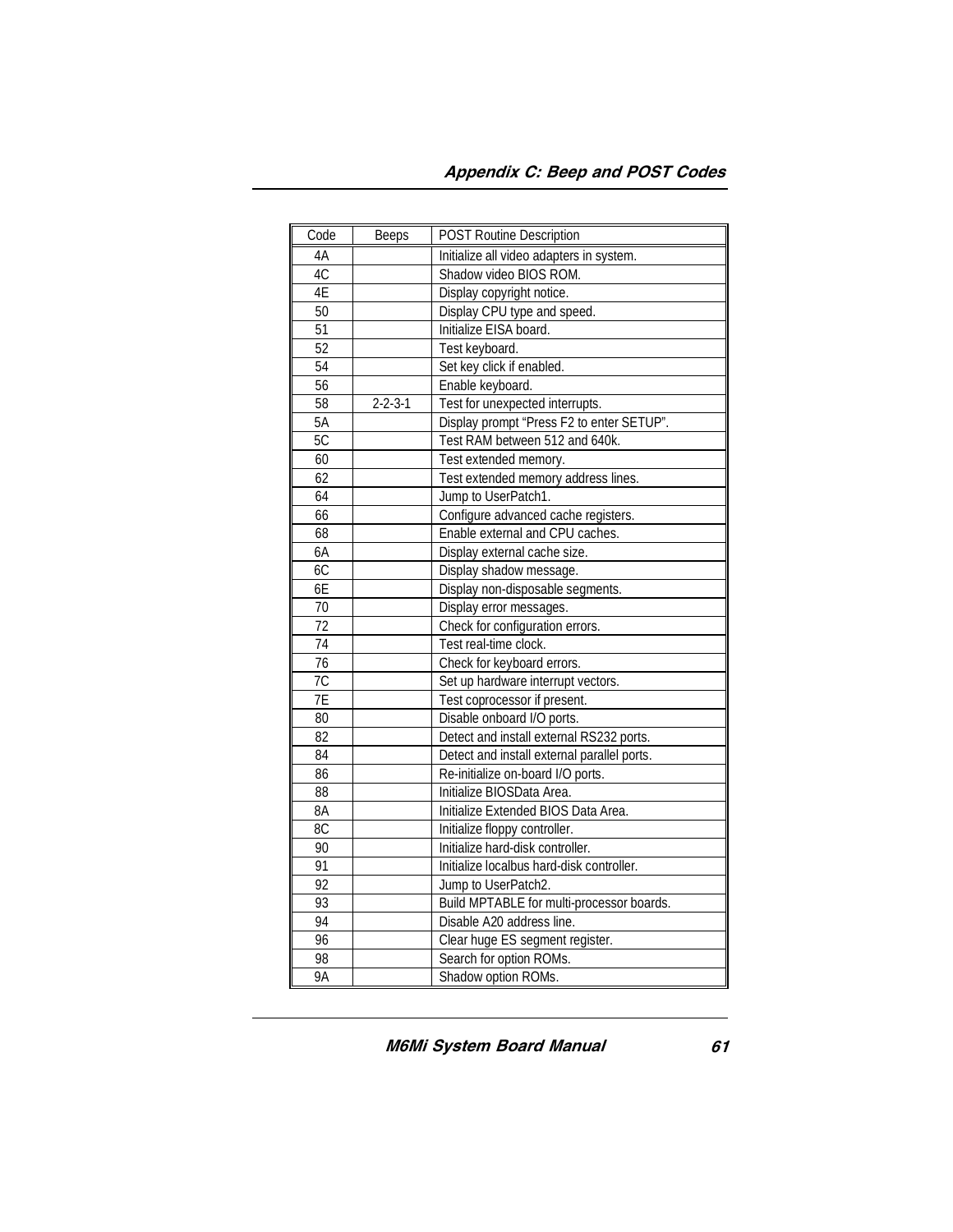| Code            | <b>Beeps</b> | <b>POST Routine Description</b>                |
|-----------------|--------------|------------------------------------------------|
| 9C              |              | Set up Power Management.                       |
| 9E              |              | Enable hardware interrupts.                    |
| A <sub>0</sub>  |              | Set time of day.                               |
| A <sub>2</sub>  |              | Check key lock.                                |
| $\overline{A4}$ |              | Initialize typematic rate.                     |
| A8              |              | Erase F2 prompt.                               |
| AA              |              | Scan for F2 keystroke.                         |
| <b>AC</b>       |              | Enter SETUP.                                   |
| <b>AE</b>       |              | Clear in-POST flag.                            |
| B <sub>0</sub>  |              | Check for errors.                              |
| B <sub>2</sub>  |              | POST done - prepare to boot operating system.  |
| <b>B4</b>       |              | One beep.                                      |
| B <sub>6</sub>  |              | Check password (optional).                     |
| B <sub>8</sub>  |              | Clear global descriptor table.                 |
| BC              |              | Clear parity checkers.                         |
| BE              |              | Clear screen (optional).                       |
| BF              |              | Check virus and backup reminders.              |
| $\overline{C}$  |              | Try to boot with INT 19.                       |
| D <sub>0</sub>  |              | Interrupt handler error.                       |
| D <sub>2</sub>  |              | Unknown interrupt error.                       |
| $\overline{D4}$ |              | Pending Interrupt.                             |
| D <sub>6</sub>  |              | Initialize option ROM error.                   |
| D <sub>8</sub>  |              | Shutdown error.                                |
| DA              |              | Extended Block Move.                           |
| $\overline{DC}$ |              | Shutdown 10 error.                             |
|                 |              | The following are for boot block in Flash ROM: |
| E2              |              | Initialize the chipset.                        |
| E <sub>3</sub>  |              | Initialize refresh counter.                    |
| E4              |              | Check for Forced Flash.                        |
| E5              |              | Check HW status of ROM.                        |
| E <sub>6</sub>  |              | <b>BIOS ROM is OK.</b>                         |
| E7              |              | Do a complete RAM test.                        |
| E <sub>8</sub>  |              | Do OEM initialization.                         |
| E9              |              | Initialize interrupt controller.               |
| EA              |              | Read in the bootstrap code.                    |
| EB              |              | Initialize all vectors.                        |
| EC              |              | Boot the Flash program.                        |
| ED              |              | Initialize the boot device.                    |
| $\overline{EE}$ |              | Boot code was read OK.                         |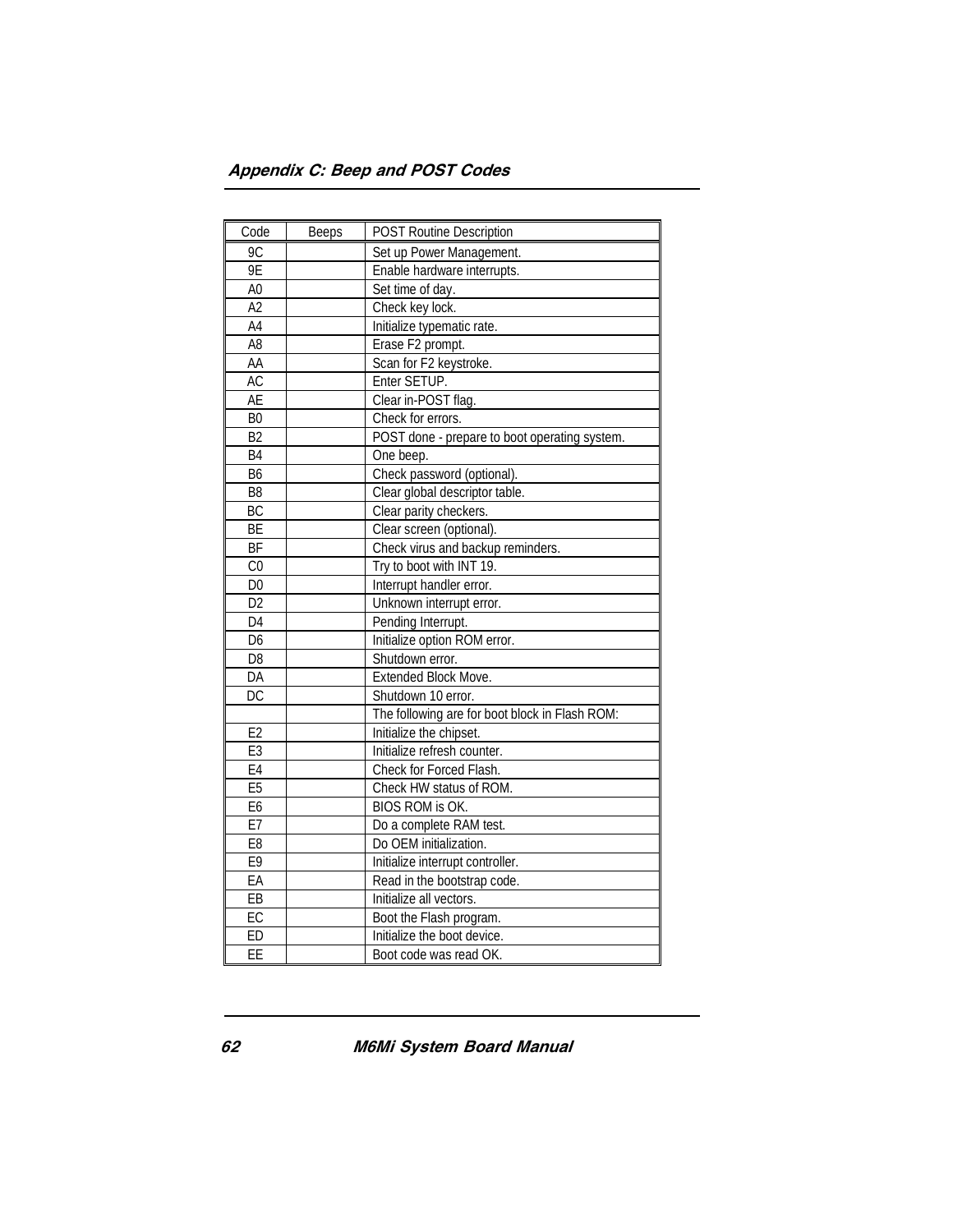#### Appendix

### Hard Disk Drive Types



The following table lists the hard disk types supported by the M6Mi.

| Type           | Cylinders | Heads           | Write<br>Precomp | Sectors | Size |
|----------------|-----------|-----------------|------------------|---------|------|
| 1              | 306       | 4               | 128              | 17      | 10   |
| $\overline{2}$ | 615       | 4               | 300              | 17      | 21   |
| 3              | 615       | 6               | 300              | 17      | 32   |
| 4              | 940       | 8               | 512              | 17      | 65   |
| 5              | 940       | 6               | 512              | 17      | 99   |
| 6              | 615       | $\overline{4}$  | none             | 17      | 21   |
| 7              | 462       | 8               | 256              | 17      | 32   |
| 8              | 733       | 5               | none             | 17      | 31   |
| 9              | 900       | 15              | none             | 17      | 117  |
| 10             | 820       | 3               | none             | 17      | 21   |
| 11             | 855       | 5               | none             | 17      | 37   |
| 12             | 855       | $\overline{7}$  | none             | 17      | 52   |
| 13             | 306       | $\overline{8}$  | 128              | 17      | 21   |
| 14             | 733       | $\overline{7}$  | none             | 17      | 44   |
| 15             | N/A       | N/A             | N/A              | N/A     | N/A  |
| 16             | 612       | 4               | 0                | 17      | 21   |
| 17             | 977       | 5               | 300              | 17      | 42   |
| 18             | 977       | $\overline{7}$  | none             | 17      | 59   |
| 19             | 1024      | $\overline{7}$  | 512              | 17      | 62   |
| 20             | 733       | 5               | 300              | 17      | 31   |
| 21             | 733       | 7               | 300              | 17      | 94   |
| 22             | 733       | 5               | 300              | 17      | 31   |
| 23             | 306       | 4               | 0                | 17      | 10   |
| 24             | 612       | 4               | 305              | 17      | 21   |
| 25             | 612       | $\overline{2}$  | 300              | 17      | 10   |
| 26             | 614       | $\overline{4}$  | none             | 17      | 21   |
| 27             | 820       | 6               | none             | 17      | 42   |
| 28             | 977       | 5               | none             | 17      | 42   |
| 29             | 1218      | $\overline{15}$ | none             | 36      | 336  |
| 30             | 1224      | 15              | none             | 17      | 159  |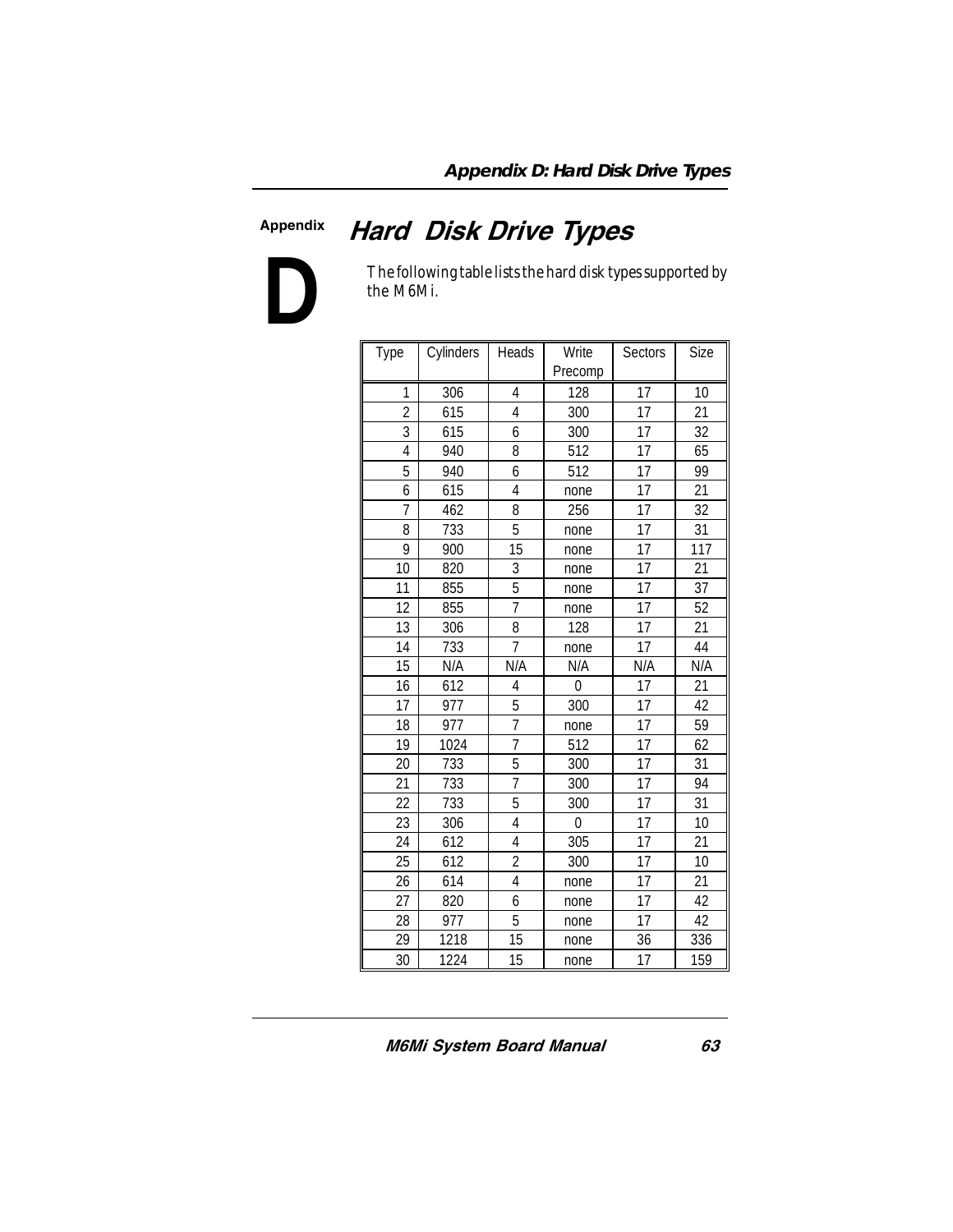| Type | Cylinders | Heads | Write   | Sectors | Size |
|------|-----------|-------|---------|---------|------|
|      |           |       | Precomp |         |      |
| 31   | 823       | 10    | 512     | 17      | 71   |
| 32   | 809       | 6     | 128     | 17      | 42   |
| 33   | 830       | 7     | none    | 17      | 50   |
| 34   | 830       | 10    | none    | 17      | 72   |
| 35   | 1024      | 5     | none    | 17      | 44   |
| 36   | 1024      | 8     | none    | 17      | 71   |
| 37   | 615       | 8     | 128     | 17      | 42   |
| 38   | 1024      | 8     | none    | 26      | 109  |
| 39   | 925       | 9     | none    | 17      | 72   |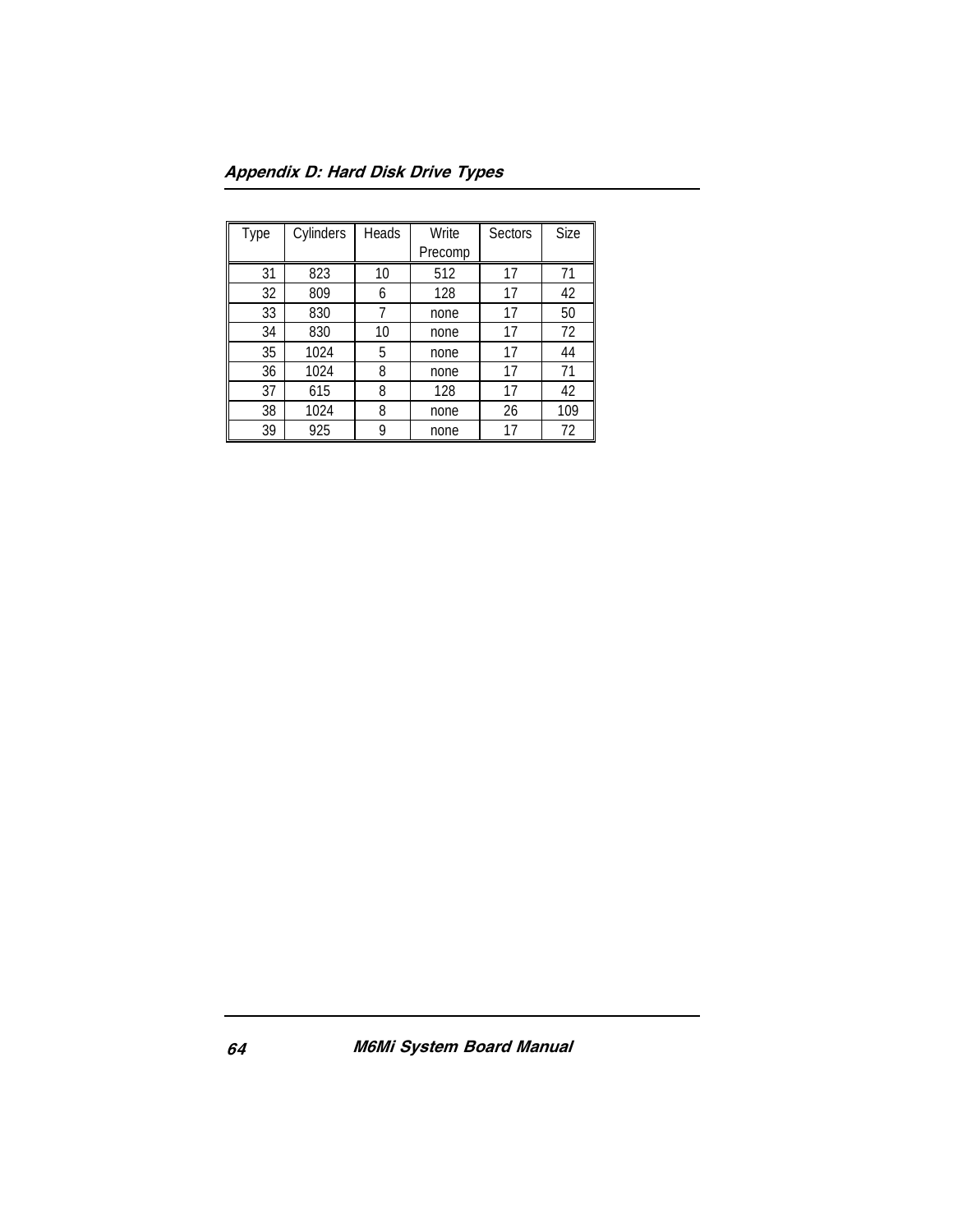### Updating the System BIOS

**E**

Appendix



If you encounter any problems during this process, or if you have questions about the procedure, please call **Technical** Support.

The Micronics system boards are designed so that the BIOS can be reprogrammed using a BIOS file. You can easily FLASH a BIOS by following the steps below:

- 1) After downloading the appropriate BIOS file from our BBS or Website, extract it to a bootable MS-DOS 6.X diskette.
- 2) Reboot your system with the MS-DOS 6.X diskette in the A: drive. To make sure a clean DOS environment is loaded, press the F5 key while "Starting MS-DOS" is displayed. After the system has rebooted, the cursor will appear at the  $A$ :  $>$  prompt.
- 3) Now you can run the FLASH utility. The filename will be either "FSH" (or FSH20, FSH20G, etc.) or "PHLASH." Type this filename at the A:> prompt (but don't include its extension), followed by a space and the BIOS ROM image's filename. This file will be included in the download and has a file length of about 131K. For example, to update the M6Mi to BIOS version 01, you would type:

PHLASH M6Mi\_01.ROM [ENTER]

- 4) Once the FLASH process has begun, select [Y]es, if prompted, to allow auto-sensing of the part (the FLASH chip itself).
- 5) After the update process has completed and the system reboots, verify that the new BIOS version appears on-screen. If you have problems during this process, or if you have questions about the procedure, please call Technical Support.

NOTE: If the BIOS is somehow erased or doesn't seem to accept the upgrade, you can have your original BIOS chip reprogrammed manually by Technical Support. There is a \$29.95 fee for this service, which includes shipping charges to send your FLASH EPROM chip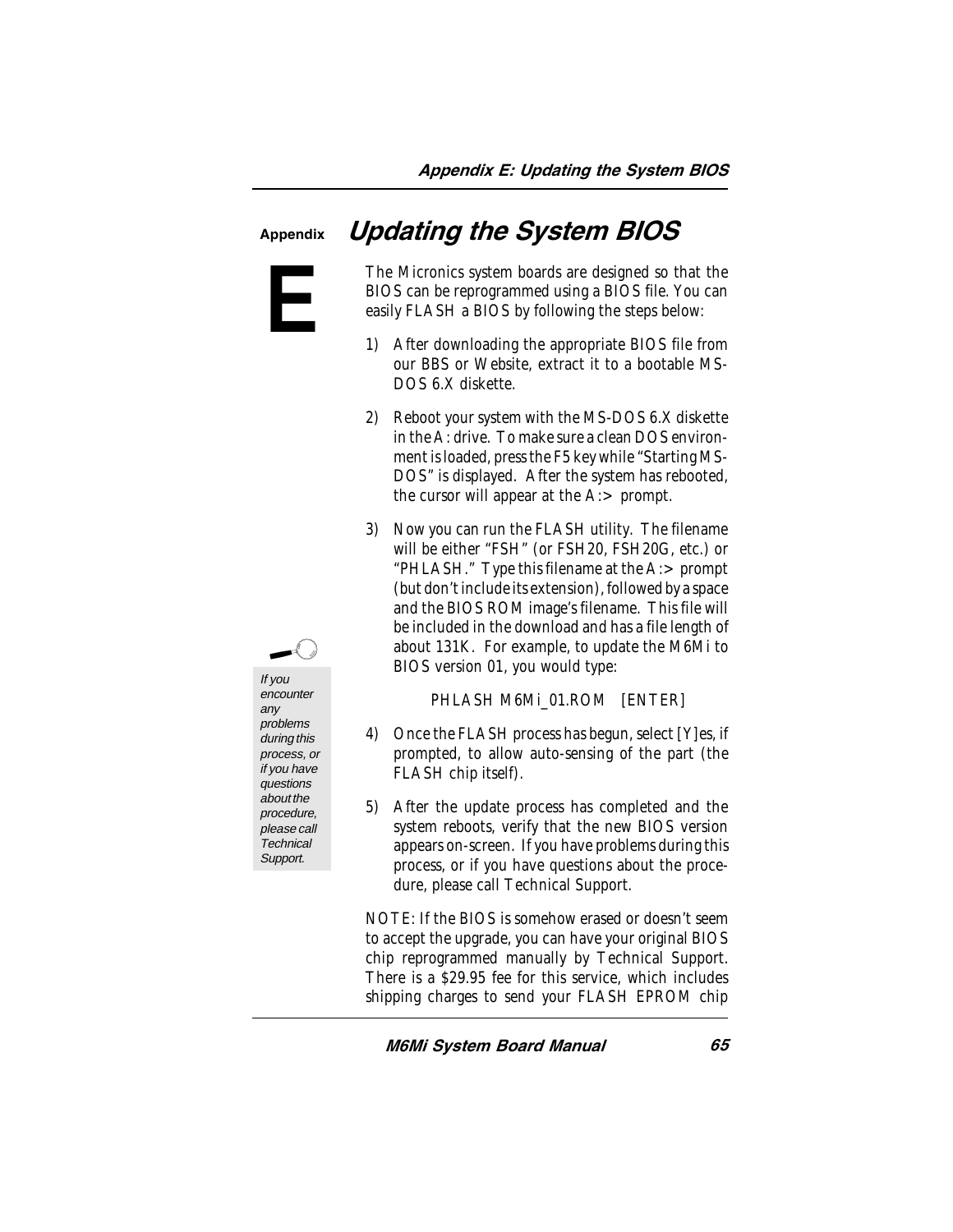back to you. Also, a preprogrammed FLASH EPROM chip can be purchased from Technical Support for \$50.00. Overnight shipping costs an additional \$10.00. (Price and availability subject to change.)

If you prefer to send your system board in for the upgrade, the RMA department offers this service free of charge if your system board is under warranty.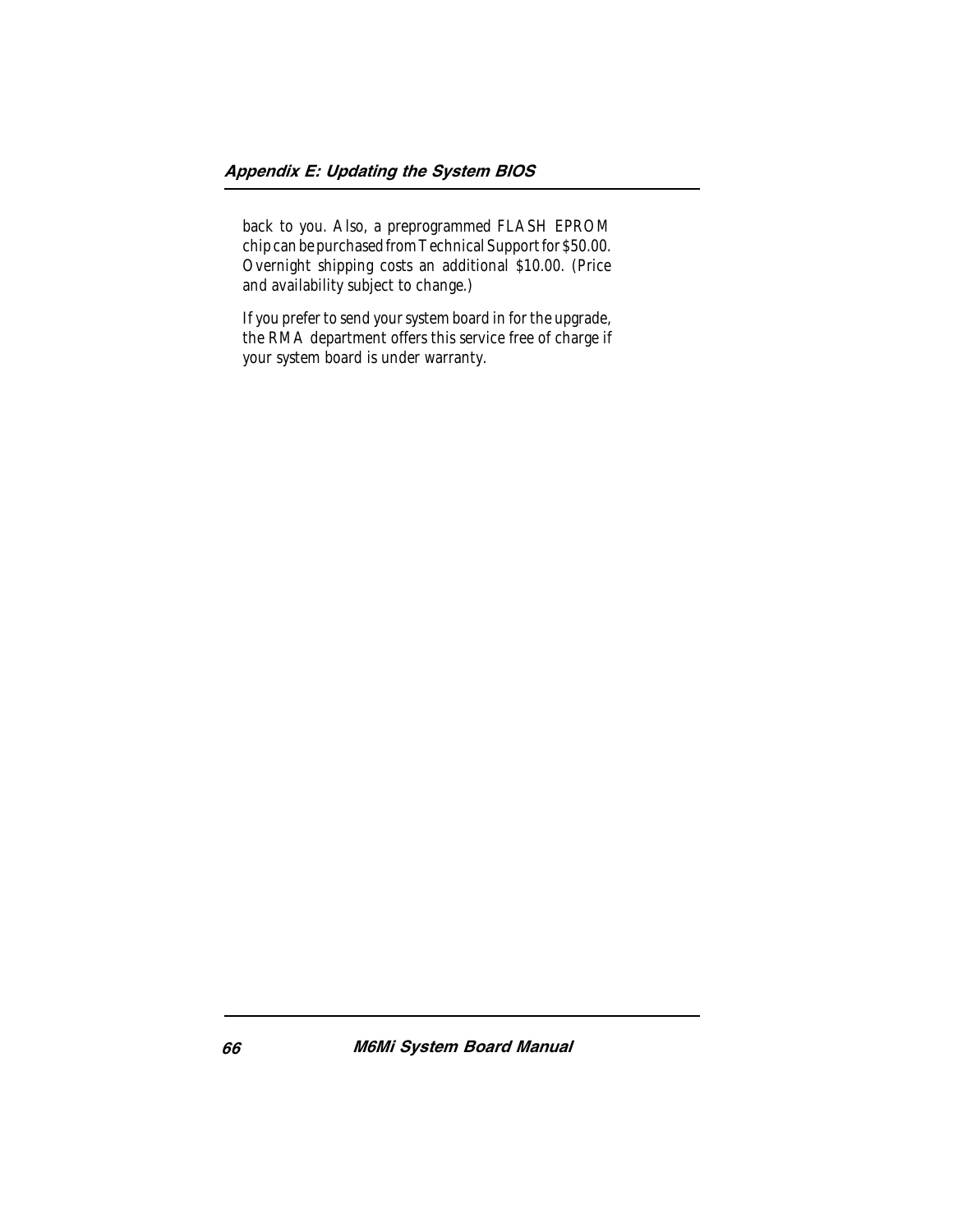### Limited Warranty

Except as described below, Micronics warrants the products to be free from defects in material and workmanship in normal use for a period of one (1) year from date of purchase. Should any product fail to perform according to this warranty at any time during the warranty period, except as provided below, Micronics or its authorized service centers will, at Micronics' option, repair or replace the product at no additional charge.

The warranty does not cover loss or damage which occurs in shipment or which is due to: (1) improper installation or maintenance, misuse, neglect or any cause other than ordinary commercial application, including without limitation, accidents or acts of God; (2) adjustment, repair, or modification by other than a Micronics authorized service center; (3) improper environment, excessive or inadequate heating or air conditioning, or electrical power failures, surges or other irregularities; (4) any statement about the product other than those set forth in this warranty; or (5) nonconformity to models or samples shown to the purchaser. Any models or samples were for the sole purpose of suggesting the character of the product and are not intended to form the basis of the bargain.

A receipt or copy of the invoice with the date of purchase from a Micronics reseller is required before any warranty service can be rendered. Service can be obtained by calling Micronics for a Return Merchandise Authorization (RMA) Number.

The RMA Number should be prominently displayed on the outside of the shipping carton of the returned product. Returned product should be shipped prepaid or hand carried to Micronics. The purchaser assumes risk of loss or damage in transit, and unless otherwise agreed to in writing by Micronics, will pay inbound shipping charges.

The exclusive remedy of the purchaser under this warranty above will be repair or replace at Micronics' option, but if for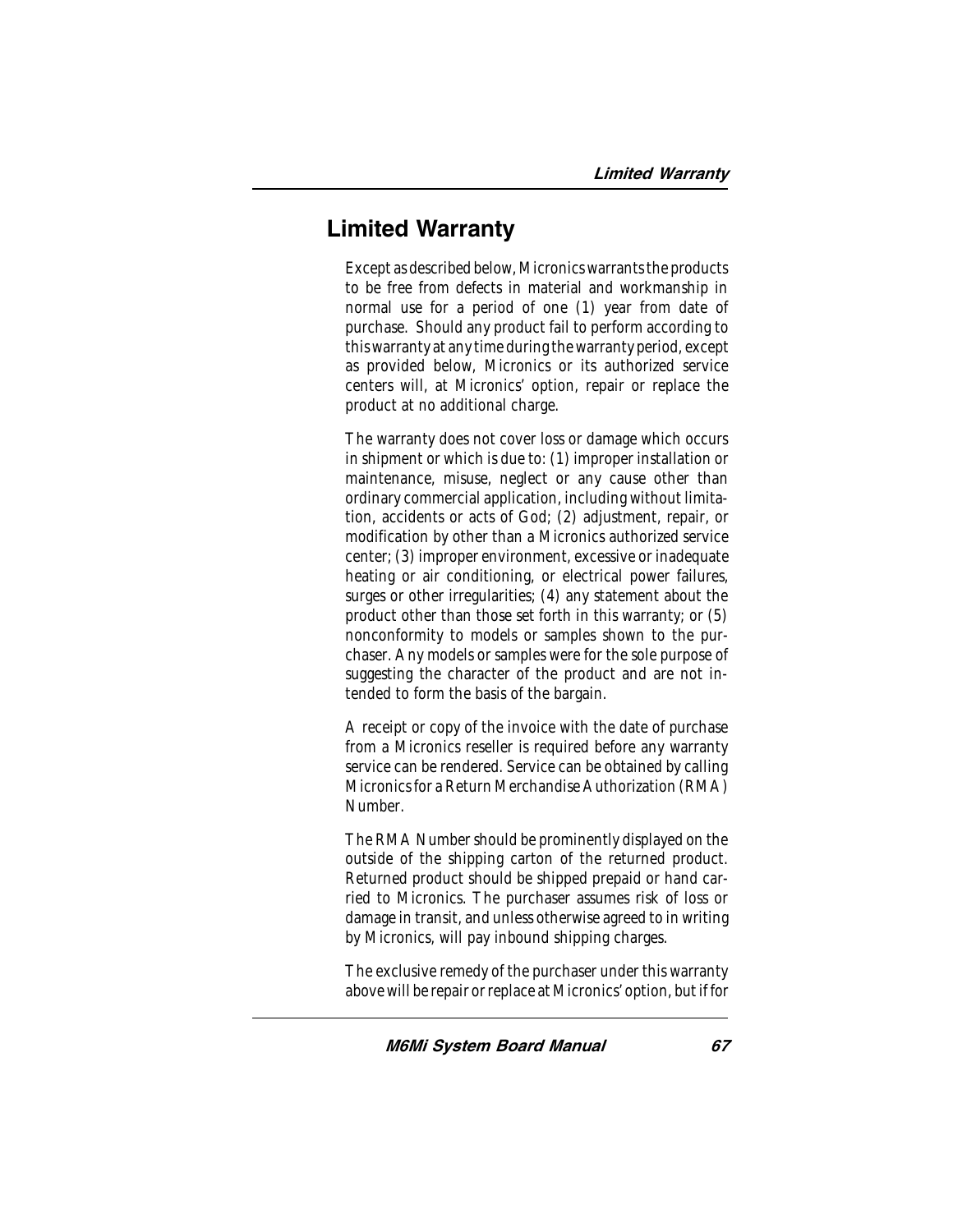any reason that remedy should fail of its essential purpose, the exclusive remedy of the purchaser shall then be actual damages up to amounts paid for the defective product by the purchaser. This limited warranty shall be deemed to "fail of its essential purpose" if, after repeated efforts, Micronics is unable to make the product operate as warranted. Micronics' liability for damages to the purchaser for any cause whatsoever; regardless of the form of action and whether in contract or in tort, shall be limited to the purchase price in effect when the cause of action arose for the product that is the basis of the claim.

Micronics will not be liable for any lost profits or any indirect, special incidental or consequential damages in connection with the product, even if Micronics has been advised of the possibility of such damages.

Micronics makes no warranties or representations as to performance of products or as to service to distributor or to any person, except as set forth in Micronics; limited warranty accompanying delivery of product.

Micronics disclaims all other warranties whether oral, written, expressed, or implied, including without limitation, the warranties of design, merchantability, or fitness for a particular purpose, if applicable, or arising from a course of dealing, usage or trade practice.

### Non-Warranty Service

After the one year warranty service is no longer in effect, repair service is still available for Micronics products. For more information, contact Micronics' RMA department at (510) 683-0428. The RMA department is open between 8:30 A.M. and 5 P.M. Pacific Standard Time.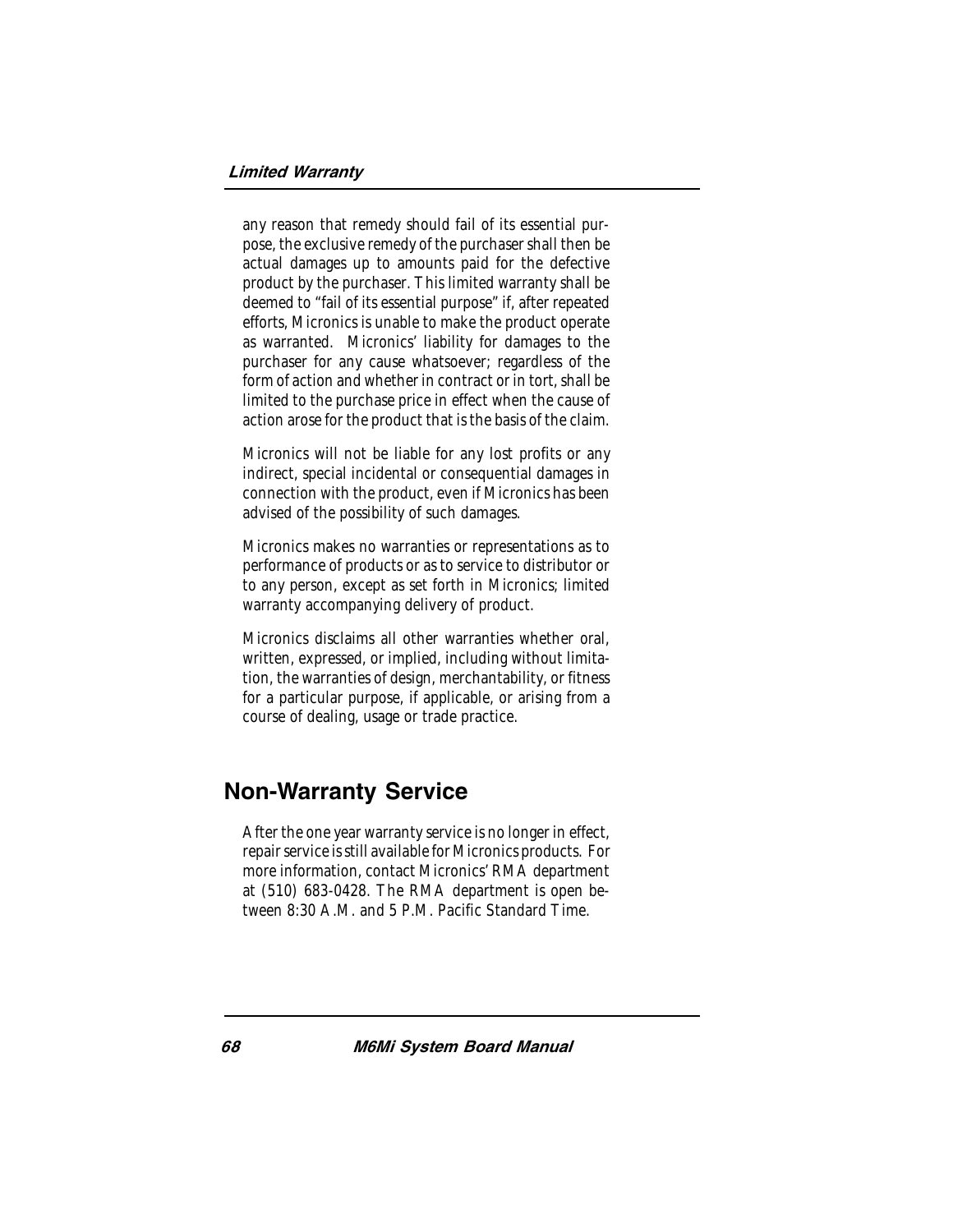### FCC Statement

This equipment has been tested and found to comply within the limits for a Class B digital device, pursuant to Part 15 of the FCC Rules. These limits are designed to provide reasonable protection against harmful interference in a residential installation. This equipment generates, uses and can radiate radio frequency energy and, if not used in accordance with the instructions, may cause harmful interference to radio communications. Interference to radio or television reception can be determined by turning the equipment off and on. You are encouraged to try to correct the interference by one or more of the following measures:

- Reorient the receiving antenna. ⋒
- Increase the separation between the equipment ⊕ and the receiver.
- Connect the equipment into an outlet on a circuit ⊕ different from that to which the receiver is connected.
- Consult your dealer or an experienced radio/TV ⋒ technician for help.

To meet FCC requirements, shielded cables are required.

*NOTE: Changes or modifications not expressly approved by Micronics could void your authority to operate the equipment.*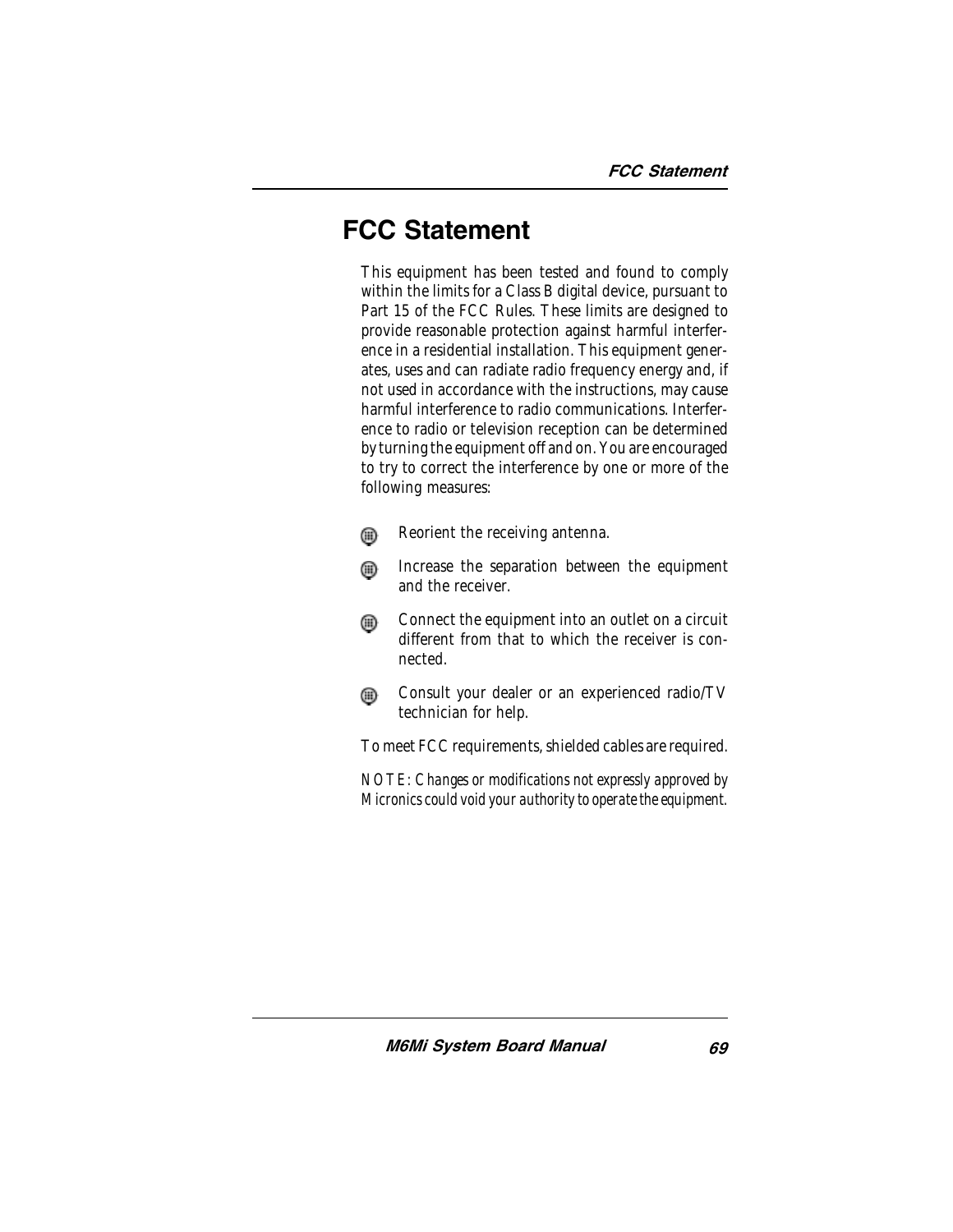### Declaration of Conformity

Application of Council Directives 89/336/EEC. Standards to which the conformity is declared:

|                        | EN55022 EN50082-1                                                                                                                        |
|------------------------|------------------------------------------------------------------------------------------------------------------------------------------|
| Manufacturer's Name:   | Micronics Computers, Inc.                                                                                                                |
| Manufacturers Address: | 221 Warren Avenue<br>Fremont, California 94539<br>USA<br>Tel: (510) 651-2300<br>Fax: (510) 651-9450                                      |
| Type of Equipment:     | Pentium Pro 150/166/200<br>Mid Tower Personal Computer                                                                                   |
| Model Name:            | M6Mi                                                                                                                                     |
| Tested by:             | Rockford Engineering Services, Inc.<br>9959 Calaveras Road<br>Sunol, CA. 94586-0543<br>USA<br>Tel: (510) 862-2944<br>Fax: (510) 862-9013 |
| <b>Test Engineers</b>  | John Y. Chan/Micronics<br>(EN55022)<br>Paramjeet Singh/RES<br>(EN50082-1)                                                                |

I, the undersigned, hereby declare that the specified equipment conforms to the directives and standards listed above.

MingMington

Ming Ming Hsu Vice President of Engineering May 29, 1996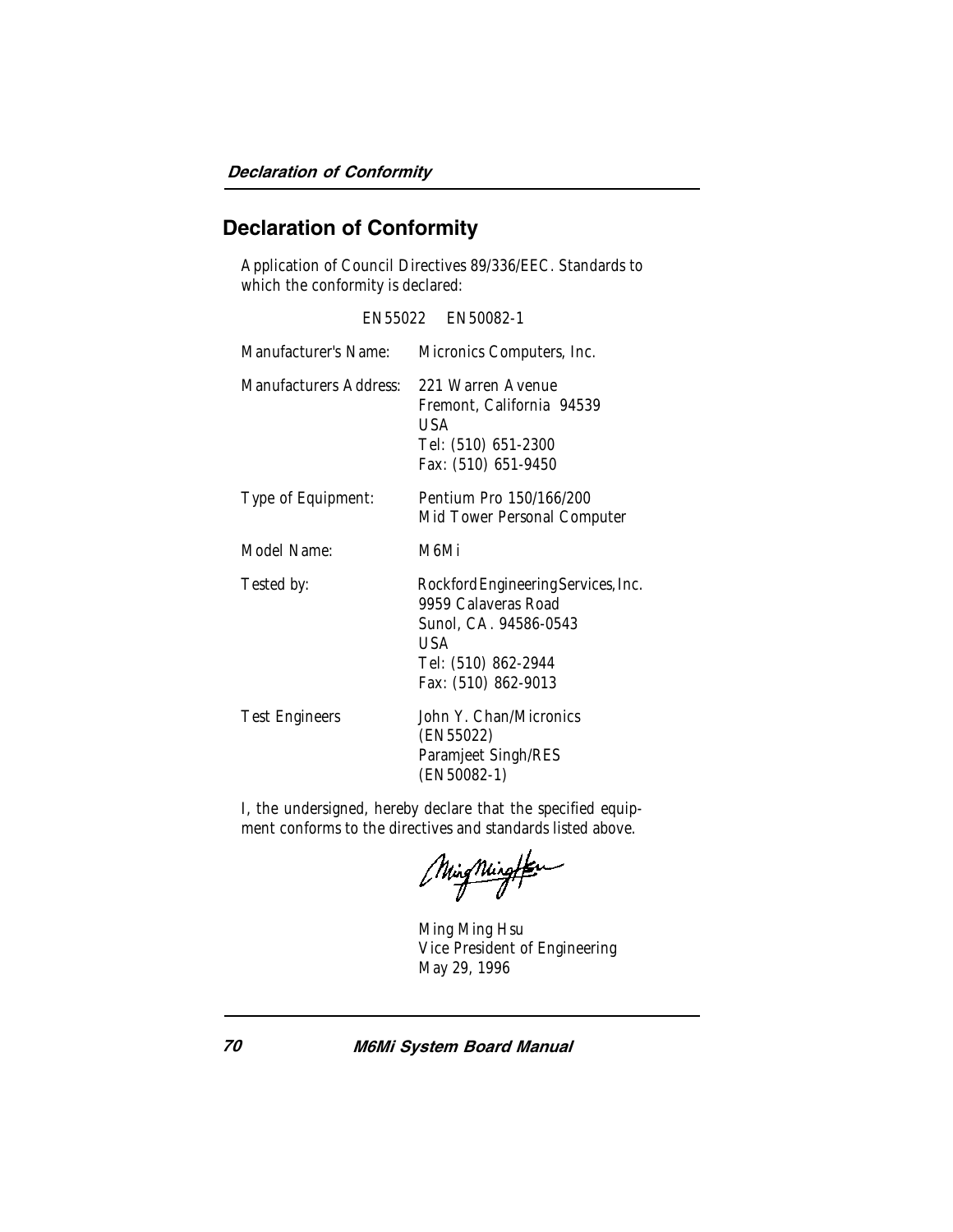### **Glossary**

**16550 UART** - A high speed chip for controlling serial ports. Although unnecessary for a mouse, it is required for modems that are 14,400 baud or faster.

**486DX** - A type of 32-bit CPU with a built-in math-coprocessor and internal cache.

**486DX2** - A 486DX CPU where the internal speed of the CPU operates at twice the external speed.

**486DX4** - A 486DX CPU where the internal speed of the CPU operates at three times the external speed.

**486SX** - A 486DX CPU with no mathcoprocessor.

**ATX** - A system board size measuring approximately 12" x 9.6".

**Asynchronous** - Operations that do not require the clocks of communicating devices to be coordinated. See Synchronous.

**Bidirectional Parallel Port** - A type of parallel port that can send and receive information.

**BIOS** - An Acronym for Basic Input/ Output System. Configures the system board and provides hardware information to the operating system.

**Bit** - A contraction of Binary digit. The smallest unit of information in a binary number system. A bit represents a choice between either zero or one.

**Boot** - To start up the computer and load the operating system software. See cold boot and warm boot.

**Bus** - A group of electronic paths used to send data between parts of the system. On a system board, the bus connects the peripheral cards with the microprocessor via the expansion slots.

**Bus Mastering** - The ability of an peripheral card to control the bus without requiring intervention of the CPU.

**Byte** - A group of adjacent bits treated as a unit. Eight bits are typically considered one byte. Also called a character.

**Cache** - A process where information is copied from the slower memory (DRAM) to the faster memory (SRAM). Information that is likely to be read or edited is stored in the cache providing significant performance increases.

**Cache Hit** - The percentage of request for data from memory that can be served from the cache.

**Cache Miss** - A memory access which cannot be supplied from cache.

**Cold Boot** - Starting the computer by turning on the power or pressing the RESET button. A cold boot makes the processor execute all of the diagnostics. See boot and warm boot.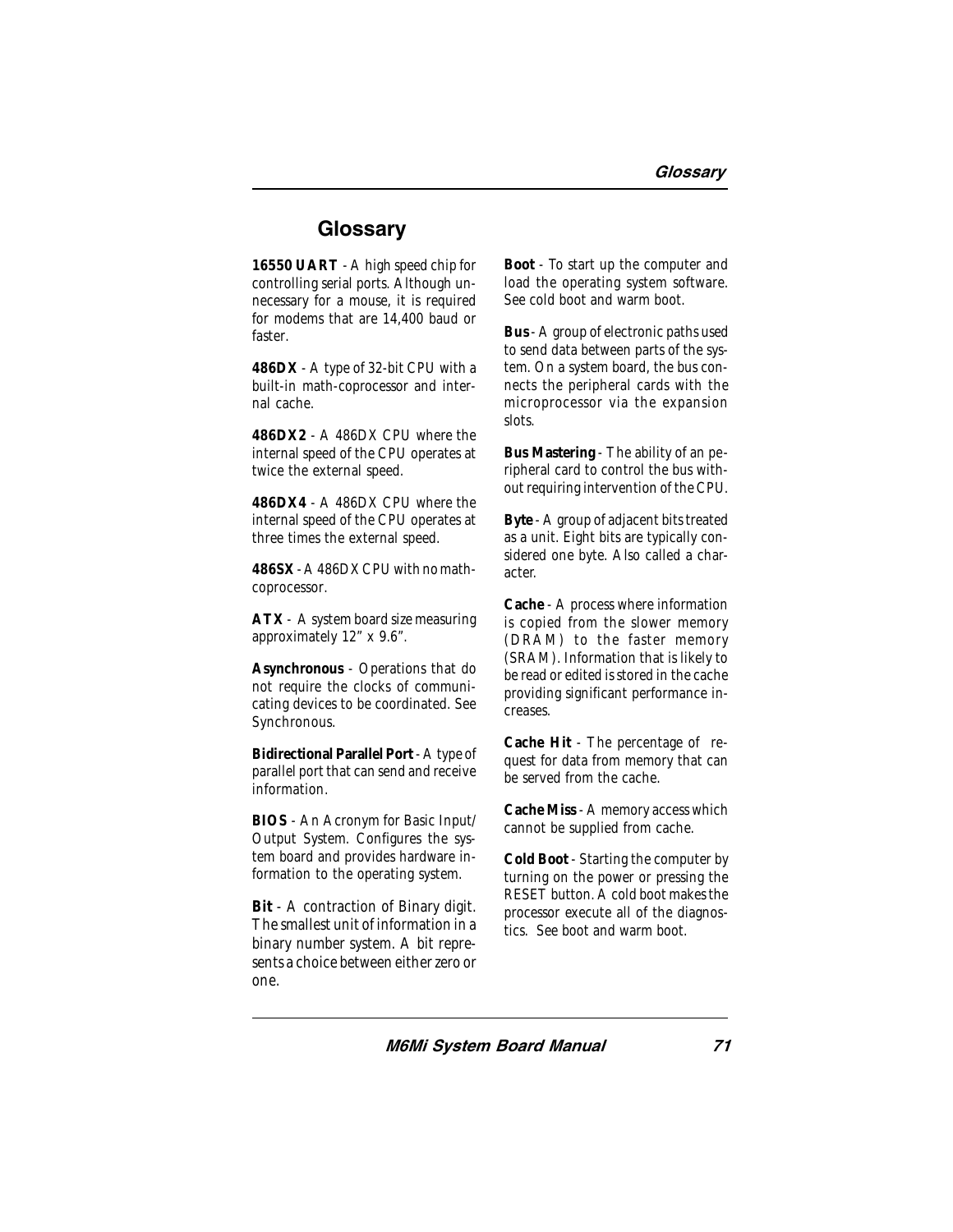**CPU** - An acronym for Central Processing Unit. A CPU performs arithmetic calculations, makes logical decisions, and directs the operation of the computer in conjunction with the operating system.

**Disk Drive** - A hardware device which provides for the storage of data on diskettes or hard metal disks that have a magnetic coating. A disk drive functions by spinning at high speed while moving a device called the read/ write head across the disk's surface in order to read or write data in magnetic code.

**DRAM** - An acronym for Dynamic Random Access Memory. A type of memory chip that only keeps its memory if supplied with regular clock pulses and a chance to regularly refresh its data. It is slower and more cost effective than SRAM. See SRAM.

**ECC** - An acronym for Error Checking and Correction. ECC enables parity checking and can detect and correct memory errors on the system board.

**ECP** - An acronym for Extended Capabilities Port. A standard set by Hewlett Packard and Microsoft Corporation to expand the capabilities of the parallel port.

**EDO Memory** - An acronym for Extended Data Out. A type of DRAM with built-in cache for enhanced performance.

**EISA** - An acronym for Extended Industry Standard Architecture. EISA is a bus design standard which is fully backward compatible with the ISA bus. Although it is a 32-bit bus, it only runs at 8MHz. See *PCI, VESA Local Bus and ISA.*

**EPP** - An acronym for Enhanced Parallel Port. A standard which increases the capabilities of the parallel port.

**EPROM** - Acronym for Erasable Programmable Read Only Memory. A type of ROM chip that can be programmed with relatively simple tools that will retain its data until erased. It can only be erased by exposing the circuitry in the chip to ultraviolet light. See also Flash ROM.

**Flash ROM** - A type of ROM chip that will retain its data until erased. It can be erased or reprogrammed by supplying it with  $+12V$  of voltage. See ROM and EPROM.

**Gigabyte** - A disk storage capacity measurement. Approximately one thousand megabytes or 1,073,741,824 bytes.

**IDE** - An acronym for Integrated Device Electronics. A standard for communicating between a hard drive and a computer.

**Internal Cache** - Cache which is built into the CPU. See Cache.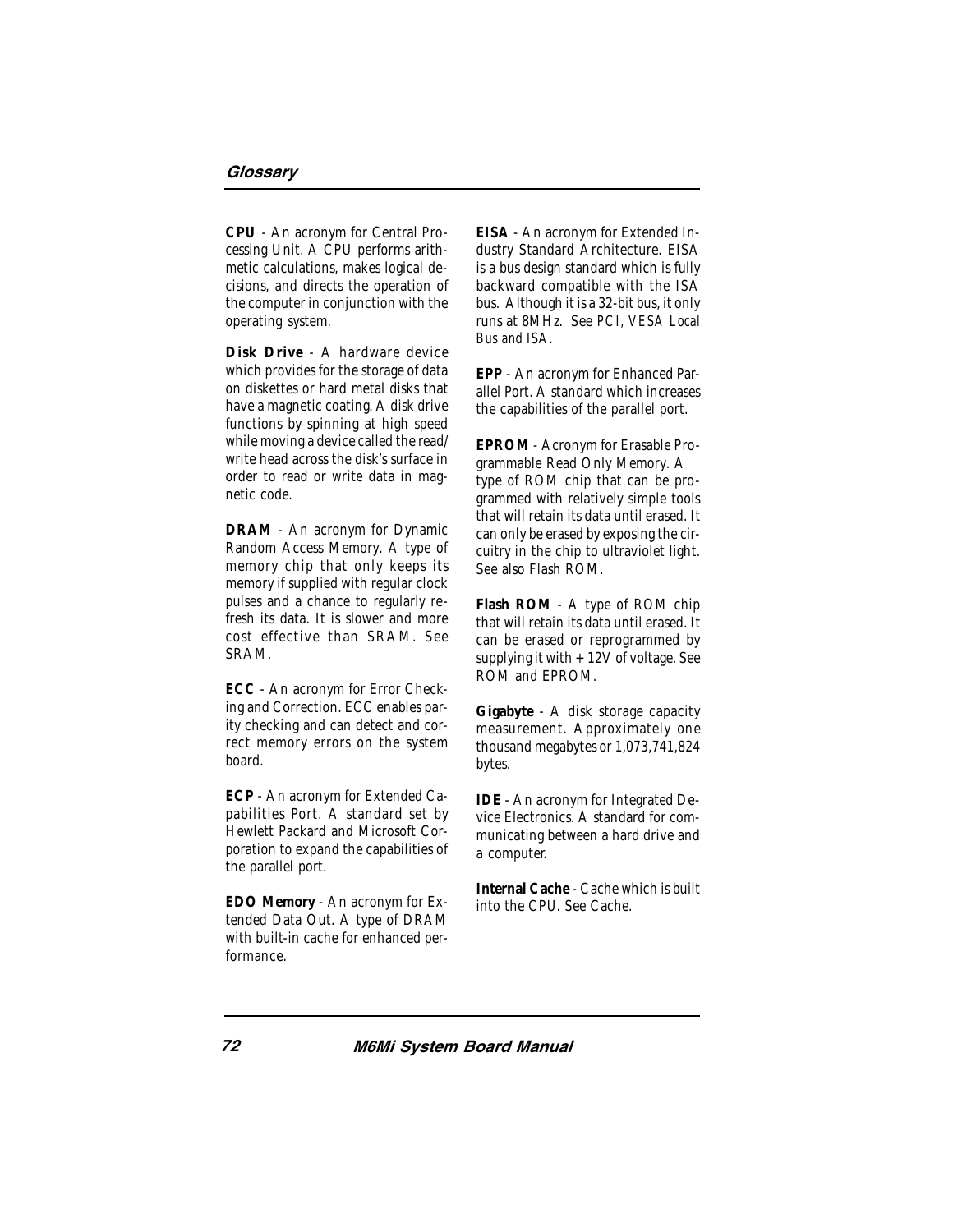**ISA** - An acronym for Industry Standard Architecture. A well-established bus standard that originated with the IBM AT. See *PCI, VESA Local Bus and EISA.*

**Parallel** - A form of data transmission in which the data is sent one byte at a time over several wires that each carry one byte. In parallel transmission, all the bytes arrive simultaneously, as opposed to serial transmission in which bits arrive one by one.

**Parallel Port** - A connection for a printer or similar peripheral. Generally, parallel ports are output only. See Bidirectional Parallel Port and ECP.

**PCI** - An acronym for Peripheral Component Interconnect. A high performance 32-bit or 64-bit bus developed by Intel Corporation. PCI is designed to be independent of the hardware architecture to ensure compatibility with future computer systems. See *EISA, VESA Local Bus and ISA.*

**Pentium** - A high performance 64-bit CISC processor designed and manufactured by Intel Corporation. As of this writing, Pentium is the highest performing X86 processor available.

**Plug and Play** - A standard developed to ensure easy installation of peripherals. Theoretically, a newly installed card will automatically configure itself and work properly without requiring jumper configuration or device drivers.

**POST** - An acronym for Power On Self Test. A diagnostic program that is run whenever the system is cold booted.

**RAM** - An acronym for Random Access Memory. A type of memory that is used as the "working memory" of a computer system. See DRAM and SRAM.

**ROM** - An acronym for Read Only Memory. A type of memory that retains its data without requiring power. Once written, it cannot be modified. See EPROM and Flash ROM.

**Serial** - A type of data transmission in which the data is sent one bit at a time over a single wire. See Parallel.

**Serial Port** - A communications port used to connect peripherals such as modems and mice.

**Setup** - A program that allows you to make changes to the system configuration.

**Shadow RAM** - A technique used to load a duplicate copy of BIOS from slower ROM into faster RAM. This enhances system performance because it provides higher access speed to the BIOS.

**SIMM** - An acronym for Standard Inline Memory Module. A small printed circuit board containing memory chips.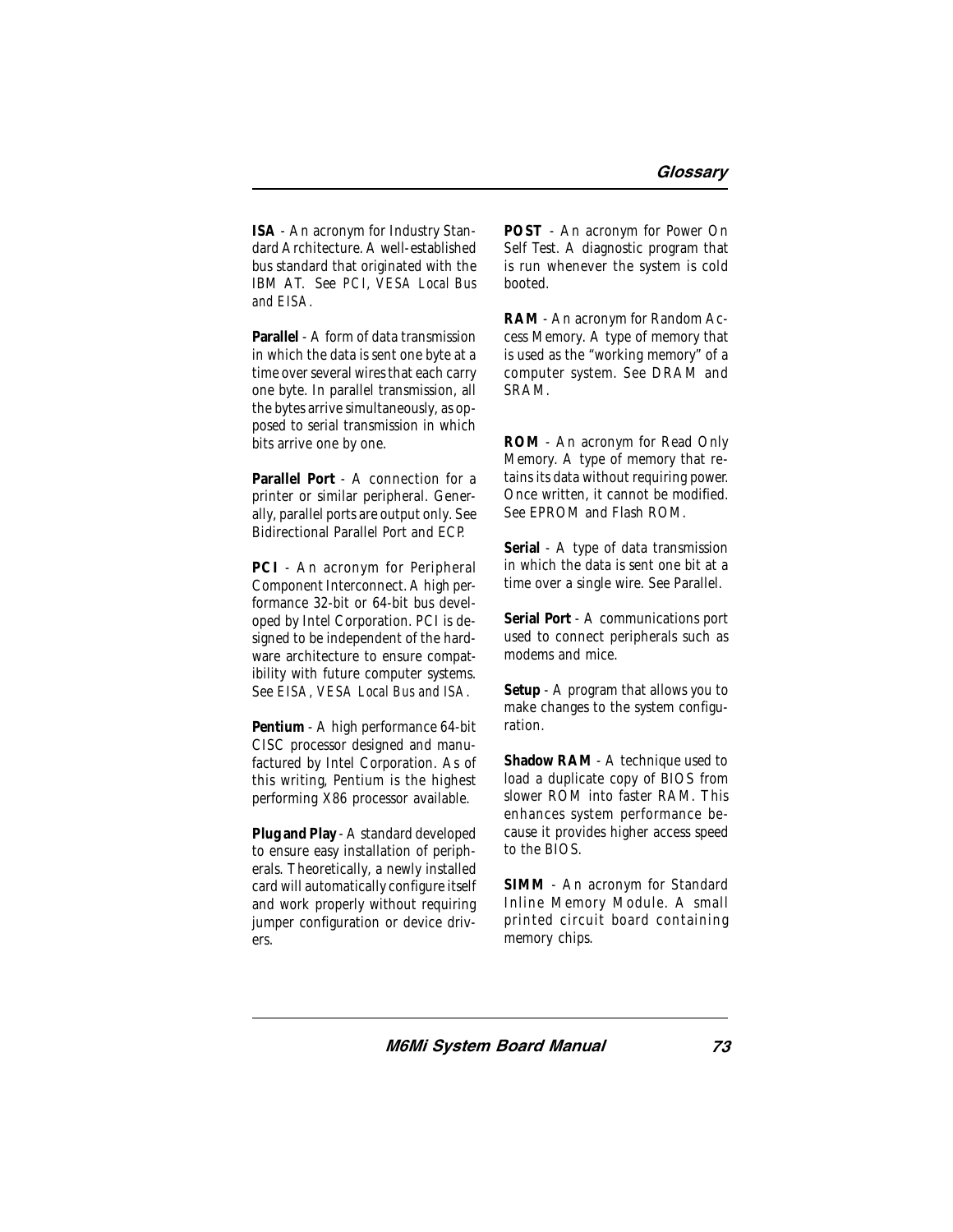**SRAM** - An acronym for Static Random Access Memory. A type of memory that can retain data without requiring a regular clock signal. Although they are faster than DRAM, they hold less data and are more expensive.

**Synchronous** - Protocols that require the clocks of communicating machines or devices to be coordinated.

**Synchronous Cache** - A type of cache that uses a clock signal to latch the inputs and the data output. This structure spreads the cache access across two or three cycles while maintaining a bandwidth of one access per cycle. Improves performance by 5-10%.

**Terabyte** - A measurement for very large storage capacity. One Terabyte is equivalent one-thousand gigabytes, one-million megabytes, or 1,099,511,627,766 bytes.

**VESA** - An acronym for Video Electronics and Standards Association.

**VESA Local Bus (VL-Bus)** - A high performance bus designed by VESA. A 32-bit version of the ISA bus which operates at the speed of the computer's CPU. See *PCI, EISA and ISA.*

**VGA** - An acronym for Video Graphics Array. A standard for monitor displays.

**VRM** - An acronym for Voltage Regulator Module. A power module that regulates voltage to the CPU.

**Warm Boot** - Restarting the system by simultaneously pressing the  $\langle$  Ctrl $>$ ,  $\langle$  Alt $>$  and  $\langle$  Delete $>$  keys.

**Write-Back Cache** - Upon a cache hit, the cache is updated and the main memory is not affected. Upon a cache miss, only the main memory is updated.

**Write-Through Cache** - Upon a cache hit, the cache and the main memory are updated. Upon a cache miss, only the main memory is updated.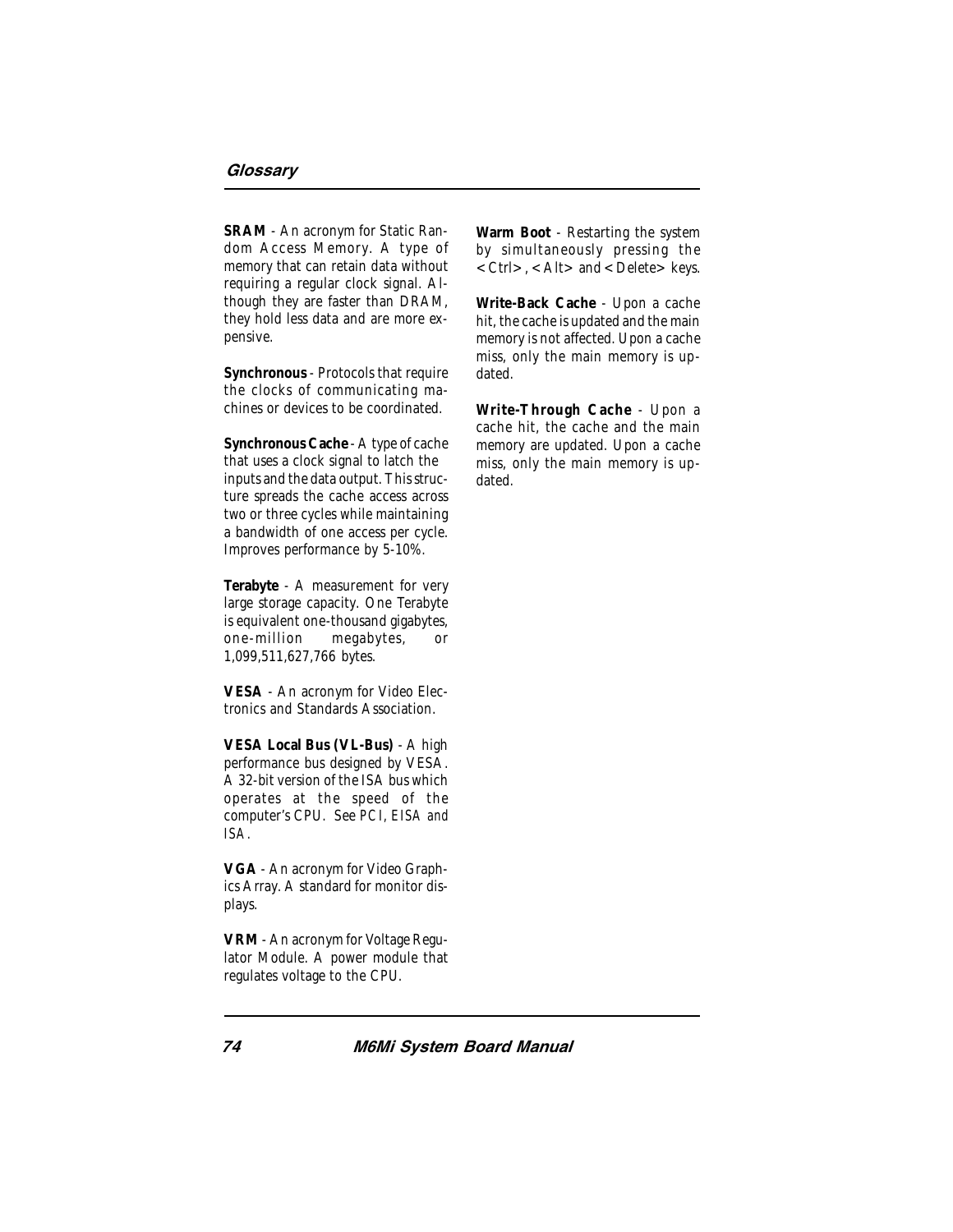## Index

## **A**

ATX Chassis - 18 Form Factor - 5 Power Supply - 18

#### **B**

Back Panel Connections - 13 Battery Disposal - 53 Beep and POST Codes - 59 BIOS Configuration - 31 Setup - 31, 33 Bulletin Board System (BBS) - 55

# **C**

Configuring the M6Mi - 11

#### **D**

Diagram (M6Mi) - 12

## **E**

Extended Data Out (EDO) Memory - 17, 19 Environmental Specifications - 52 Error Checking (ECC) - 17, 19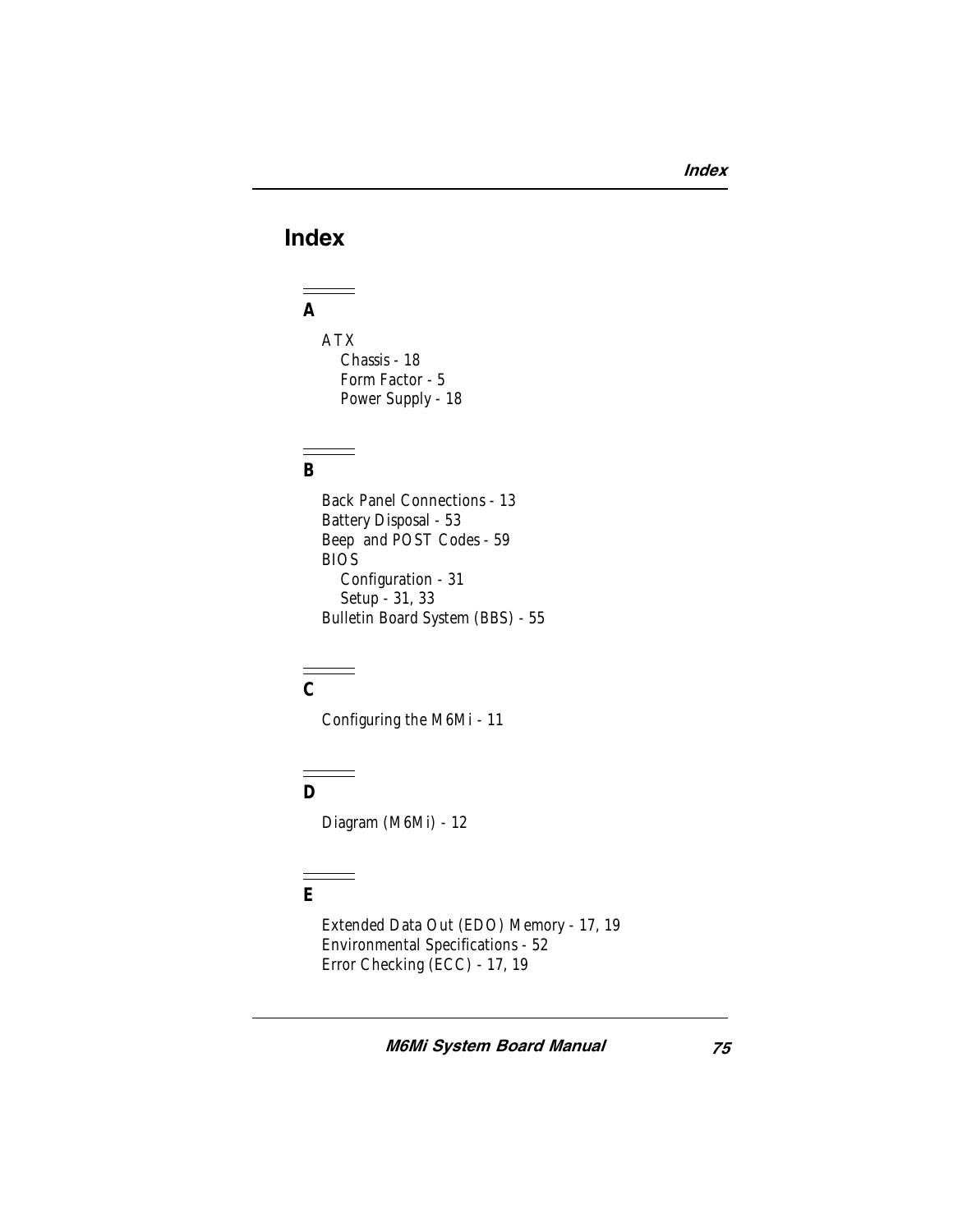#### **F**

Fast Page Mode (FPM) Memory - 17, 19

#### **H**

Hard Disk Drive Types - 63 Help Bulletin Board System (BBS) - 55 Telephone Numbers - 54, 55 Troubleshooting - 57

#### **I**

Installation CD-ROM Drive - 27 CPU - 24 Installing your M6Mi - 17 ISA Peripheral Card - 26 PCI Peripheral Card - 25 Quick Installation - 9 Sound Drivers - 50

**J**

Jumper Settings - 13

 $\sim$ 

#### **M**

M6Mi Back Panel Connections - 13 M6Mi System Board Diagram - 12 Memory Configurations - 21 Installing - 23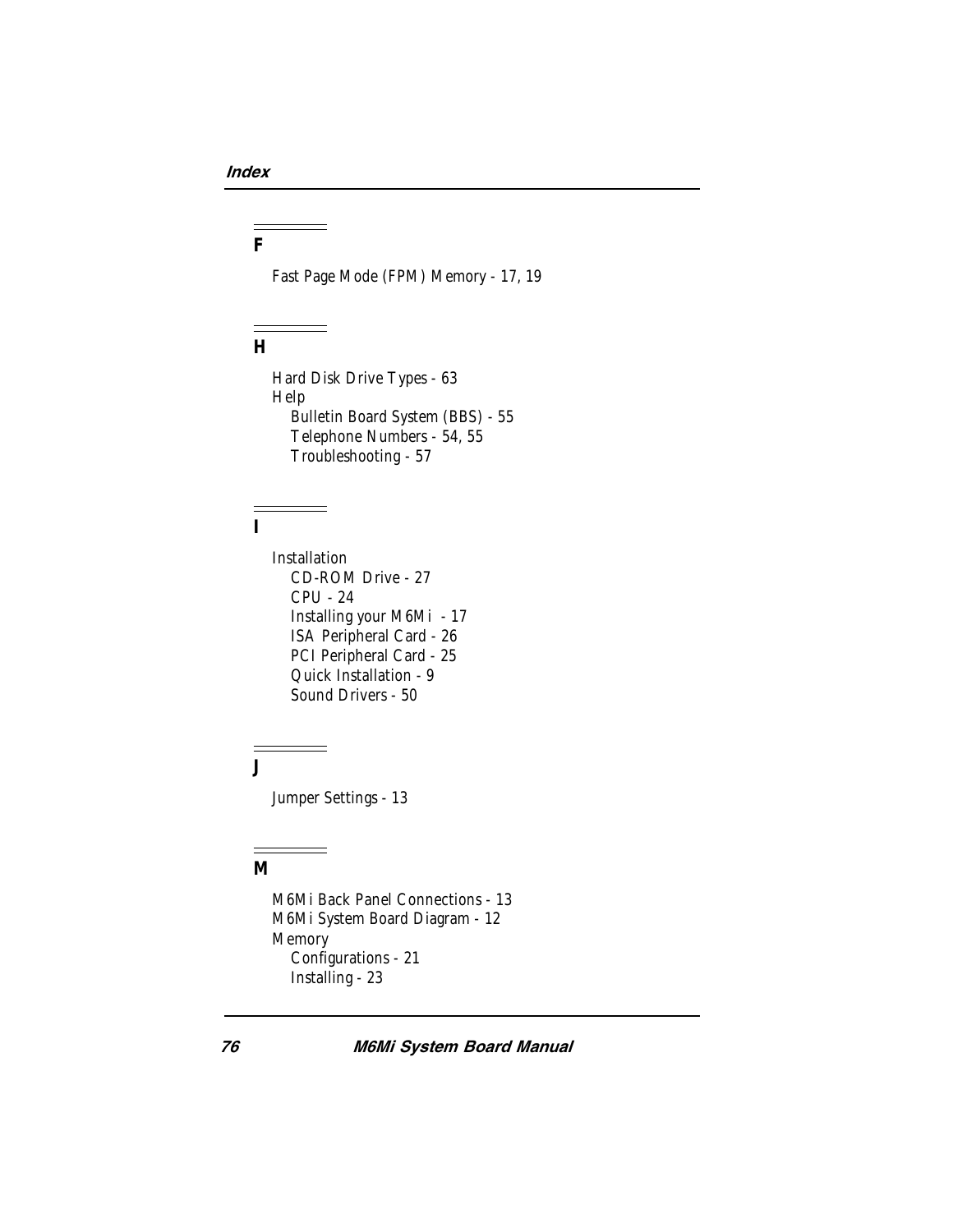Mixing - 20 Removing - 23 Supported - 17, 19

#### **O**

Online Services - 55

#### **P**

POST Messages - 57

#### **S**

Sound Option - 28 Specifications - 51 System BIOS - 65

-

#### **T**

Technical Specifications - 35 Technical Support - 54 Telephony Option - 29 Troubleshooting - 57

#### **U**

Updating the System BIOS - 65 Utility Programs Advanced Screen - 38 BIOS Setup - 31 Boot Screen - 47 Exit Screen - 48 IDE Device Submenu - 36